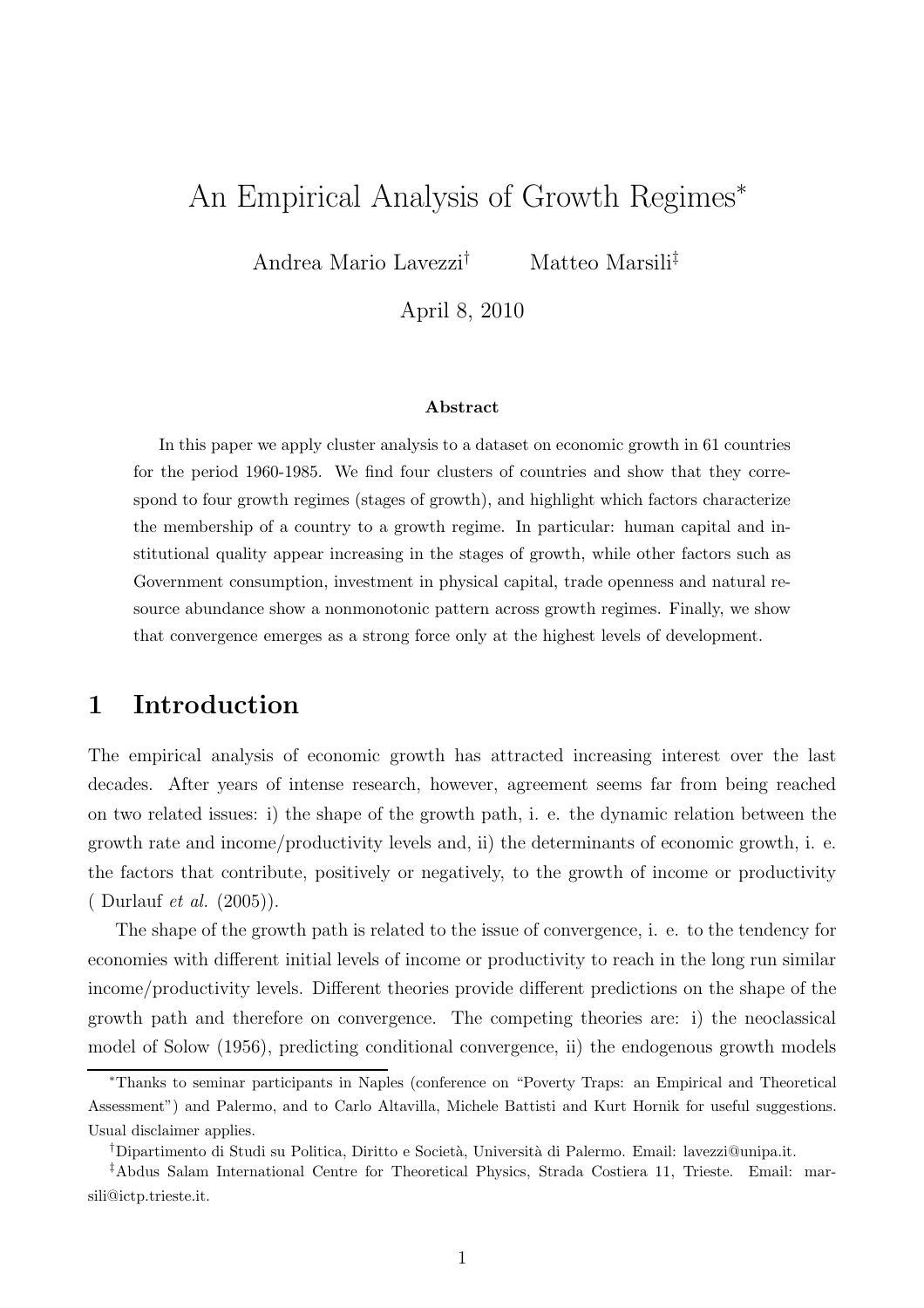of Romer (1986), Lucas (1988) and others, predicting divergence, and iii) the nonlinear growth models, in which the growth process is characterized by different stages, or *growth regimes*.<sup>1</sup> These models may feature multiple equilibria and poverty traps (e. g. Azariadis and Drazen (1990)), or transitions to economic development through stages of growth (e. g. Rostow (1959) and Galor  $(2005)$ ). If multiple equilibria exist, then the convergence process is defined *club* convergence. 2

Studies on the determinants of economic growth, instead, allowed to identify a long list of explanatory variables (the Appendix B in Durlauf *et al.* (2005) contains 145 items). This contributed to shed light on the issue, but also introduced other problems such as parameter heterogeneity, i. e. the existence of different marginal effects of growth determinants in different economies (see, e. g. Durlauf et al. (2001)), and model uncertainty, i. e. the difficulty of selecting the relevant variables to be included in growth regressions (see, e. g., Fernàndez et al.  $(2001)$  and Sala-i-Martin *et al.*  $(2004)$ ).<sup>3</sup>

Growth determinants have a specific connection with the growth path and convergence in the studies of growth regimes. In particular, some studies utilize the initial levels of some variables (e. g. productivity, human capital) to classify countries into regimes, on the assumption that a specific neoclassical production function then characterizes the regime ( Durlauf and Johnson (1995), Durlauf et al. (2001), Papageorgiou and Masanjala (2004)). Other studies ( Desdoigts (1999), Tan (2009)), instead, utilize a larger set of variables to partition a sample of countries, and separately study the growth behavior within the identified clusters, without specific assumptions on production functions.

In this paper we aim at contributing to this relatively small body of studies. Our starting point is a re-examination of the results in Desdoigts (1999), when variables not utilized in that study, e. g. institutions, trade and natural resources, are taken into account and a general clustering technique, based on correlations among objects, is used. In particular, we apply the clustering algorithm of Giada and Marsili (2001) and Giada and Marsili (2002) (GM henceforth) to a dataset on economic growth. As in previous studies, we partition a sample of countries on the basis of a set of variables (features) but, differently from previous studies, we also partition the features within each cluster of countries, in order to gain insights on the characteristics of the growth model within subsets of countries.<sup>4</sup>

We find that countries in our sample can be partitioned in four clusters, and show that these groups are consistent with four growth regimes, as those identified by Fiaschi and Lavezzi

<sup>&</sup>lt;sup>1</sup>In this paper, with a slight abuse of terminology, we will use growth regimes and stages of growth interchangeably.

 $2$  Galor (1996) and Durlauf et al. (2005), pp. 582-604, provide recent accounts of this debate, and of the existing empirical support for the alternative theories.

 $3$  Durlauf *et al.* (2005), pp. 608-616, provide summaries on these topics.

<sup>&</sup>lt;sup>4</sup>This exercise in similar in spirit to Masanjala and Papageorgiou (2009), who search for different growth models that can apply to Sub-Saharan and Non Sub-Saharan countries, using Bayesian Model Averaging (BMA).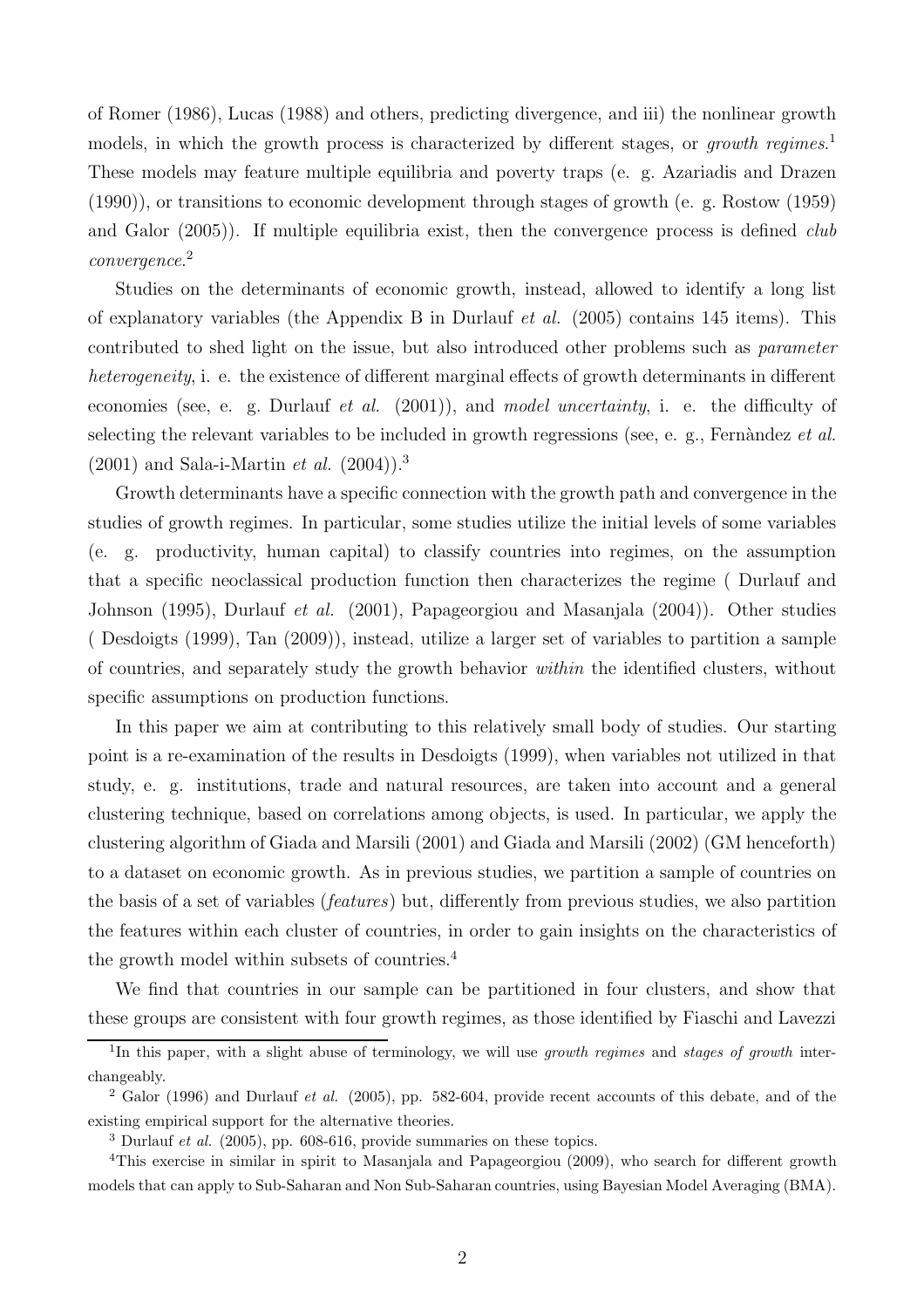(2003). The first group of countries includes Sub-Saharan countries, the second and the third contain Latin American, Asian, and African countries, while the fourth group includes OECD countries. The sequence of growth regimes is consistent with the existence of a nonlinear growth path and multiple equilibria. That is, the four regimes are characterized first of all by a different relationship between the growth rate and the level of productivity: in the first regime the growth rate is low and volatile, and a poverty trap at low productivity levels is likely to exist; in the second regime productivity is higher, and growth is positive or negative, consistent with the presence of an unstable equilibrium; in the third regime growth becomes sustained, while in the fourth regime growth is positive and a clear tendency for convergence at high productivity levels emerges.

Moreover, when we analyze the role of countries' features in characterizing clusters' membership, and therefore possible transitions across growth regimes, we find that: human capital and institutional quality are increasing in the stages of growth; other variables such as Government consumption, investments in physical capital, trade openness and natural resources, instead, display a nonmonotonic pattern across growth regimes.<sup>5</sup>

Finally, when we apply the clustering algorithm to the features within each cluster of countries, we find that growth regimes are also different in terms of the strength of the features' correlations. In particular, a strong negative correlation between the growth rate and initial productivity, indicating convergence, emerges at the highest development stage only.

Our results, therefore, provide support to theories of economic growth as a nonlinear process taking place through different stages of growth, and allow to reject the hypothesis of conditional convergence.<sup>6</sup> In addition, we argue that different countries' features (initial values or not, as in Desdoigts (1999)), can have different importance at different stages of development. The stages that we identify, however, differ from those of, e. g., Durlauf and Johnson (1995) and Papageorgiou and Masanjala (2004), in that we do not assume that the growth model within each regime is neoclassical but, on the contrary, allow the characteristics of the growth model to endogenously emerge.

In the light of these results, we also propose a reconsideration of previous findings. In particular, we show that some of Desdoigts (1999)'s results actually receive partial support by the data, in particular those on the role of religion and on convergence; that the positive effect of equipment investment (e. g. De Long and Summers (1991)) and trade openness (e. g. Frankel and Romer (1999)), or the negative effect of natural resources abundance on growth (e. g. Sachs and Warner (1995a)), may exist at certain stages of development only and, finally, that the lack of convergence found by Durlauf and Johnson (1995) and Papageorgiou and Masanjala (2004) for the group of developed countries is dubious.<sup>7</sup>

<sup>&</sup>lt;sup>5</sup>We remark from the outset that the emphasis in this paper is on correlations, as our method does not allow to explicitly tackle the issue of causality. See also the remarks in Tan (2009), p. 11.

 ${}^{6}$ See, e. g. Barro and Sala-i-Martin (2004).

<sup>7</sup>Our results on convergence among OECD countries is, on the contrary, consistent with Dowrick and Nguyen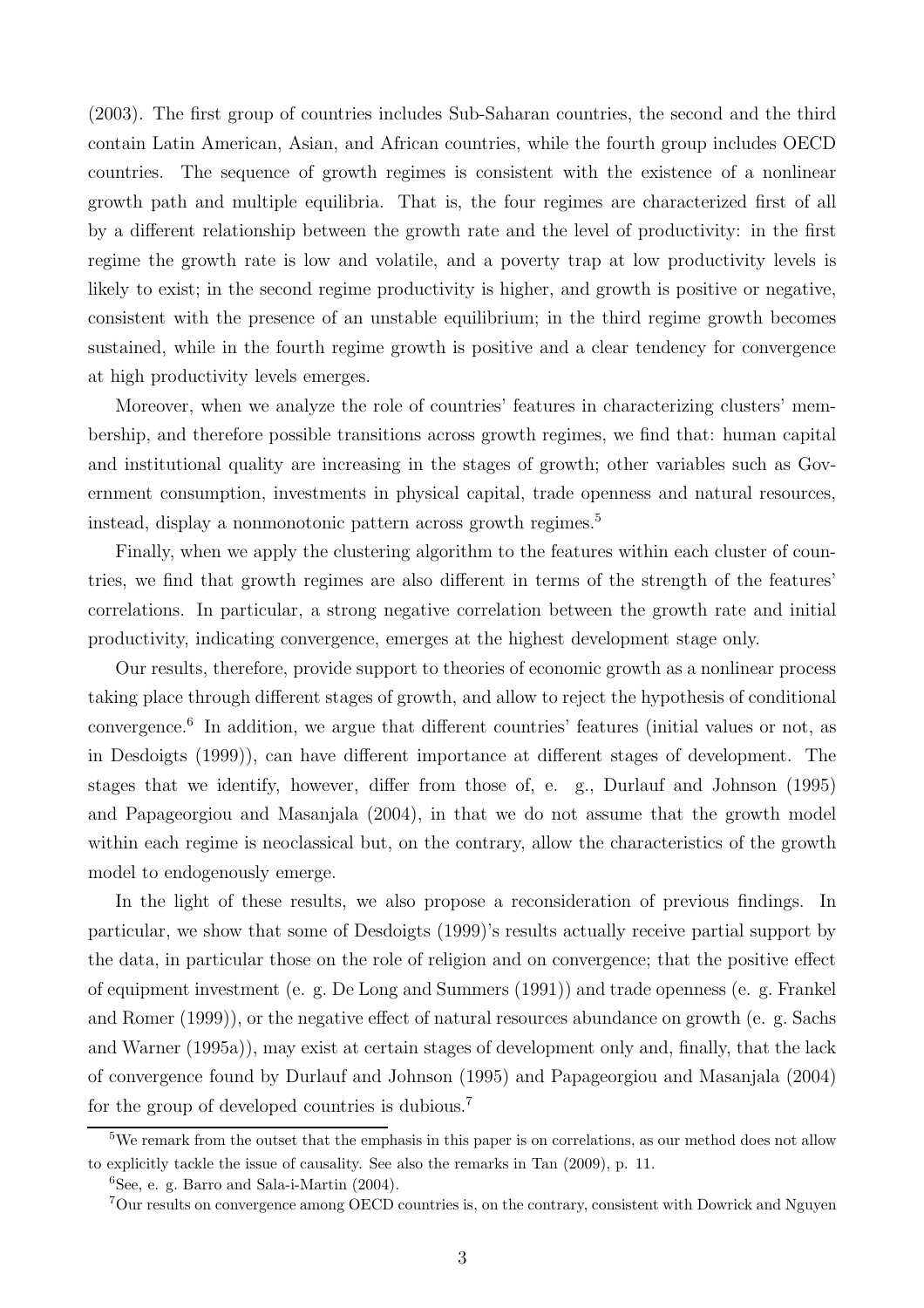The rest of the paper is organized as follows. Section 2 presents the methodology for the empirical analysis; Section 3 describes our dataset; Section 4 contains the results; Section 5 provides further discussion; Section 6 concludes. Appendices contain information on data and several robustness tests.

## 2 Methodology

Consider a set of  $N$  objects each of which is defined in terms of  $D$  measurable features, so that each object is represented by a vector  $\vec{\xi}_i \in R^D$ ,  $i = 1, \ldots, N$ . We assume for simplicity that data are normalized:  $\vec{\xi}_i \cdot \vec{e} = 0$  where  $\vec{e} = (1, 1, \dots, 1)$  and  $\|\xi_i\|^2 = \vec{\xi}_i \vec{\xi}_i = 1$ . In our case, the objects may be  $N$  countries, each characterized by  $D$  factors (see later). But objects may also be  $N$  economic factors and features be the values these attain in a group of  $D$  countries.

The problem of classifying these N objects into different classes goes under the name of data clustering. Naively one would like to have similar objects classified in the same cluster, but in practice one faces a number of problems: What does it mean similar? What is the "right" number of clusters? Which principle to follow? All these questions do not have an unique answer. That's why data Clustering has been regarded as an *ill defined* problem.

We resort to a recent data clustering technique ( Giada and Marsili (2001), Giada and Marsili (2002)) that circumvents these difficulties by using the maximum likelihood principle and a simple statistical hypothesis: *similar objects have something in common*. In mathematical terms, we let  $s_i$  be the label of the cluster to which object i belongs, and  $A_s = \{i : s_i = s\}$  be the set of objects with  $s_i = s$ . We assume that:

$$
\vec{\xi}_i = g_{s_i} \vec{\eta}_{s_i} + \sqrt{1 - g_{s_i}^2} \vec{\epsilon}_i.
$$
 (1)

Here  $\vec{\eta}_s$  denotes the *common* component shared by all objects  $i \in A_s$  and  $g_s \in [-1, 1]$  weights the common component against the individual one  $\vec{\epsilon}_i$ . Eq. (1) is a statistical hypothesis where  $g_s$  and  $s_i$  are the parameters to be fitted.

We first assume that both  $\vec{\eta}_s$  and  $\vec{\epsilon}_i$  are Gaussian vectors in  $R^D$ , with zero average and unit variance  $(E[\|\eta_s\|^2] = E[\|\epsilon_i\|^2] = 1)$ . Later we shall come back to this assumption. Giada and Marsili (2001) show that, under the Gaussian hypothesis, it is possible to compute the likelihood of the parameters  $\mathcal{G} = \{g_s\}$  and  $\mathcal{S} = \{s_i\}$ . The likelihood is maximal when:

$$
g_s = \sqrt{\max\left[0, \frac{c_s - n_s}{n_s^2 - n_s}\right]}
$$
 (2)

where  $n_s = |A_s|$  is the number of objects in cluster s and:

$$
c_s = \sum_{i,j \in A_s} \vec{\xi}_i \vec{\xi}_j.
$$

(1989).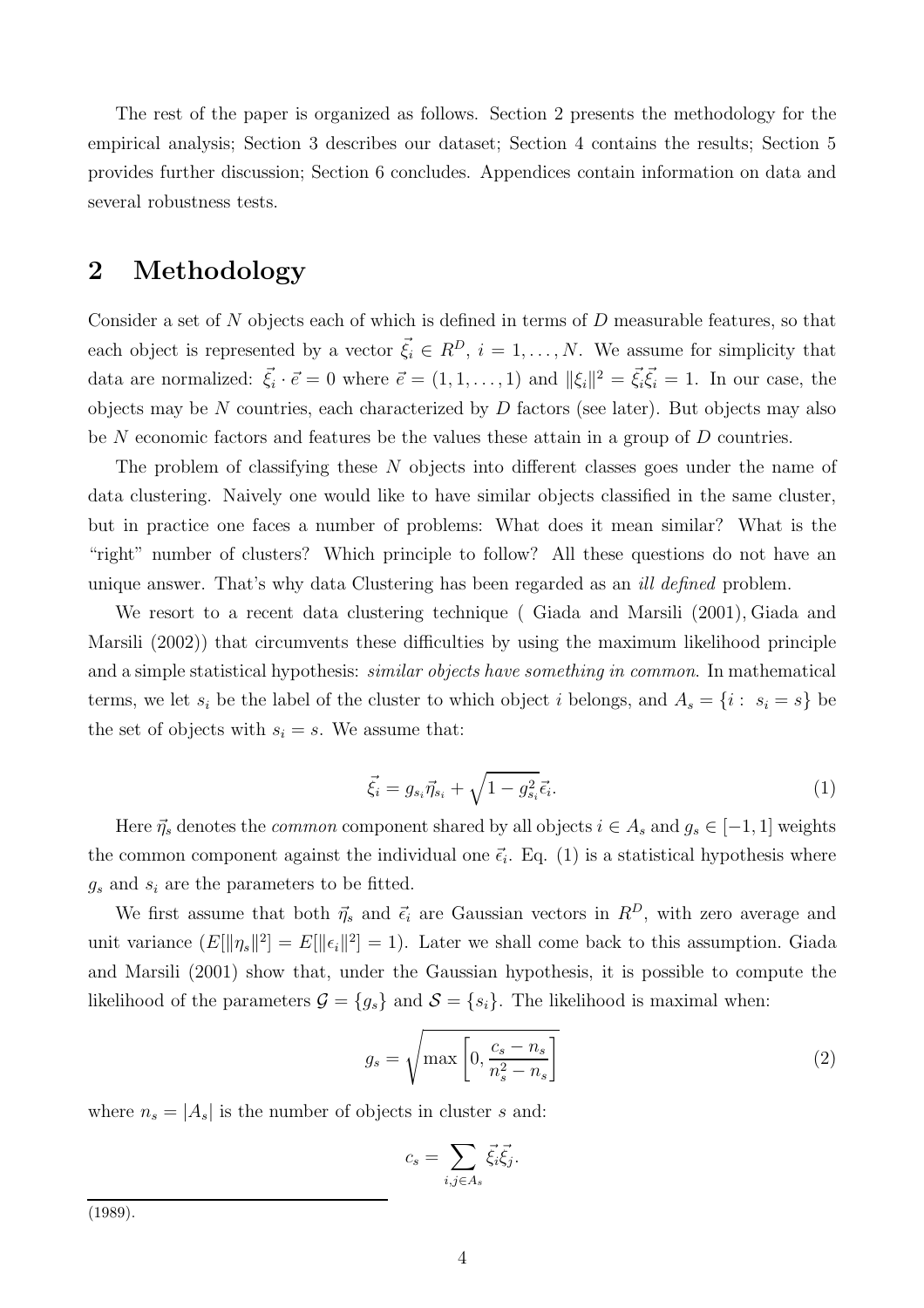is the sum of the (empirical) correlation coefficients  $\vec{\xi}_i \vec{\xi}_j$  of objects in the s<sup>th</sup> cluster.

The maximum log-likelihood per feature takes the form:

$$
\mathcal{L}_c(\mathcal{S}) = \frac{1}{2} \sum_{s: n_s > 1} \left[ \log \frac{n_s}{c_s} + (n_s - 1) \log \frac{n_s^2 - n_s}{n_s^2 - c_s} \right].
$$

Note that a cluster with a single isolated object  $(n_s = c_s = 1)$ , or a cluster of uncorrelated objects  $(c_s = n_s)$  gives a vanishing contribution to the log-likelihood. The log-likelihood gives a measure of the statistical significance of a cluster structure.<sup>8</sup> The difference  $\Delta_{\mathcal{L}_c} = \mathcal{L}_c(\mathcal{S})$  −  $\mathcal{L}_c(\mathcal{S}/\{i\})$  of the log-likelihood of a structure S and the log-likelihood of the same structure without object  $i$  gives us a measure of the significance with which object  $i$  belongs to the cluster  $s_i$ . This difference, called *significance* for short, will be reported in the tables below.

If the data-set is not Gaussian, the log-likelihood takes a different form which may be much more complex than  $\mathcal{L}_c(\mathcal{S})$  above. However, unless the data set is extremely rich, it may be hard to obtain a statistically significant estimate of both the distribution and of the cluster structure from it. The parsimonious description of Gaussian data-sets can be extended to more general cases by using non-parametric correlations.<sup>9</sup> In few words our approach relies on the assumption that deviation from normality are not relevant. Appendix B addresses this issue, showing that departures from normality, though present, do not significantly affect the results (a point which is further reinforced in Appendix C.2 by comparing our results with those obtainable with other clustering techniques).

This contrasts with the approach followed by Desdoigts (1999), the exploratory projection pursuit (EPP), by which multidimensional objects are projected in a two-dimensional space. In this approach normality is considered as an index of uninterestingness, as normality (in the projection or in the data) is synonymous of absence of structure. Moreover, cluster identification in Desdoigts (1999) is done by visual inspection, or by identifying threshold distances between points on a 2 dimensional projection space.

Several algorithms for finding an approximate maximum of  $\mathcal{L}_c$  over the space of cluster structures  $\mathcal S$  have been discussed in Giada and Marsili (2002). We used simulated annealing, which yields more accurate results (the codes are available on the internet, see Giada and Marsili (2002)).

<sup>8</sup>Cluster structures in uncorrelated samples of points usually result in small clusters with values of the loglikelihood of around  $10^{-2} \div 10^{-3}$  (two/three orders of magnitude smaller than the clusters we discuss below).

<sup>&</sup>lt;sup>9</sup>The procedure is the following: 1) compute the non-parametric correlation matrix of Kendall's  $\tau$  coefficients of the original data-set 2) consider an equivalent Gaussian data-set with the same non parametric correlation matrix 3) perform data clustering on the equivalent Gaussian data-set. See Giada and Marsili (2001) for details. A check of the extent to which deviation from Gaussian behavior is relevant can be assessed comparing the cluster structure obtained in this way with that obtained disregarding deviation from normality altogether.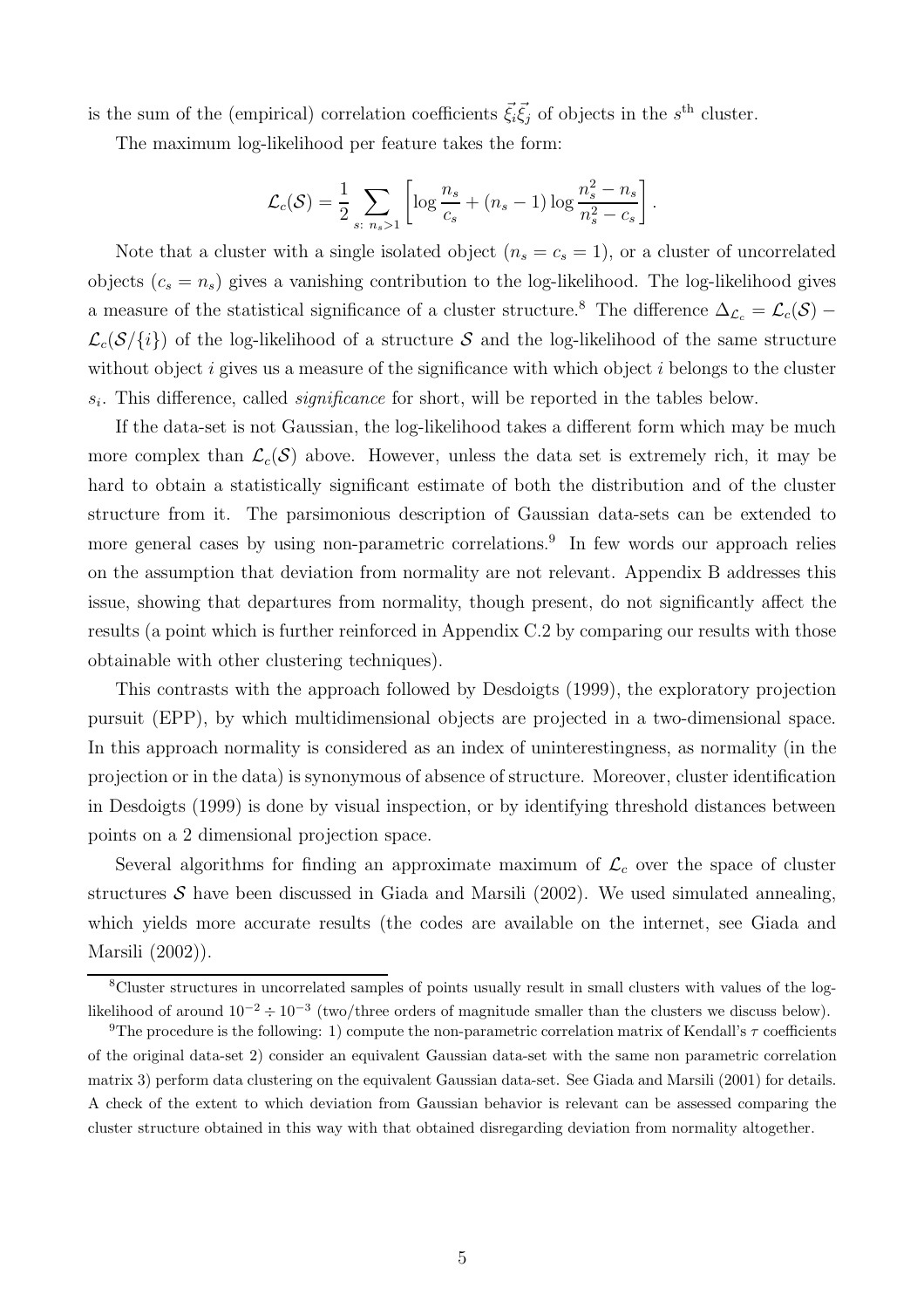## 3 Data

Our database contains data on 61 countries for the period 1960-1985.<sup>10</sup> It includes the ten variables utilized by Desdoigts (1999), originally used by De Long and Summers (1991), and three variables that have recently received considerable attention by growth researchers: the quality of institutions, trade openness, and natural resource abundance.<sup>11</sup>

For each country, therefore, we have thirteen *features*: the average productivity growth rate over the period (G6085), the average labor force growth (LF6085), the initial productivity level, expressed as a gap with respect to the United States (GGap60), the level of primary (PE60) and secondary school (SE60) enrollment in 1960, the average share of government consumption on GDP  $(GovC)$ ,<sup>12</sup> four components of equipment investment, expressed as shares with respect to GDP: transport (Transp), structures (Struct), electrical machinery (ElMach) and nonelectrical machinery (NoElMa), a measure of institutional quality (FreeS), a measure of trade openness (Trade), and a measure of natural resource abundance (MinDep).

Given that in the literature there are no unambiguous measures of institutional quality and natural resource abundance, we consider some alternative definitions for both, while we account for the degree of trade openness by the standard measure of import plus exports on GDP.<sup>13</sup> In particular, we use as our main variable for institutional quality a composite index of the level of political rights and civil liberties, based on Freedom House  $(2007)$ ,<sup>14</sup> which captures the degree of democracy prevailing in a state. Other works on institutions and growth used variables from the International Country Risk Guide, intended to capture risks of expropriation (e.g. Knack and Keefer (1995) and Hall and Jones  $(1999)$ ,<sup>15</sup> or other measures of government effectiveness (see Kaufmann et al. (2006)). However, the period covered in our sample prevents us from using these data. Following the remarks of Glaeser et al. (2004), we use as alternative measures of institutional quality two measures of constraints on governments from Marshall and Jaggers  $(2005)$  (xConstIn and xConstAv).<sup>16</sup>

<sup>13</sup>But see Sachs and Warner (1995b) for a richer analysis of the measurement of trade openness.

<sup>14</sup>The definitions of political rights and civil liberties, from http://www.freedomhouse.org, are: "Political rights enable people to participate freely in the political process, including the right to vote freely for distinct alternatives in legitimate elections, compete for public office, join political parties and organizations, and elect representatives who have a decisive impact on public policies and are accountable to the electorate. Civil liberties allow for the freedoms of expression and belief, associational and organizational rights, rule of law, and personal autonomy without interference from the state".

<sup>15</sup>Interestingly, Hall and Jones (1999) consider the average of institutional quality and trade openness as a measure of "social infrastructure".

<sup>16</sup> Glaeser *et al.* (2004) criticize the use of the variables from the *International Country Risk Guide* and

<sup>10</sup>Appendix A.2 contains the country list.

<sup>&</sup>lt;sup>11</sup>See, among others, Glaeser *et al.* (2004) and Acemoglu *et al.* (2005) on institutions, Frankel and Romer (1999) and Alcal`a and Ciccone (2004) on trade openness, Sachs and Warner (1995a), and Boschini et al. (2007) on natural resources. Table 14 in Appendix A.1 contains the details on the variables.

<sup>&</sup>lt;sup>12</sup>This variable is intended to capture government's: "outlays that do not enhance productivity" (Barro (1996), p. 7).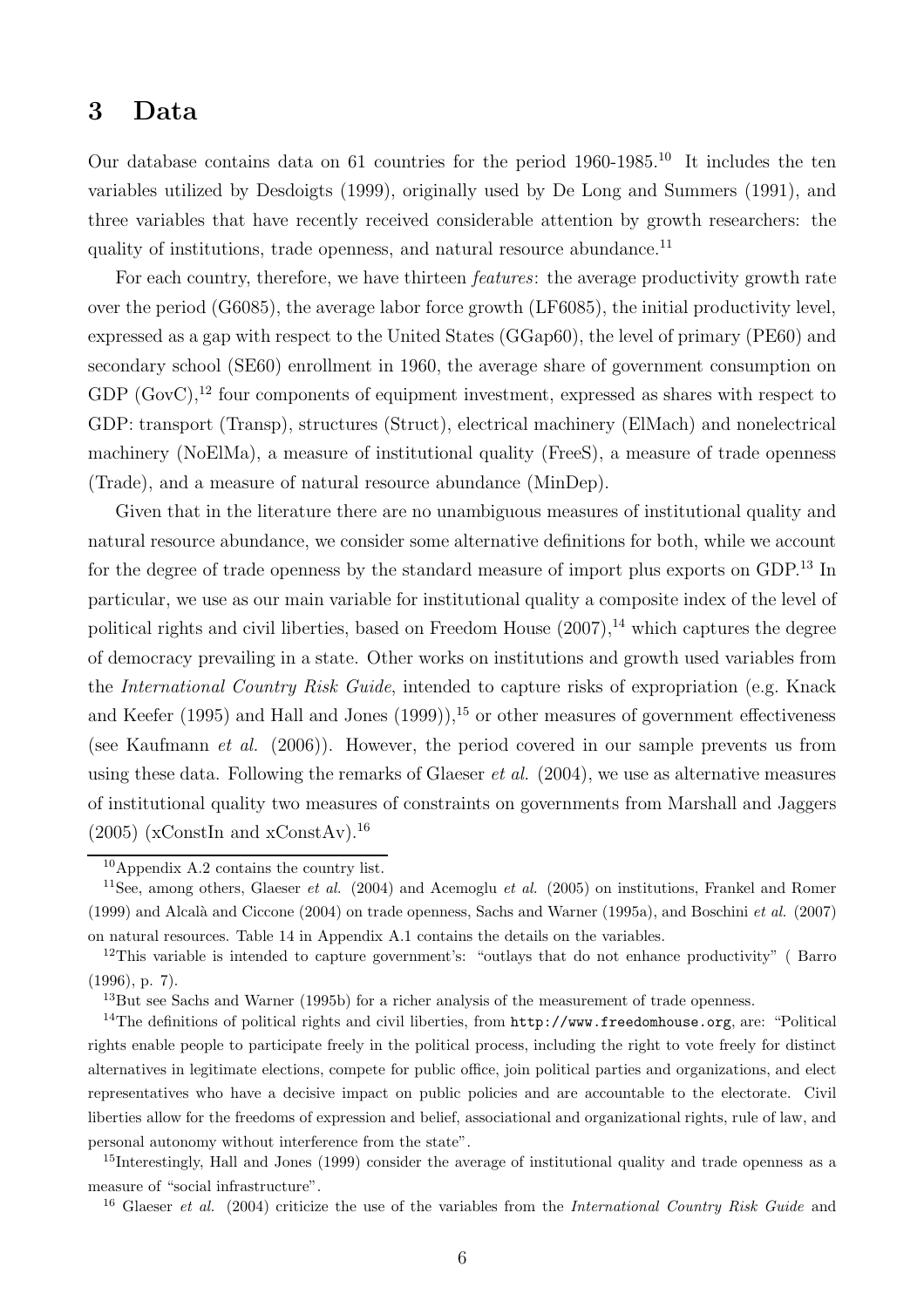Finally, to account for natural resource abundance we use a measure from World Bank (2006), based on the share from extracted metals on national income (MinDep) and, alternatively, another measure from World Bank (2006) which accounts for the weight of minerals in exports (Ores).<sup>17</sup> These measures focus on minerals and metals and, therefore, are narrower than, e. g., the measures of natural resources originally utilized in Sachs and Warner (1995a), which also included meat, fish and dairy products. Indeed, the recent paper by Boschini *et al.* (2007) suggests that the "resource curse", i. e. a negative effect of natural resources on economic growth, may actually hold for the most appropriable natural resources such as minerals and precious metals and, in addition, that it strongly depends on institutional quality.<sup>18</sup>

In line with the remarks of Desdoigts (1999), p. 310, we notice that the features refer to various aspects of the growth process: initial conditions (Ggap60, PE60 and SE60), conditions that reflect the environment where the economic activity takes place (FreeS, Trade, MinDep), as well as conditions regarding the accumulation process over the period (Transp, Struct, El-Mach, NoElMa, GovC). These features may also be classified as "proximate" (PE60, SE60, Transp, Struct, ElMach, NoElMa, GovC, Trade) and "ultimate (FreeS, MinDep) factors affecting growth" (see, e. g., Weil (2005), p. 33), where the latter factors refer to "fundamental", i.e. deeper, factors that should in principle determine the "proximate" factors. Overall, we submit that our choice of variables is parsimonious but, as we will show, nonetheless able to capture salient aspects of the growth process.<sup>19</sup> In addition, we do not specify any ex-ante relation between these sets of variables, in particular on possible specific correlations between proximate and fundamental variables, and allow these correlations to endogenously emerge.

Figure 1 contains a scatter plot of the average growth rate against the initial productivity level, expressed by the gap with respect to US productivity.

<sup>17</sup>For the exact definitions of these variables, see Table 14.

from Kaufmann et al. (2006) arguing that they do not actually measure constraints on government and are quite volatile. In other words, these variables are not well-suited to test the causal impact of institutions on growth. The measure on constraints on governments from Marshall and Jaggers (2005) does not completely escape this criticism. However, we use it as it is available for the period of interest and, in addition, as in this paper the issue of causality is not crucial.

<sup>18</sup> Atkinson and Hamilton (2003) use the same variable utilized in this paper as a measure of resource abundance and as a component of the "genuine saving rate" of a country. The latter is a composite measure of savings that takes into account: "the extent to which countries are, on balance, liquidating or creating national wealth" ( Atkinson and Hamilton (2003), p. 1801).

<sup>&</sup>lt;sup>19</sup>Clearly, the list of potentially relevant variables might be different. However, the number of variables that recent works have identified as "important" in the empirical analysis of economic growth, is quite small. For example, Sala-i-Martin et al. (2004) using BMA find that only 18 out of 67 variables are significantly related to growth. Using a similar methodology, Fernàndez et al.  $(2001)$ , p. 569, find that: "the 76 models with posterior probabilities over 0.1% all have in between 6 and 12 regressors". Results, not presented here, for a sample of 88 countries and 18 variables for the period 1960-1996 from the datbase used in Fernàndez et al. (2001), show that four regimes appear, and that they are very similar to those discussed in this paper.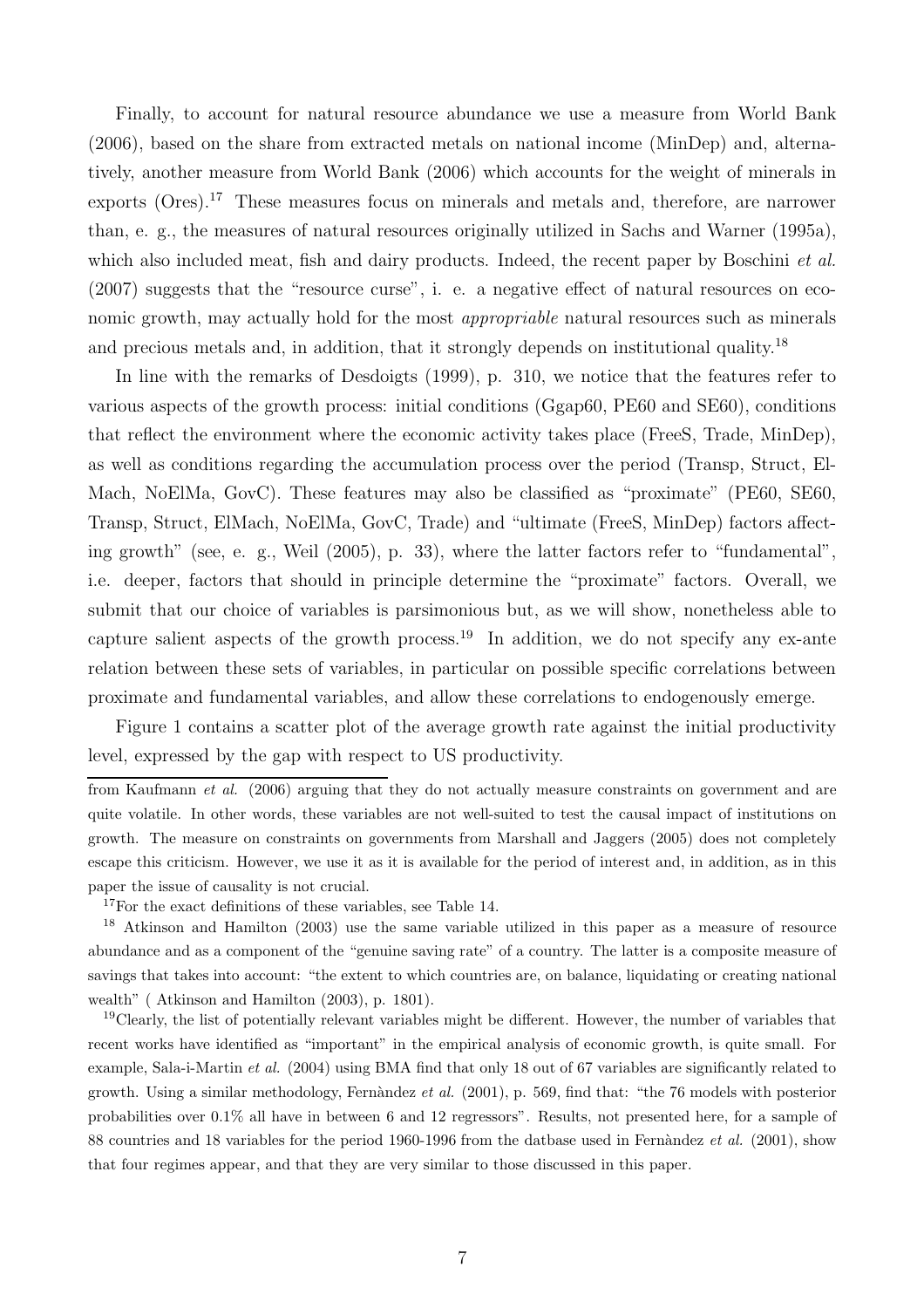

Figure 1: Relation between average growth rate and initial productivity

Figure 1 shows a "triangular" relation between growth rates and initial productivity levels, a relation found in other studies (see, e. g., Temple (1999), p. 117). This pattern reveals the absence of absolute convergence in this sample, as absolute convergence requires a negative relation between growth and initial productivity. At this stage, however, neither conditional convergence, nor the existence of nonlinear patterns of growth and growth regimes can be ruled out. We will show that our cluster analysis may help to clarify this point. Specifically, we will re-present this picture in Section 4.2, after the application of our clustering procedure.

Table 3 reports the pairwise correlations among the features.<sup>20</sup>

 $20$ We substituted the few lacking observations in our sample with the average value of the available observations for that feature. Some features (Trade, MinDep, Ores) were taken in logs, in order to make their distribution closer to the normal. The values of zero for the logged variable MinDep were substituted by small numbers, specifically: 0.5 X the minimum value present for MinDep in the database. See Table 14 in Appendix A.1 for more details.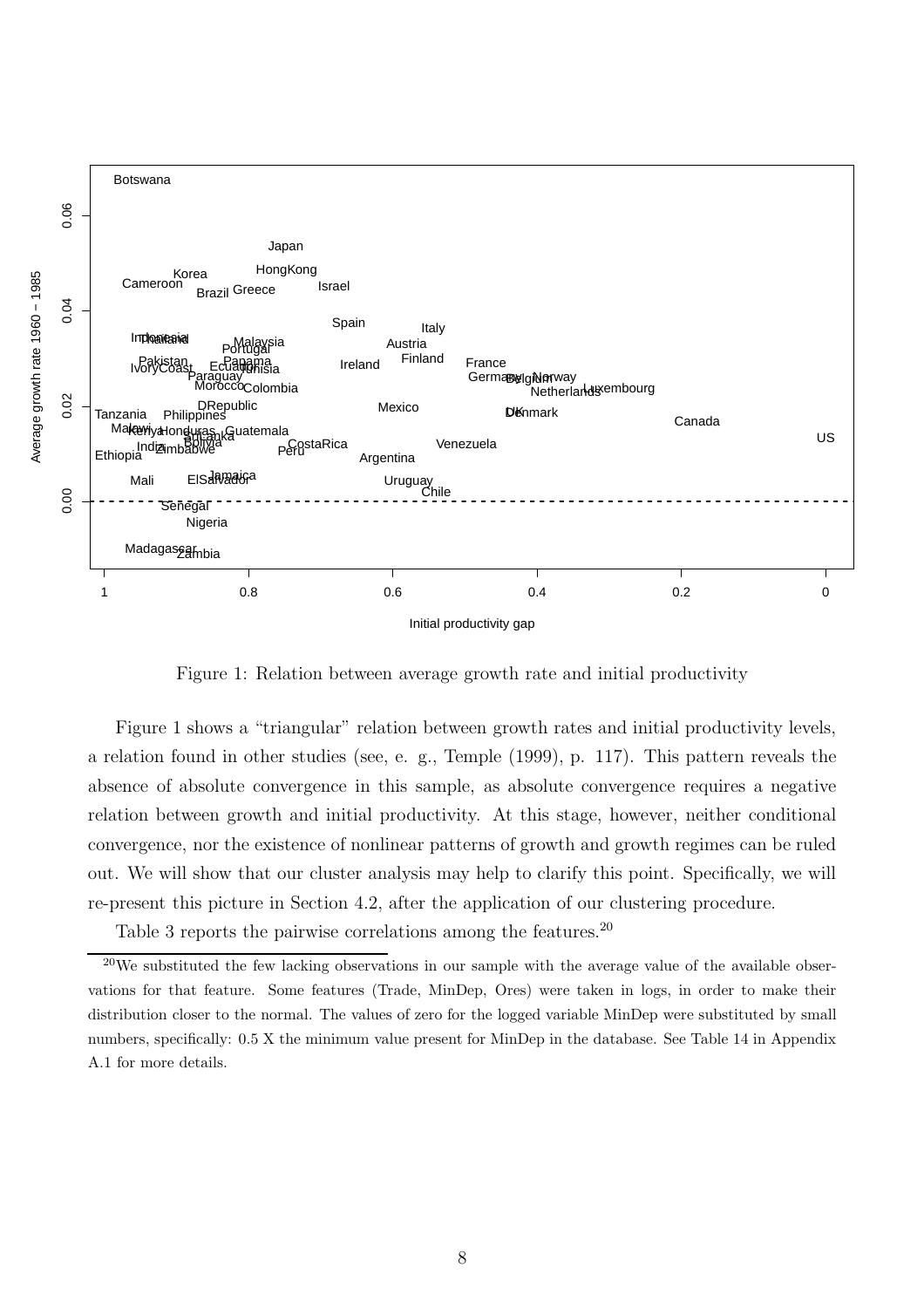|                |                            |          | $\overline{2}$ | 3                                      | 4                   | 5       | 6       | 7                | 8                 | 9                 | 10      | 11            | 12           | 13      | 14   | 15                                                                |
|----------------|----------------------------|----------|----------------|----------------------------------------|---------------------|---------|---------|------------------|-------------------|-------------------|---------|---------------|--------------|---------|------|-------------------------------------------------------------------|
|                |                            |          |                | G6085 LF6085 GGap60 PE60               |                     | SE60    |         |                  |                   |                   |         |               |              |         |      | GovC Transp Struct ElMach NoElMa FreeS Trade MinDep Ores xConstIn |
| $\overline{2}$ | LF6085                     | $-0.14$  |                |                                        |                     |         |         |                  |                   |                   |         |               |              |         |      |                                                                   |
| 3              | GGap60                     | $0.00\,$ | $0.44*$        | 1                                      |                     |         |         |                  |                   |                   |         |               |              |         |      |                                                                   |
| 4              | <b>PE60</b>                |          |                | $0.28 - 0.43^* - 0.68^*$               |                     |         |         |                  |                   |                   |         |               |              |         |      |                                                                   |
| 5              | SE60                       |          |                | $0.22 -0.46^* -0.72^*$                 | $0.82*$             |         |         |                  |                   |                   |         |               |              |         |      |                                                                   |
| 6              | GovC                       | $-0.19$  | 0.13           | 0.29                                   | $-0.38^*$ $-0.38^*$ |         | -1      |                  |                   |                   |         |               |              |         |      |                                                                   |
| 7              | Transp                     | 0.27     |                | $-0.25$ $-0.35^*$                      | $0.38*$             | 0.26    | 0.04    | 1                |                   |                   |         |               |              |         |      |                                                                   |
| 8              | Struct                     |          |                | $0.33^*$ -0.33* -0.40* 0.61*           |                     | $0.58*$ | $-0.18$ | 0.23             | 1                 |                   |         |               |              |         |      |                                                                   |
| 9              | ElMach                     |          |                | $0.50^*$ -0.25 -0.32 0.25 <sup>*</sup> |                     | 0.22    | $-0.07$ | $0.60*$          | 0.25              | $\mathbf{1}$      |         |               |              |         |      |                                                                   |
| 10             | NoElMa                     |          |                | $0.45^*$ $-0.34^*$ $-0.32$             | $\mathbf{0.35}^{*}$ | $0.34*$ | 0.16    | $0.57*$          | 0.30              | $0.64*$           | 1       |               |              |         |      |                                                                   |
| 11             | FreeS                      |          |                | $0.24 - 0.44^* - 0.73^*$               | $0.67*$             | $0.75*$ |         | $-0.27$ $0.42^*$ | $0.41*$           | $0.50*$           | $0.49*$ | 1             |              |         |      |                                                                   |
| 12             | Trade                      | 0.18     | 0.06           | $-0.03$                                | 0.07                | 0.00    | 0.26    | 0.30             | $-0.02$           | 0.22              | 0.28    | 0.13          | $\mathbf{1}$ |         |      |                                                                   |
| 13             | MinDep                     | $-0.08$  | 0.24           | 0.04                                   | 0.01                | $-0.02$ | 0.00    | 0.01             | 0.12              | 0.05              | 0.05    | 0.03          | $-0.06$      | 1       |      |                                                                   |
| 14             | Ores                       | $-0.11$  | 0.01           | $-0.08$                                | 0.02                | 0.05    | 0.05    | 0.19             | 0.1               | 0.04              | 0.09    | 0.03          | 0.05         | $0.62*$ | -1   |                                                                   |
|                | $15 \times$ ConstIn        | 0.09     |                | $-0.27 -0.44*$                         | $0.36*$             | $0.54*$ | 0.01    |                  | $0.34^*$ $0.35^*$ | $0.39*$           | $0.46*$ | $0.60^*$ 0.10 |              | 0.01    | 0.12 | 1                                                                 |
|                | $16 \times \text{ConstAv}$ | 0.11     |                | $-0.38$ $-0.58^*$                      | $0.47*$             | $0.64*$ | $-0.06$ | 0.32             |                   | $0.34^*$ $0.45^*$ | $0.52*$ | $0.83*$       | 0.11         | $-0.04$ | 0.03 | $0.83*$                                                           |

Table 1: Correlations among the features. Bold indicates significance at 10%, <sup>∗</sup> at 1%

From the correlations in Table 3 we notice that: i) the three measures of institutional quality are highly correlated, the highest values being found for the correlations between the average value of constraints on the executive and its initial level, and with FreeS. The levels of the (negative) correlation of the institutional variables with the initial gap in productivity, however, are quite different: the highest degree of linear correlation is found when institutional quality is measured by FreeS, suggesting that the latter variable may be more properly be related to productivity. iii) The initial productivity gap shows no correlation with the growth rate, consistent with the lack of absolute convergence found in Figure 1. iv) The growth rate appears positively and significantly correlated with initial human capital, the components of equipment investment, and FreeS. The latter variable, therefore, appears more related to economic growth than the two alternative measures on institutions. v) Not surprisingly, initial primary and secondary education are highly correlated. In the next section we present the results of our empirical analysis.

## 4 Empirical Analysis

In this section we report the results of the application of the GM clustering algorithm. To check for the robustness of our results with respect to the definition of the variables measuring institutions and natural resources, we will perform four exercises based on different sets of variables, that will be respectively defined: Exercise 1, 2, 3, and 4 (Ex 1, Ex 2, Ex 3 and Ex 4 henceforth).<sup>21</sup>

<sup>&</sup>lt;sup>21</sup>Specifically, with respect to the features' list in Table 14: Ex 1 is based on features  $(1)$  -  $(13)$ ; Ex 2 on features  $(1)$  -  $(10)$ ,  $(12)$ ,  $(13)$  and  $(15)$ , i.e. considers xConstIn instead of FreeS to measure institutions; Ex 3 on features (1) - (10), (12), (13) and (16), i.e. considers xConstAv instead of FreeS to measure institutions; Ex 4 on features (1) - (12) and (14), i.e. considers Ores instead of MinDep to measure natural resource abundance.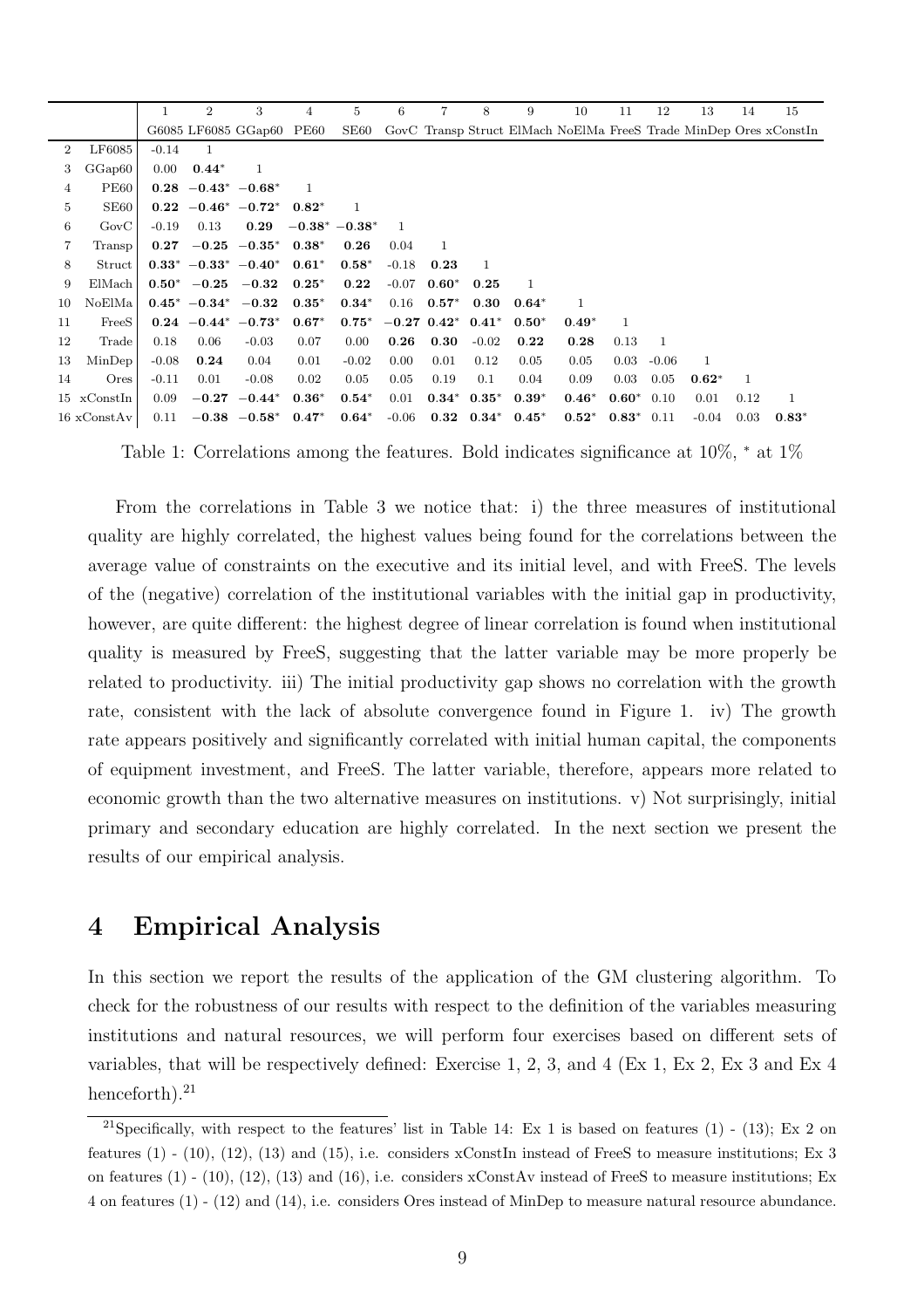In particular, we initially cluster the countries in the dataset, and show that the identified clusters are consistent with different growth regimes. Subsequently, for each growth regime we will: i) characterize the membership to a regime by the values of individual features; ii) characterize the relationships among the features within each cluster of countries. For the latter purpose, we will apply the GM algorithm to the features, i.e. we will treat the features as objects to be partitioned on the basis of the strength of their correlations.

Finding groups of similar countries is relevant to understand which countries share a common growth model, or belong to a growth regime (see, e. g., Durlauf and Johnson (1995)). The second step of our analysis, instead, aims at uncovering information on the characteristics of such growth models.

The GM clustering algorithm is designed for normally distributed variables, but are the variables in our sample normally distributed? Appendix B contains a discussion of this issue. Overall, departures from normality for most of the features do not appear severe. In any case, we compared the results from the application of the GM algorithm with those obtainable with other clustering techniques (see Appendix C.2), to check whether violation of the normality hypothesis for some variables indeed produces unreliable results, and for the more general purpose of checking the robustness of our results. Appendix C.2 shows that the results presented below are robust.<sup>22</sup>

#### 4.1 Clustering the countries

Our first step consists in clustering the countries. We run the GM algorithm using simulated annealing (SA), and use the merging algorithm (MR) as control (see Giada and Marsili (2002), p. 655). Table 2 contains a summary of the results.

|                 |              | <b>SA</b>       |              | MR              |
|-----------------|--------------|-----------------|--------------|-----------------|
|                 | $#$ Clusters | Lik (Lik/N)     | $#$ Clusters | Lik $(Lik/N)$   |
| Ex <sub>1</sub> | 16           | 35.502 (0.5818) | 17           | 35.380 (0.5796) |
| Ex2             | 16           | 35.075 (0.5747) | 16           | 34.343 (0.5630) |
| Ex <sub>3</sub> | 16           | 34.465 (0.5646) | 19           | 34.038 (0.5575) |
| Ex <sub>4</sub> | 17           | 32.879 (0.5390) | 18           | 31.903 (0.5299) |
| <b>DES</b>      | 15           | 46.787 (0.7699) | 15           | 45.872 (0.7525) |

Table 2: Clustering of Countries: GM algorithm, comparison between SA and MR

Table 2 shows that the variable choice in Ex 1 produces slightly better results in terms of maximization of the likelihood function than those obtainable with alternative definitions of Finally, we will also consider an exercise including features  $(1)$  -  $(10)$ , i.e. the ten variables used by Desdoigts (1999), that will be labeled DES.

 $22$ Notice that in the main reference for this paper, i. e. Desdoigts (1999), no robustness tests of this sort are performed.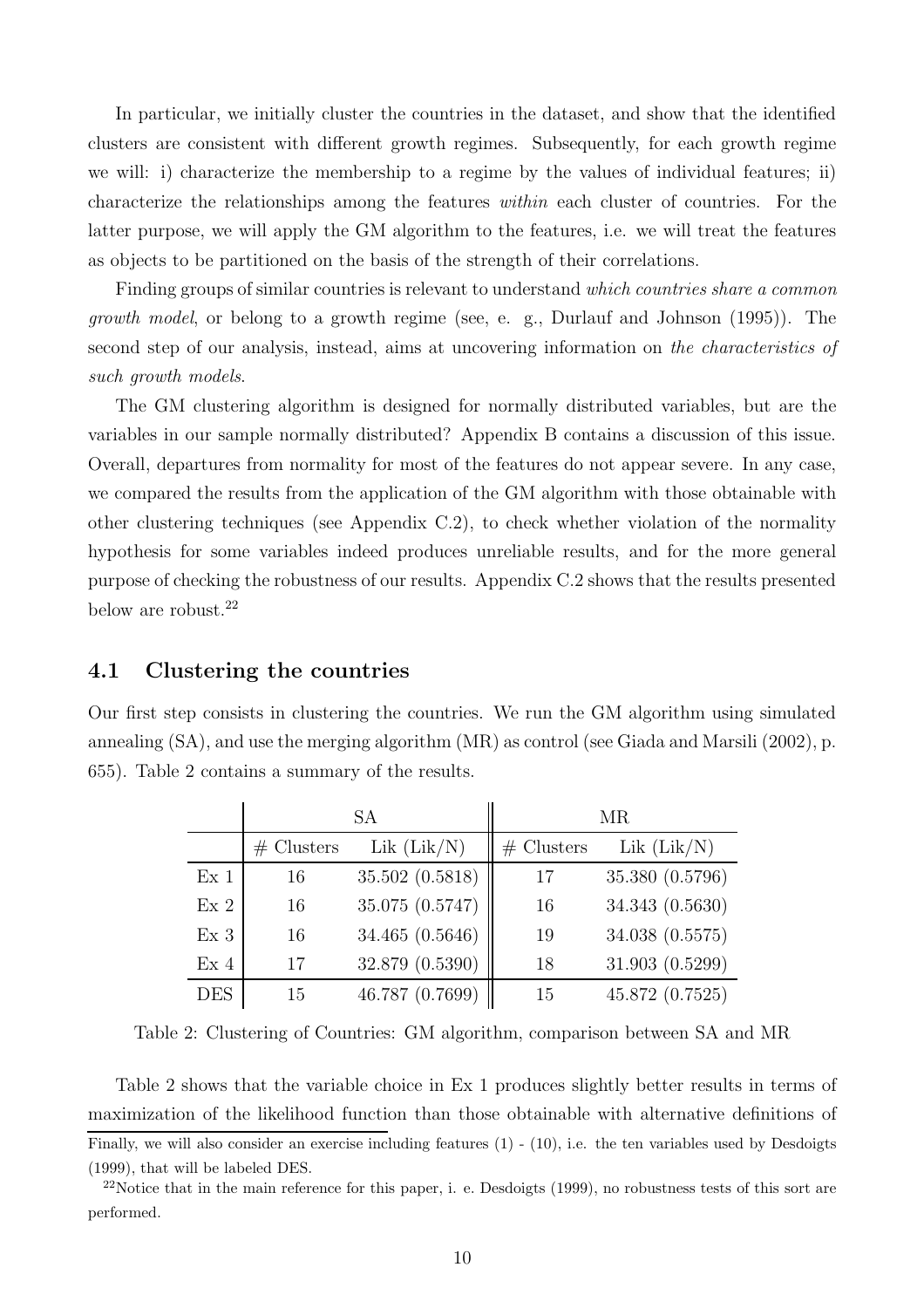the variables measuring institutions and natural resources. The results, however, do not seem to be particularly affected by these alternative variable definitions. If we restrict the clustering exercise to the ten variables used by Desdoigts (1999), we obtain a smaller number of clusters and a higher value of the likelihood, indicating that the three variables that we added are little correlated with those used by Desdoigts (1999). Finally, using SA provides better results than MR.

| Cluster 1, $n = 10$ , $g = 0.8780$ |           | Cluster 6, $n = 3$ , $g = 0.9656$  |           |
|------------------------------------|-----------|------------------------------------|-----------|
| Italy                              | $-1.4933$ | Peru                               | $-1.4924$ |
| France                             | $-1.4175$ | Bolivia                            | $-1.0386$ |
| Germany                            | $-1.2770$ | Philippines                        | $-0.8893$ |
| Austria                            | $-1.0740$ | Cluster 7, $n = 4$ , $g = 0.9211$  |           |
| Greece                             | $-0.9191$ | Malaysia                           | $-0.9502$ |
| Portugal                           | $-0.7825$ | DRepublic                          | $-0.8337$ |
| Spain                              | $-0.6348$ | Indonesia                          | $-0.8116$ |
| Japan                              | $-0.5980$ | Cluster 8, $n = 2$ , $g = 0.9920$  |           |
| Ireland                            | $-0.5789$ | Canada                             | $-1.5446$ |
| Finland                            | $-0.5622$ | US.                                | $-1.5446$ |
| Cluster 2, $n = 6$ , $g = 0.9740$  |           | Cluster 9, $n = 4$ , $g = 0.7660$  |           |
| Netherlands                        | $-1.9105$ | Colombia                           | $-0.7543$ |
| Belgium                            | $-1.7719$ | Mexico                             | $-0.7329$ |
| Norway                             | $-1.6745$ | <b>Brazil</b>                      | $-0.5311$ |
| Denmark                            | $-1.4533$ | India                              | $-0.0274$ |
| Luxembourg -1.2864                 |           | Cluster 10, $n = 3$ , $g = 0.8645$ |           |
| UK                                 | $-0.7423$ | CostaRica                          | $-0.9772$ |
| Cluster 3, $n = 5$ , $g = 0.9634$  |           | ElSalvador -0.97723                |           |
| Mali                               | $-1.8885$ | Venezuela                          | $-0.2509$ |
| Tanzania                           | $-1.4029$ | Cluster 11, $n = 3$ , $g = 0.8612$ |           |
| Ethiopia                           | $-1.3768$ | Thailand                           | $-0.8123$ |
| Malawi                             | $-1.2072$ | Korea                              | $-0.5983$ |
| Senegal                            | $-0.5148$ | Paraguay                           | $-0.5462$ |
| Cluster 4, $n = 4$ , $g = 0.9177$  |           | Cluster 12, $n = 4$ , $g = 0.8283$ |           |
| Honduras                           | $-1.2997$ | Chile                              | $-0.7195$ |
| Morocco                            | $-1.2520$ | Argentina                          | $-0.6299$ |
| Tunisia                            | $-0.7144$ | Ecuador                            | $-0.3599$ |
| Guatemala                          | $-0.2731$ | Cluster 13, $n = 5$ , $g = 0.6556$ |           |
| Cluster 5, $n = 5$ , $g = 0.8319$  |           | Zambia                             | $-0.5909$ |
| Kenya                              | $-1.1367$ | Zimbabwe                           | $-0.4505$ |
| IvoryCoast                         | $-0.9041$ | Nigeria                            | $-0.4126$ |
| Pakistan                           | $-0.6218$ | Jamaica                            | $-0.1227$ |
| Cameroon                           | $-0.5540$ | Cluster 14, $n=3,\,g=0.6686$       |           |
| Madagascar                         | $-0.2881$ | SriLanka                           | $-0.5524$ |
|                                    |           | Panama                             | $-0.2274$ |
|                                    |           | Uruguay                            | $-0.1639$ |

Table 3 contains the details of the cluster structure that we obtain performing Ex 1.

Table 3: Clustering with Ex 1 (GM/SA): 16 clusters

In Table 3 we report 14 clusters only, as the cluster structure also included two insignificant clusters, one containing Botswana and Hong Kong and the other containg Israel, which can therefore be considered as outliers in this exercise. For each cluster s we report the value of the parameter  $g_s$  which: "tunes the similarity of objects within cluster[s]" (Giada and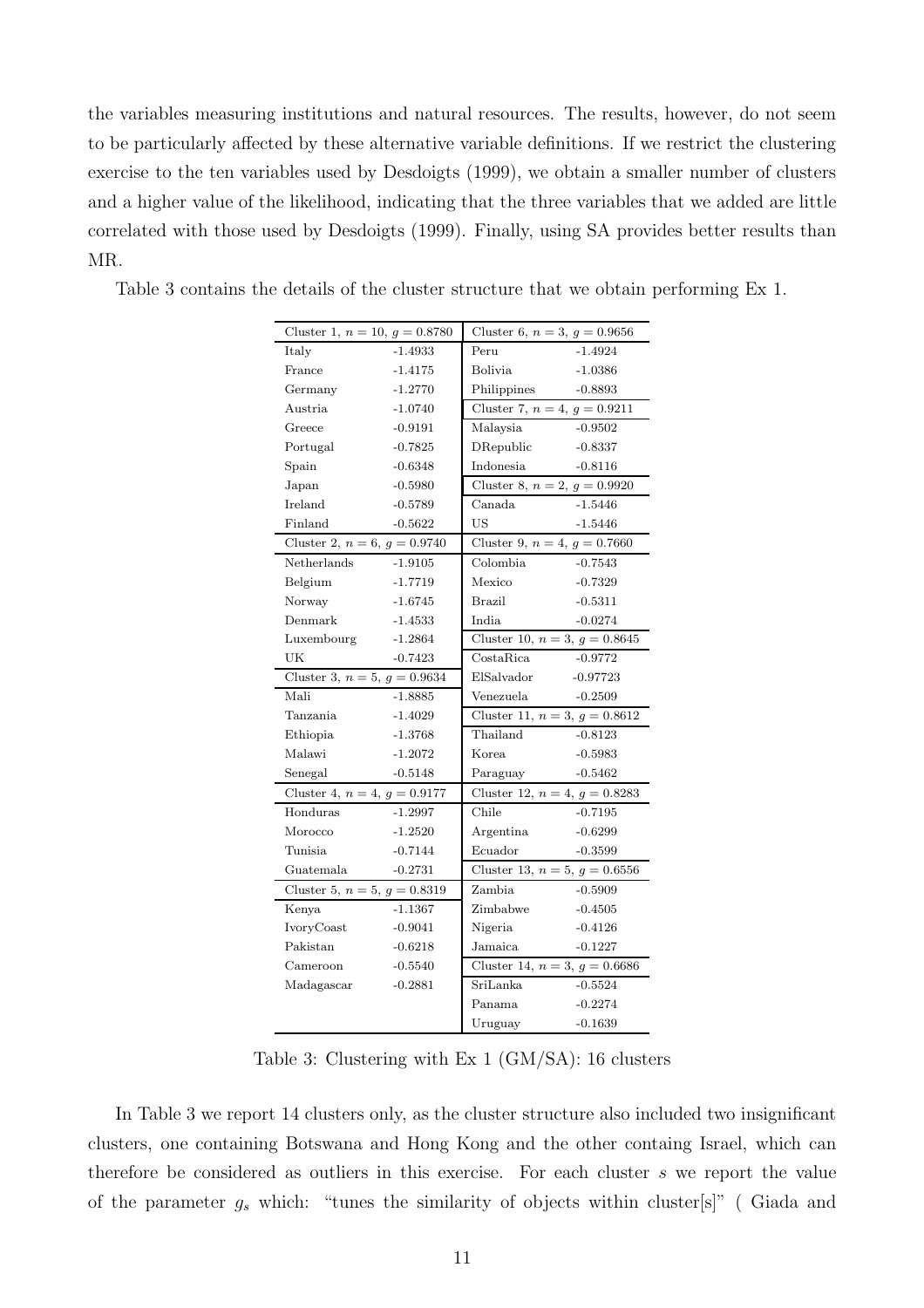Marsili (2002), p. 655). The largest  $g_s$ , the higher the similarity of the objects within cluster s. In addition, for every object i in cluster s we report the value of  $\Delta_{\mathcal{L}_c}$ , which measures the contribution of country i to the likelihood. That is,  $\Delta_{\mathcal{L}_c}$  quantifies the reduction in the likelihood that obtains if object  $i$  is removed from the clustering. For example, removal of Finland from the clustering would marginally affect the likelihood, i. e. the probability of observing our data as the realization of the stochastic process in Equation (1), with the parameters in Table 3, would marginally change. On the contrary, removal of Italy would affect the likelihood more significantly. In this way, we obtain a measure of the statistical significance of the membership to a cluster, and are able to rank countries within clusters according to the "strength" of their membership to a specific cluster.<sup>23</sup> The countries reported at the top of the clusters' country lists in Table 3 can therefore be considered as "representative countries" of that cluster.<sup>24</sup>

From Table 3 we notice that:

- 1. There are three clusters (Clusters 1, 2 and 8) containing OECD countries.<sup>25</sup> The degree of similarity within these clusters, measured by  $g_s$ , is however very different: it is about 0.99 in Cluster 8, which includes US and Canada; about 0.97 in Cluster 2, which includes North European countries; and about 0.88 in Cluster 1, which contains continental and Mediterranean European countries plus Japan, Ireland and Finland. Membership of the latter three countries to Cluster 1 is, however, weak.
- 2. Sub-Saharan countries tend to cluster. In particular, three clusters (3, 5 and 13) contain only or essentially Sub-Saharan countries. The degree of similarity measured by  $g_s$  is much higher in Cluster 3 which includes two subsets of geographically close countries,

$$
\frac{P(\vec{\xi_i}|\mathcal{G}^*, \mathcal{S}/\{i\})}{P(\vec{\xi_i}|\mathcal{G}^*, \mathcal{S})} = e^{-D\Delta_{\mathcal{L}_c}}.
$$

On the assumption that  $P(\vec{\xi}_i|\mathcal{G}^*,\mathcal{S}) \approx 1$ , it obtains  $P(\vec{\xi}_i|\mathcal{G},\mathcal{S}/\{i\}) \approx e^{-D\Delta_{\mathcal{L}_c}}$ . This magnitude can therefore be interpreted as the probability of observing our sample if the i−th object is not taken into account, relative to the probability of observing our sample when the i−th object is included. For example, these probabilities for countries in Cluster 1 such as Italy and Finland amount, respectively, to  $3.71 \cdot 10^{-9}$  and  $6.70 \cdot 10^{-4}$ . In other words, although both probabilities are very small, if we do not consider Italy (Finland) in the clustering, it is much (little) more unlikely to observe our data as the realization of the stochastic process in Equation (1) with the parameters in Table 3. In this sense membership of Italy to Cluster 1 is more relevant than membership of Finland.

 $^{24}$ In Appendix C.2.1 we show that there is a significant overlap between the set of these "representative" countries" and the "exemplar countries" found by applying the clustering technique of Frey and Dueck (2007).

<sup>25</sup>The OEDC countries in our sample were among the founding members of OECD in 1961, with the exception of Japan and Finland which, respectively, joined the OECD in 1964 and 1969. Other OECD countries in our sample which, however, joined after the end of the period considered here, are Mexico (1994) and South Korea (1996). In Desdoigts (1999) Uruguay is wrongly indicated as an OECD country.

<sup>&</sup>lt;sup>23</sup> Giada and Marsili (2002), p. 653, show that the maximum likelihood of the cluster structure S can be expressed as  $P(G^*, S|\vec{\xi}_i) \propto e^{D\mathcal{L}_c}$ , where  $D >> 0$ . Hence, we can write the following relation between joint probabilities: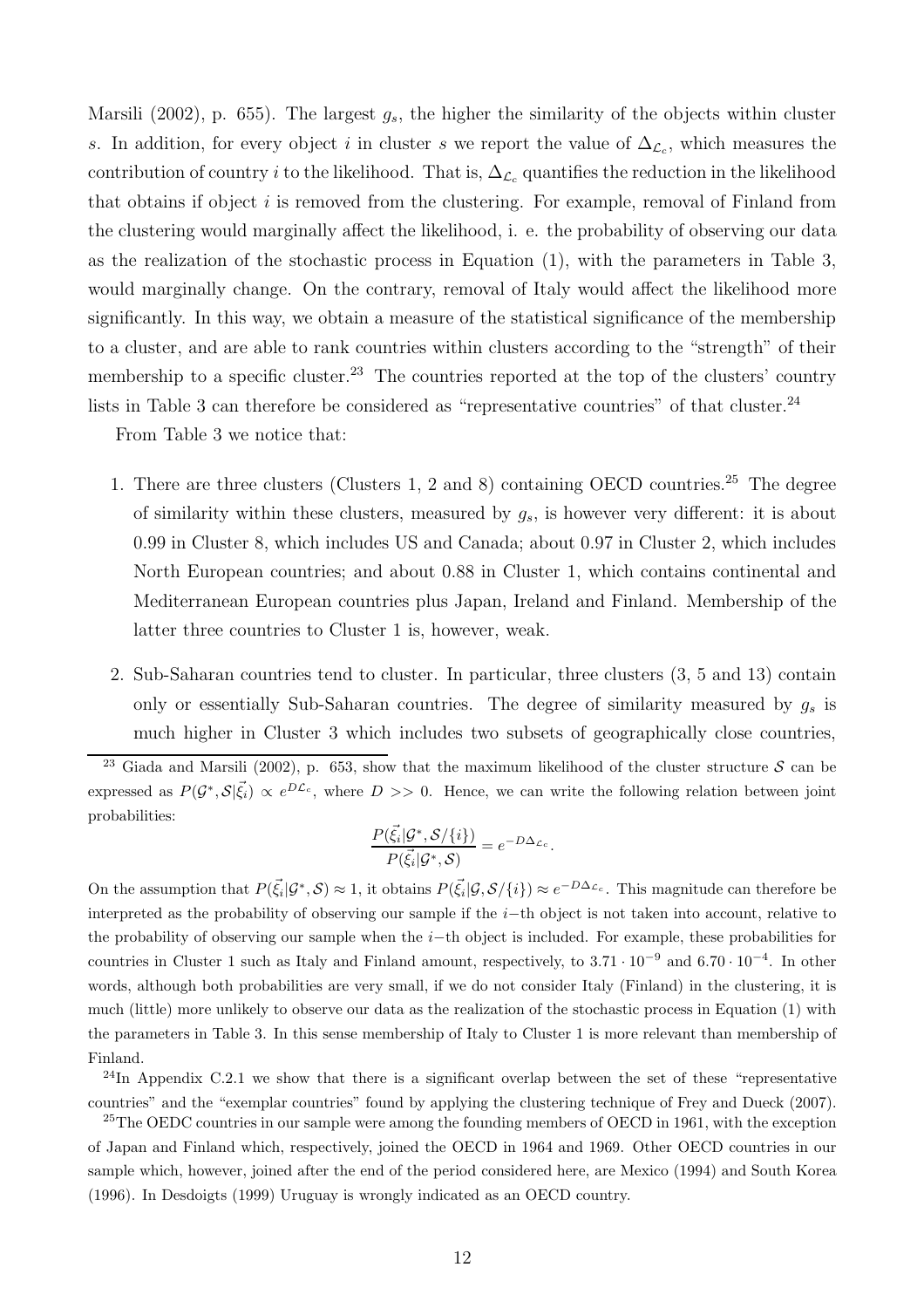one from West Africa (Senegal and Mali) and one from East Africa (Ethiopia, Tanzania and Malawi).

3. Latin American and Asian countries are often found in the same cluster (Clusters 6, 7, 11 and 14), while Clusters 10 and 12 contain Latin American countries only, and cluster 9 contains Latin American countries and India, but the significance of the latter's membership is very low. In one case, Cluster 4, there appears a relatively high similarity between two neighbor Latin American countries (Honduras and Guatemala) and two Northern African countries (Morocco and Tunisia).

To sum up, we find that OECD countries are similar, but do not appear at this stage as part of one cluster. A difference emerges between North-America, Northern Europe and Central/Southern Europe. Desdoigts (1999) finds a significant separation of OECD from non-OECD countries and, within the former group, between Protestant and Catholic countries. Our results only partially confirm the latter finding. In particular, countries in Cluster 1 are essentially Catholic (exceptions being represented by Greece, Japan and Finland), but: in Cluster 2 we find three Protestant countries (Norway, Denmark and UK), two Catholic countries (Belgium and Luxembourg) and a country such as Netherlands with mixed religions,<sup>26</sup> while in Cluster 8 we find the US, having a relatively large fraction of Protestants, and Canada, having a relatively large fraction of Catholics.<sup>27</sup> Hence, at this stage only Catholic countries seem to cluster quite clearly, while a cluster of Protestant countries is far from clear (as, actually, it is also in Desdoigts (1999)). In addition, geographical proximity may play a role in Clusters 1 and 8.<sup>28</sup>

Sub-Saharan countries seem to display a relatively high degree of similarity but, again, not all the Sub-Saharan countries in our sample emerge like an individual cluster at this stage. Latin American countries tend to form homogeneous clusters, or heterogeneous clusters with Asian countries. There appears some similarity between Latin American countries and African Countries (represented by Clusters 4 and 13) and only one case in which there is similarity between African and Asian countries, represented by Pakistan in Cluster 5. In general, a partition based on geography is far from clear, a result that, for example, suggests some caution in the use of "regional" dummies in growth empirics.

<sup>&</sup>lt;sup>26</sup> According to Statistics Netherlands (http://www.cbs.nl), in 2005/2006 in the Dutch population 29% declared to be Catholic, 19% Protestant, and 42% declared to have no religion.

<sup>27</sup>Although Protestant religion is relatively more diffused than Catholic in the US (approximately 43% vs 24% in 2001, see http://www.census.gov), from the 2001 Census 42% of Canadians declared to be Catholic, while only 24% declared to be Protestant (see http://www.statcan.gc.ca).

<sup>28</sup>US and Canada may also be similar in terms of ethnic fractionalization ( Tan (2009), p. 10). See also Appendix C.2.2 for further discussion of this point based on the application of another clustering technique, which casts some doubts on the primacy of religion over OECD membership in the clustering of industrialized countries.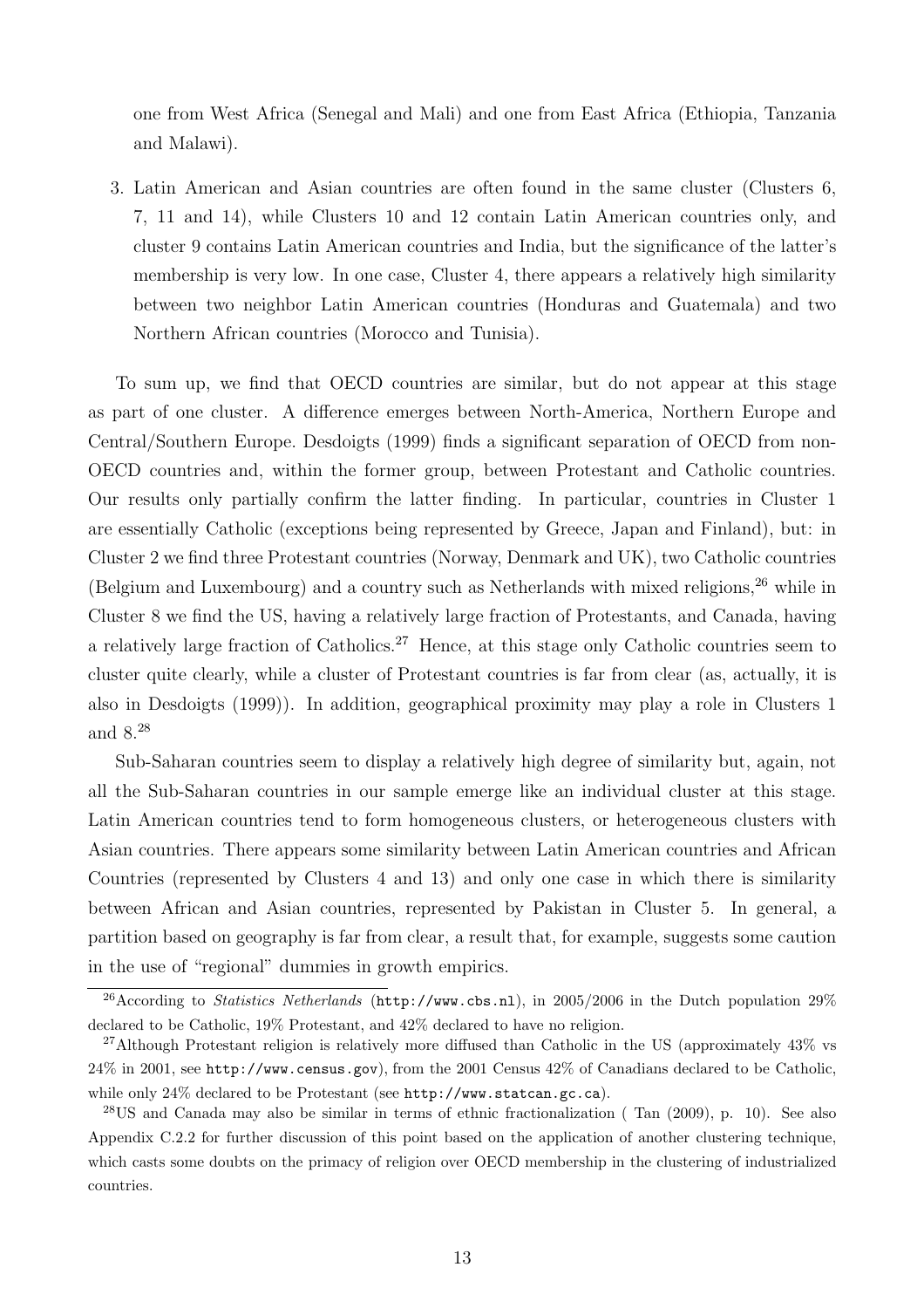To check for the robustness of the cluster structure in Table 3 with respect to the features' definitions, we compared it with the cluster structures obtainable from Ex 2 - Ex 4, DES (using both SA and MR) and with the cluster structure originally found in Desdoigts (1999) (results are in Appendix C.1). In particular, after having checked robustness with respect to the use of MR instead of SA, the results from Ex 1 are compared with the other cluster structures in a rigorous manner by applying the methods of Rand (1971), Meila (2007) and Zhou  $et$ al.  $(2005)^{29}$  Results in Table 18 confirm that the robustness of the clustering from Ex 1 is high, and that the more relevant differences appear when this clustering is compared with that of Desdoigts (1999). Hence, although with respect to Desdoigts (1999), we do not find remarkable differences with respect to the OECD countries, the overall cluster structure that we obtain is rather different (see below for a further comparison).<sup>30</sup>

To check whether further structure can be identified in the data, we run the GM algorithm on the clusters in Table 3 (results will be labeled "2-step SA"). Table 4 contains the results for Ex 1, along with the control cluster structures from Ex 2 - Ex 4 and DES. Moreover, we report ALD.

<sup>29</sup>Details of these methods are provided in Appendix C.1.

<sup>&</sup>lt;sup>30</sup>In Appendix C.1 we also present results for a test of similarity of the partitions DES and the cluster structure found in Desdoigts (1999), labeled ALD. We find that they are quite different, indicating the the inclusion of institutions, natural resources and trade, and the adoption of the GM algorithm, make the clustering found in Desdoigts (1999) not very robust.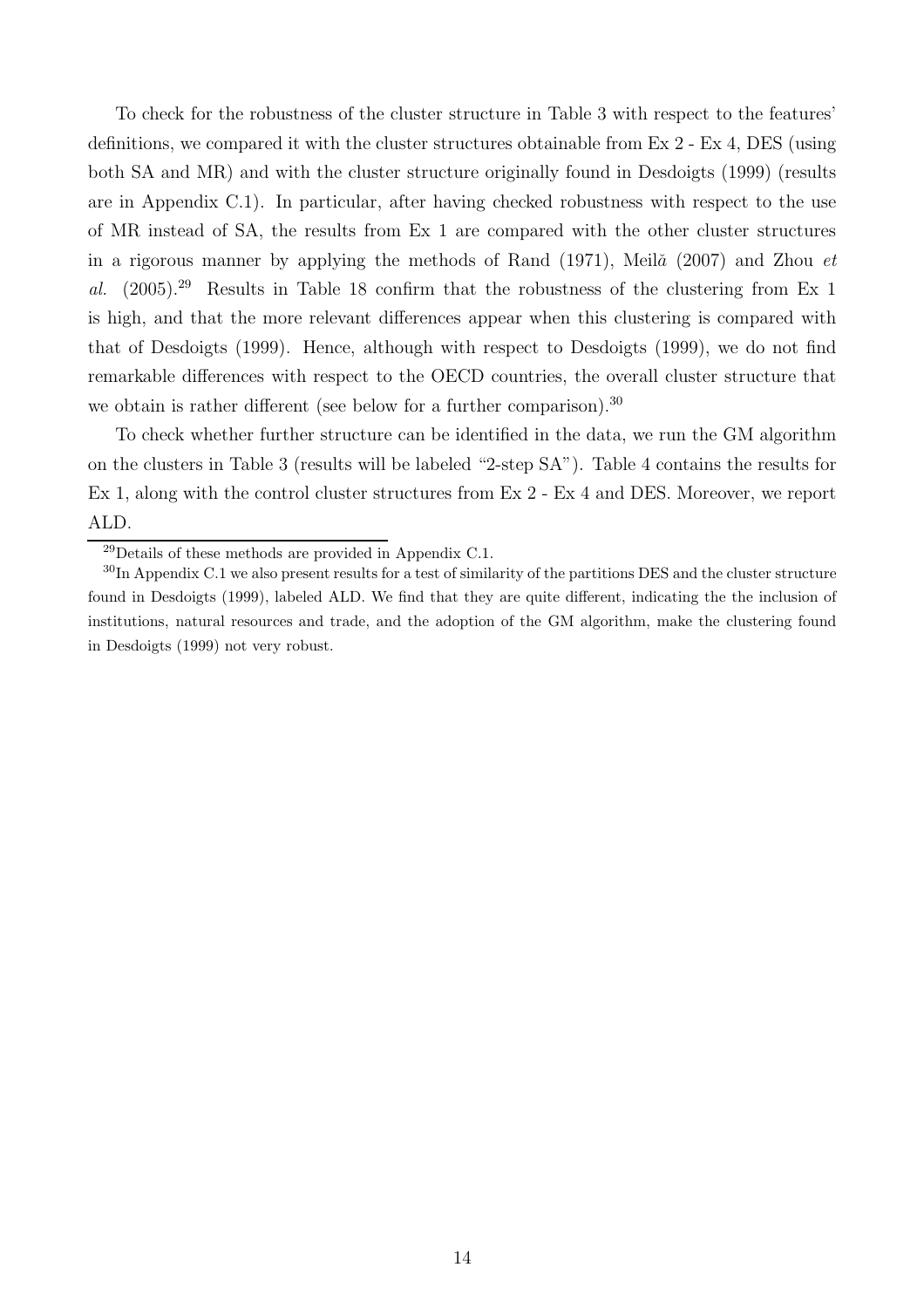|                   | Country               | Ex1            | Ex2            | Ex3              | Ex4            | DES                     | ALD            |
|-------------------|-----------------------|----------------|----------------|------------------|----------------|-------------------------|----------------|
| $\overline{2}$    | Austria               | 1              | $\overline{2}$ | 3                | $\mathbf{1}$   | 1                       | $\overline{2}$ |
| 3                 | Belgium               | $\mathbf 1$    | $\overline{2}$ | 3                | $\mathbf{1}$   | 1                       | 1              |
| 8                 | Canada                | 1              | $\overline{2}$ | 3                | 1              | 1                       | 1              |
| 12                | Denmark               | 1              | $\overline{2}$ | 3                | 1              | 1                       | 1              |
| 17                | Finland               | 1              | 2              | 3                | 1              | 1                       | 1              |
| 18                | France                | $\mathbf{1}$   | $\overline{2}$ | 3                | $\mathbf{1}$   | $\mathbf 1$             | $\overline{2}$ |
| 19                | Germany               | 1              | $\overline{2}$ | 3                | $\mathbf{1}$   | 1                       | $\overline{2}$ |
| 20                | Greece                | 1              | $\overline{2}$ | 3                | 1              | 1                       | $\overline{2}$ |
| 26                | Ireland               | 1              | $\overline{2}$ | 3                | 1              | 1                       | $\overline{2}$ |
| 28                | Italy                 | 1              | $\overline{2}$ | 3                | 1              | 1                       | $\overline{2}$ |
| 31                | Japan                 | $\mathbf{1}$   | $\overline{2}$ | 3                | $\mathbf{1}$   | 1                       | 1              |
| 34                | Luxembourg            | 1              | $\overline{2}$ | 3                | 1              | 1                       | $\overline{2}$ |
| 41                | Netherlands           | 1              | $\overline{2}$ | 3                | 1              | 1                       | 1              |
| 43                | Norway                | 1              | $\overline{2}$ | 3                | 1              | 1                       | 1              |
| 49                | Portugal              | 1              | $\overline{2}$ | 3                | 1              | 1                       | $\overline{2}$ |
| 51                | Spain                 | $\mathbf{1}$   | $\overline{2}$ | 3                | $\mathbf{1}$   | $\mathbf 1$             | $\overline{2}$ |
| 56                | UK                    | 1              | $\overline{2}$ | 3                | 1              | 1                       | 1              |
| 57                | US                    | 1              | $\overline{2}$ | 3                | 1              | 1                       | 1              |
| $\overline{4}$    | Bolivia               | $\overline{2}$ | $\mathbf{1}$   | $\mathbf{1}$     | 3              | 3                       | $\,6$          |
| 11                | CostaRica             | $\overline{2}$ | 5              | $\overline{2}$   | 5              | $\boldsymbol{2}$        | 6              |
| 15                | ElSalvador            | $\overline{2}$ | 5              | $\overline{2}$   | 5              | $\overline{\mathbf{2}}$ | 5              |
|                   |                       |                |                |                  |                |                         |                |
| 21                | Guatemala             | 2              | 1              | 1                | 4              | $\overline{2}$          | 6              |
| 22                | Honduras              | $\overline{2}$ | $\mathbf{1}$   | 1                | $\overline{2}$ | $\overline{2}$          | 5              |
| 30                | Jamaica               | $\overline{2}$ | 11             | $\overline{2}$   | $\overline{2}$ | $\overline{2}$          | 7              |
| 40                | Morocco               | $\overline{2}$ | 1              | 1                | $\overline{2}$ | $\overline{2}$          | 4              |
| 42                | Nigeria               | $\overline{2}$ | 11             | $\overline{2}$   | $\overline{2}$ | $\overline{2}$          | 5              |
| 47                | Peru                  | $\overline{2}$ | 1              | $\mathbf 1$      | 3              | $\overline{2}$          | 6              |
| 48                | Philippines           | $\overline{2}$ | 1              | 1                | 3              | $\overline{2}$          | 3              |
| 55                | Tunisia               | $\overline{2}$ | 1              | 1                | $\overline{4}$ | $\overline{2}$          | 6              |
| 59                | Venezuela             | $\sqrt{2}$     | 1              | 1                | 5              | $\overline{\mathbf{2}}$ | 5              |
| 60                | Zambia                | 2              | $11\,$         | 2                | $\overline{2}$ | $\overline{2}$          | 4              |
| 61                | Zimbabwe              | $\overline{2}$ | 11             | $\overline{2}$   | $\overline{2}$ | $\overline{2}$          | 6              |
| 1                 | Argentina             | $\,3$          | $\overline{4}$ | 4                | 3              | 3                       | 7              |
| $\,$ 6 $\,$       | <b>Brazil</b>         | 3              | $\overline{4}$ | 1                | 3              | $\overline{4}$          | 6              |
| 9                 | Chile                 | 3              | $\overline{4}$ | $\overline{4}$   | 3              | 3                       | $\overline{5}$ |
| 10                | Colombia              | 3              | $\overline{4}$ | $\mathbf{1}$     | 5              | $\overline{4}$          | 5              |
| 13                | DRepublic             | 3              | 1              | 1                | 3              | 4                       | 5              |
| 14                | Ecuador               | 3              | $\overline{4}$ | $\overline{4}$   | 5              | 3                       | 6              |
| 24                | India                 | 3              | 4              | 4                | 3              | 3                       | 6              |
| 25                | Indonesia             | 3              | 1              | $\mathbf 1$      | 3              | 4                       | 6              |
| 33                | Korea                 | 3              | 6              | 1                | 4              | 4                       | 3              |
| 37                | Malaysia              | 3              | 1              | 1                | 3              | $\overline{4}$          | 6              |
| 39                | Mexico                | 3              | 4              | 1                | 3              | 4                       | 5              |
| 46                | Paraguay              | 3              | 1              | 1                | 5              | 4                       | $\bf 5$        |
| 54                | Thailand              | 3              | 1              | 1                | 4              | 4                       | 3              |
| $\scriptstyle{7}$ | Cameroon              | 4              | 3              | $\,2$            | 4              | $\boldsymbol{2}$        | 7              |
| 16                | Ethiopia              | 4              | 3              | $\boldsymbol{2}$ | $\,2$          | $\boldsymbol{2}$        | 6              |
| 29                | IvoryCoast            | 4              | 3              | 2                | $\overline{2}$ | $\boldsymbol{2}$        | 4              |
| 32                | Kenya                 | 4              | 3              | $\,2$            | $\overline{2}$ | $\boldsymbol{2}$        | 4              |
|                   |                       | 4              |                | $\boldsymbol{2}$ | $\,2$          |                         |                |
| 35                | Madagascar            |                | 5              |                  |                | $\boldsymbol{2}$        | 6              |
| 36                | Malawi                | 4              | 3              | $\boldsymbol{2}$ | $\overline{2}$ | $\boldsymbol{2}$        | 4              |
| 38                | $\operatorname{Mali}$ | 4              | 3              | $\boldsymbol{2}$ | $\,2$          | $\boldsymbol{2}$        | 4              |
| 44                | Pakistan              | 4              | 3              | 2                | 4              | 2                       | 6              |
| 50                | Senegal               | $\overline{4}$ | 3              | $\overline{2}$   | $\,2$          | $\boldsymbol{2}$        | $\overline{4}$ |
| 53                | Tanzania              | $\overline{4}$ | 3              | $\overline{2}$   | $\overline{2}$ | $\overline{2}$          | 4              |
| 5                 | Botswana              | 13             | 3              | $\overline{6}$   | $\overline{4}$ | $\boldsymbol{0}$        | $\overline{7}$ |
| 23                | HongKong              | 13             | 6              | 6                | $\overline{4}$ | $\overline{4}$          | 3              |
| 45                | Panama                | 15             | $\overline{5}$ | $\overline{4}$   | $\bf 5$        | 3                       | $\,6$          |
| 52                | SriLanka              | 15             | 5              | 4                | 5              | 3                       | 6              |
| 58                | Uruguay               | 15             | $\overline{5}$ | 4                | $\bf 5$        | 3                       | $\overline{2}$ |
| 27                | Israel                | 0              | 3              | $\overline{4}$   | 0              | 3                       | 7              |

Table 4: 2-step clusterings from Ex 1, Ex 2, Ex 3, Ex 4, DES, ALD; SA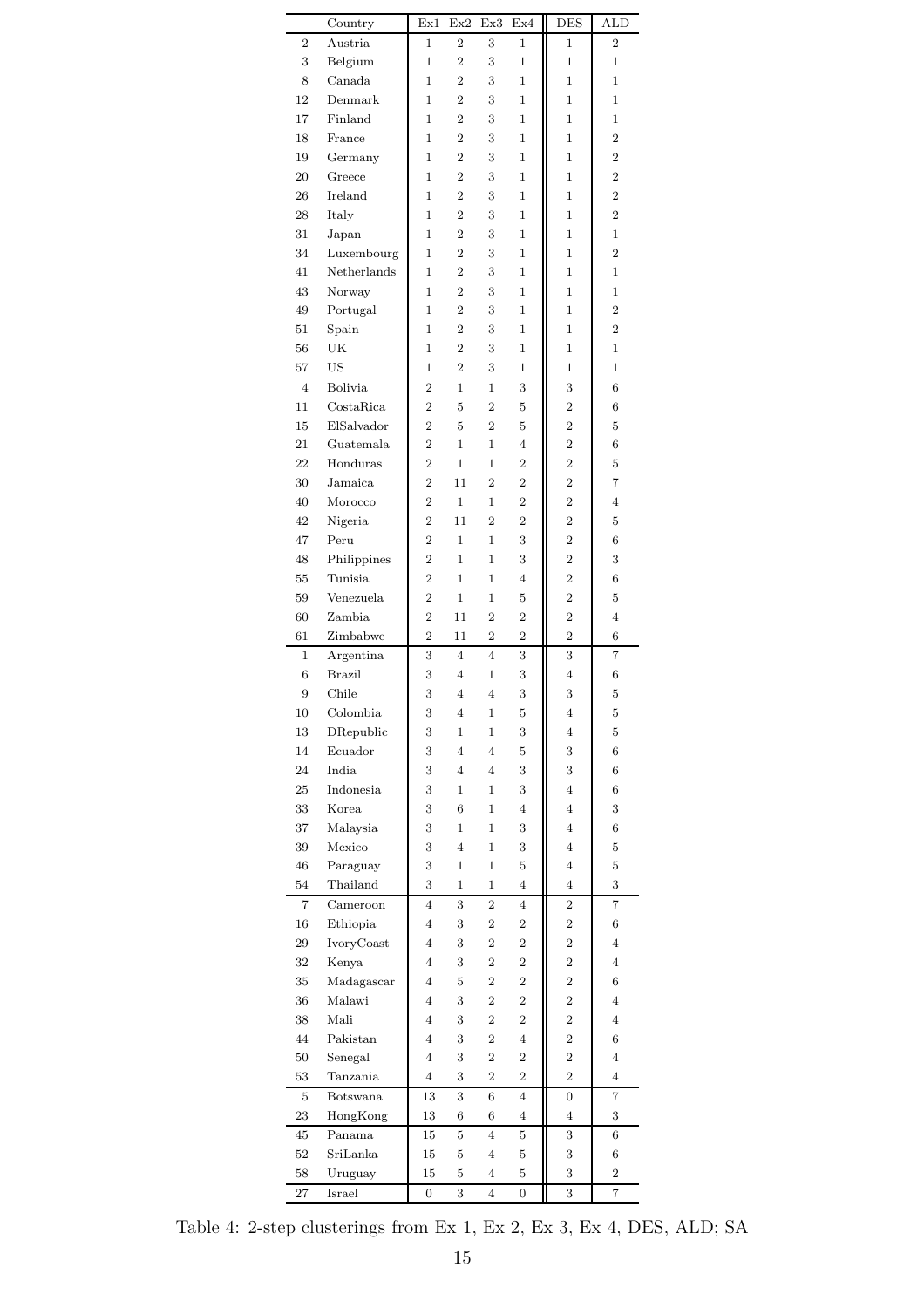Table 4 shows that the clusters of Table 3 can be grouped in four larger clusters, with few countries remaining excluded.<sup>31</sup> In particular we find a cluster of OECD countries (Cluster 1,  $g = 0.5817$ ); a cluster of Sub-Saharan countries, with the exception of Pakistan, (Cluster 4,  $q = 0.6894$ , and two mixed clusters: one containing only Latin American and Asian countries (Cluster 3,  $q = 0.3303$ ), one containing one Asian country (Philippines), Latin American and African Countries, from both Northern and Sub-Saharan Africa (Cluster 2,  $q = 0.3661$ ).

From the comparison with Ex 2 - Ex 4 and DES, we first of all notice the extreme robustness of the cluster of OECD countries: these countries are systematically grouped together. Similar, albeit not so strong, evidence is found for the countries in Cluster 4. Clusters 2 and 3, instead, appear somewhat more sensitive to the differences in the definition of the variables in Ex 2 - Ex 4, but quite robust to the use of the smaller number of variables in DES.<sup>32</sup>

To provide a more rigorous test for the robustness of the clustering from Ex 1, we compare the clusterings of Table 4 using the methods of Rand  $(1971)$ , Meil $\check{a}$   $(2007)$  and Zhou *et al.*  $(2005)$ , respectively indicated as Rand, VI and Mall (see Appendix C.1 for a brief description of these methods).<sup>33</sup>

| Index (range)   Ex 2 Ex 3 Ex 4   Des   Ald |                                                                                                |    |    |     |
|--------------------------------------------|------------------------------------------------------------------------------------------------|----|----|-----|
| $Rand(0-1)$                                | $\begin{array}{ c c c c c c c c } \hline 0.11 & 0.13 & 0.14 & 0.12 & 0.2 \ \hline \end{array}$ |    |    |     |
| $VI$ (0 - 4.11) 0.21 0.19 0.29 0.17 0.6    |                                                                                                |    |    |     |
| <i>Mall</i> $(0 - 120)$ 30 38              |                                                                                                | 42 | 34 | 108 |

Table 5: Comparison between Ex1 and Ex2, Ex3, Ex4, Des, ALD. 2-step SA

Table 5 shows that the 2-step clustering from Ex 1 is quite robust, and that, again, the largest dissimilarity appears with respect to the cluster structure from Desdoigts (1999). If we compare DES and ALD, we obtain the values, respectively for Rand, VI and Mall of 0.27, 2.74 and 112. These values are relatively high compared to those in Table 5, confirming the remark in footnote 30 that the clusters of Desdoigts  $(1999)$  are not very robust.<sup>34</sup>

<sup>&</sup>lt;sup>31</sup>In the remaining of the paper, we will consider as outliers Botswana, Hong Kong, Israel, plus Panama, Sri Lanka and Uruguay, being understood that the reason for considering the latter three countries as outliers is that they do not belong to one of the four clusters in Table 4.

 $32$ This result is also confirmed by the values of the parameter g in the four clusters. We also tried a further reclustering step, which provided the following results: with Ex 1, Ex 3, Ex 4 and DES no further clustering appears. With Ex 2 three clusters appear, but the values of the  $g$ 's are very low  $(0.202, 0.174, 0.055)$ .

<sup>33</sup>In all cases, a value of zero indicates that two cluster structures are identical.

<sup>34</sup>Appendix C.2 contains further robustness tests based on the utilization of other clustering techniques, namely that of Frey and Dueck (2007) and the more standard procedures described in Kaufman and Rousseeuw (1990).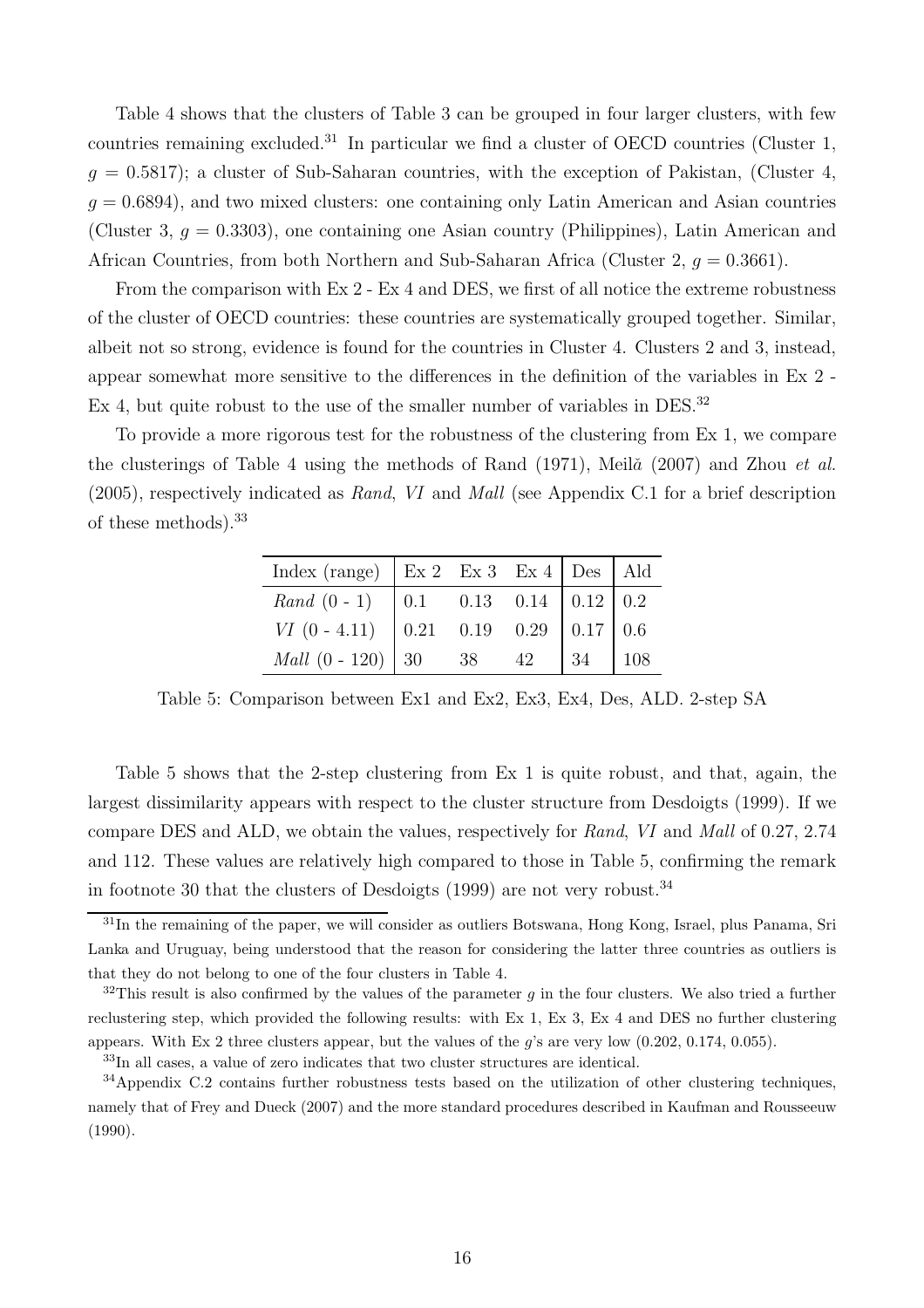### 4.2 Re-Examining the Growth Path

Now we reconsider the relationship between the growth rate and the initial productivity gap highlighting the cluster structure identified in the previous section. Figure 2 refers to the whole sample, while Figure 3 shows the growth patterns in the four clusters, ordered following the level of initial productivity.



Figure 2: Relation between average growth rate and initial productivity: full sample



Figure 3: Relation between average growth rate and initial productivity: four clusters

Figures 2 and 3 suggest that the four clusters correspond to four growth regimes, in terms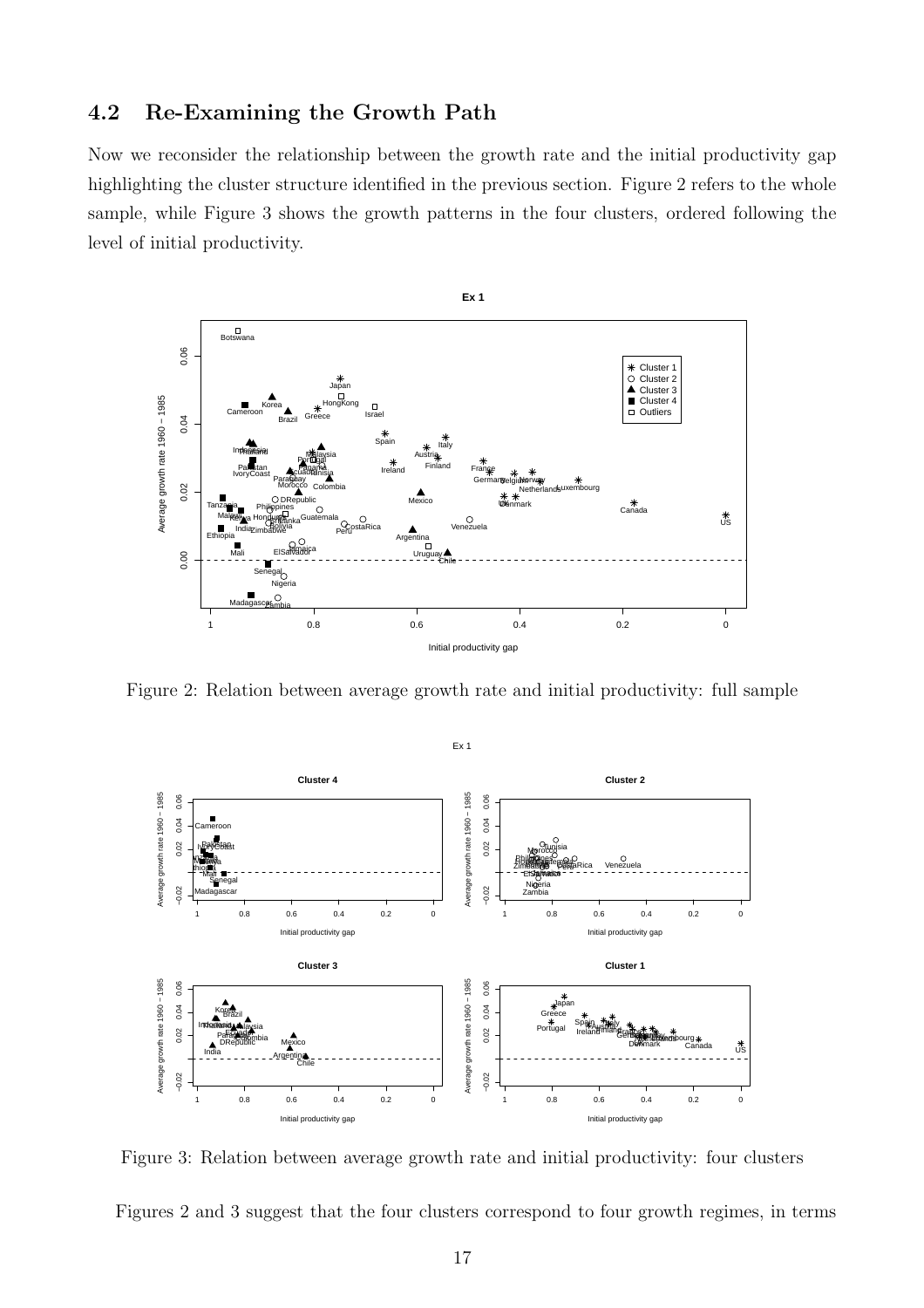of the relationship between the growth rate and the level of (initial) productivity. Starting from the lowest levels of productivity, Countries in Cluster 4 show a very high variability in the growth rate and a uniformly low productivity level. Countries in Cluster 2, having on average an initial productivity level higher than Cluster 1, display both positive and negative growth rates, and some tendency to move onwards. Countries in Cluster 3 have a growth rate which appears on average significantly higher than in Cluster 2, and show some tendency to convergence among them.<sup>35</sup> Finally, countries in Cluster 1 show a clear tendency to convergence, displaying a negative relationship between initial productivity and growth.

These growth regimes are consistent with Fiaschi and Lavezzi (2003) who, using nonparametric methods, identified four growth regimes: an initial regime including a locally stable equilibrium (poverty trap), where growth is on average low and volatile; a second regime including an unstable equilibrium, where growth can be positive or negative; a third regime where growth is on average positive (the "accelerating growth" regime); a fourth regime where convergence takes place towards a stable high-income equilibrium.<sup>36</sup>

Hence, the growth path from lower productivity levels to the highest, suggested from our clustering exercise is (using clusters' labels to define growth regimes):  $4 \rightarrow 2 \rightarrow 3 \rightarrow 1.^{37}$  In the next section, we characterize the four growth regimes in terms of the features used to identify them.<sup>38</sup>

### 4.3 Characterizing Growth Regimes

In this section we aim at characterizing growth regimes in terms of the features that contributed to their identification. We divide the analysis in two parts: in Section 4.3.1 we provide: i) descriptive statistics of the features within each cluster; ii) a comparison of the cluster structure of Ex 1 with the cluster structures obtained by removing each feature at the time from the clustering. Both steps provide information on the relevance of individual features. Specifically,

 $35$ In particular if we exclude India, which, as shown in Table 3 has a weak membership to Cluster 9, which is part of the larger Cluster 3.

<sup>&</sup>lt;sup>36</sup>The main difference in this representation of the growth process is that in Fiaschi and Lavezzi (2003) all regimes are separated by thresholds in income levels, while in in Figure 2 the second and third regimes do not appear to differ in the range of initial productivity, but in terms of the growth rate. However, Fiaschi and Lavezzi (2003) utilize a much larger sample (120 countries for the period 1960-89), and pool the data for the analysis of the growth dynamics, allowing for a better identification of the growth path. Moreover, they define the growth regimes in terms of relative per capita income, that is per capita (not per worker) income normalized with respect to the sample mean.

 $37$  From now on we label growth regimes as the four clusters, and interchangeably use the two terms. We return below on the issue of whether transitions across regimes are expected to occur in this framework, in particular exits from Regime 4. As mentioned in the introduction, this possibility distinguishes models with or without poverty traps in the family of nonlinear growth models.

 $38$ Appendix D contains the graphical representations of the growth regimes with Ex 2, Ex 3, Ex 4 and Des, showing broad consistency with those presented in this section.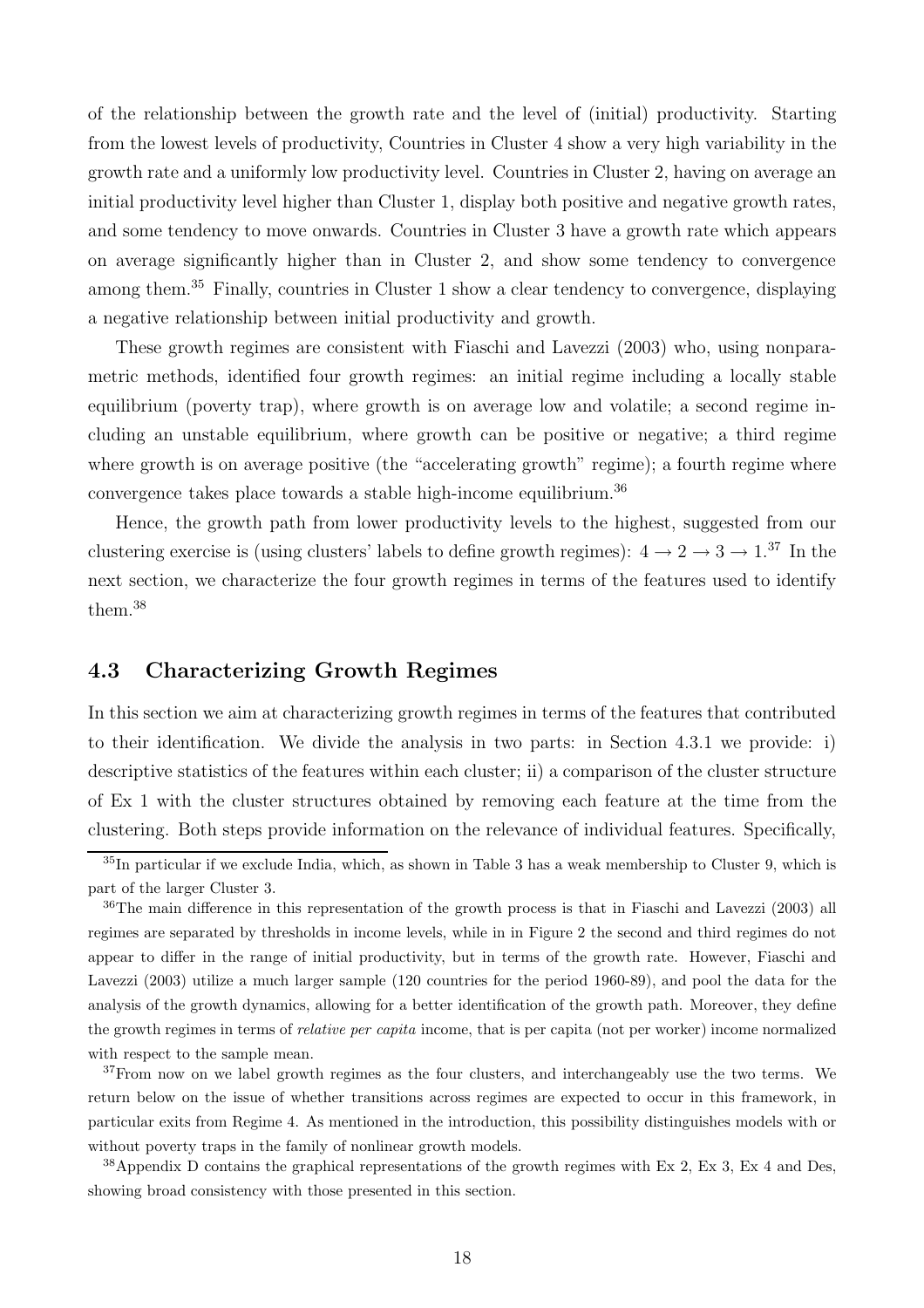the first allows for comparisons of the features' levels in the different regimes; the second allows to identify the individual features' capacity to partition the sample of countries. Both pieces of evidence contribute to the identification of possible determinants of transitions across regimes.<sup>39</sup>

In Section 4.3.2, instead, we *cluster the features* within each growth regime. That is, we identify the optimal partition of the features based on the strength of their correlations. This piece of evidence aims at providing information of the growth model that applies within different regimes, not only in terms of the relation between the growth rate and initial productivity. We defer a full discussion of the results to Section 5.

#### 4.3.1 On Individual Features

Figure 4 displays the average value and the standard deviation of the features in each of the four regimes. For each feature, we report a vertical bar for each regime, following the order:  $4 \rightarrow 2 \rightarrow 3 \rightarrow 1$ .



Figure 4: Average values and standard deviations of the features in Clusters 1 - 4, Ex 1, 2-step SA, ordered following:  $4 \rightarrow 2 \rightarrow 3 \rightarrow 1$ 

Table 6 contains the p-values of tests of equality of the means of the features across clusters.

<sup>39</sup>As remarked, we refrain from making strong claims on causal relationships.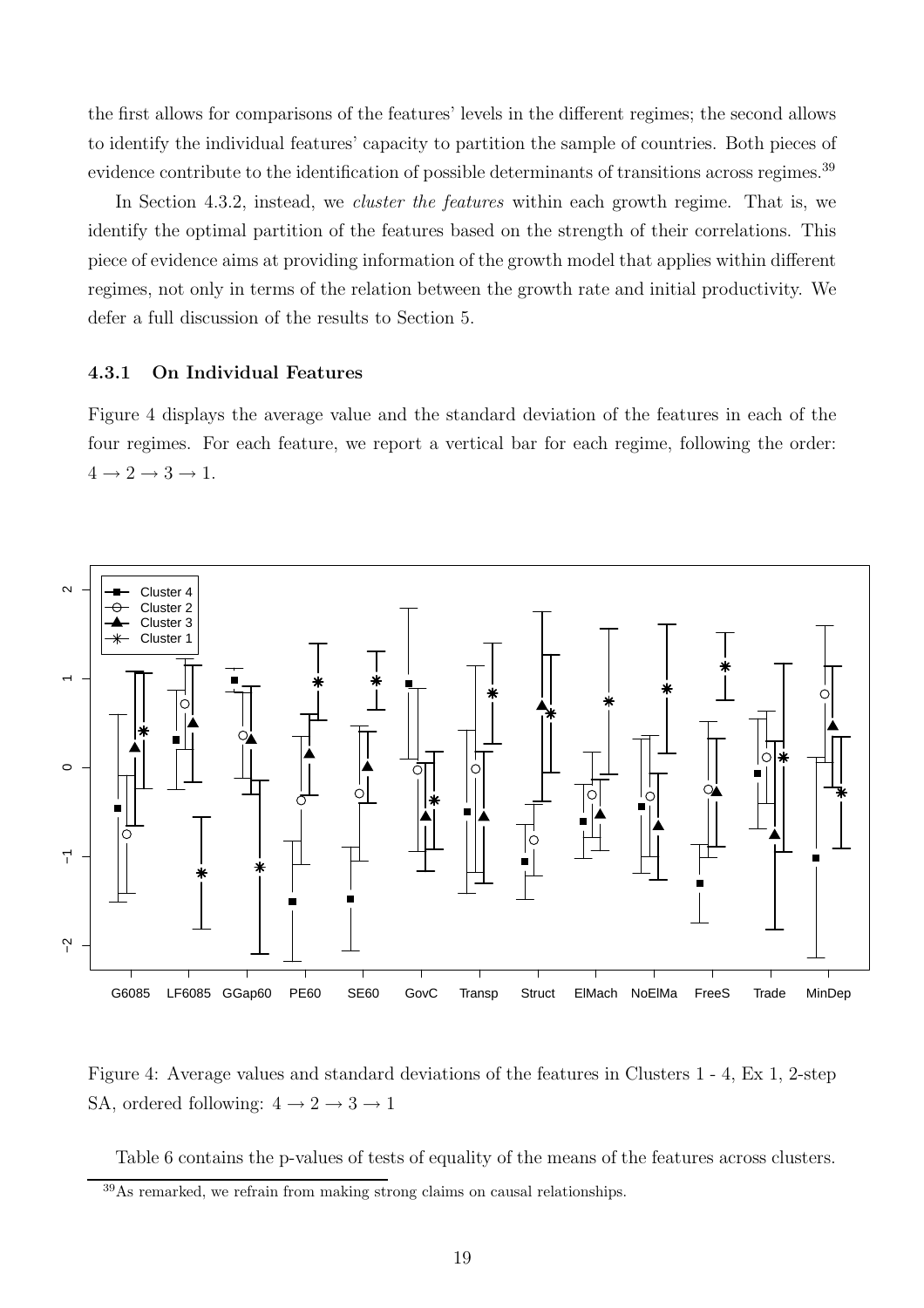|                   | G6085 | LF6085 | GGa <sub>0</sub> 60 | <b>PE60</b> | SE <sub>60</sub> | GovC | Transp | Struct    | ElMach | NoElMa | FreeS    | Trade | MinDep |
|-------------------|-------|--------|---------------------|-------------|------------------|------|--------|-----------|--------|--------|----------|-------|--------|
| $4 \rightarrow 2$ | 0.45  | 0.09   | 0.00                | 0.00        | 0.00             | 0.01 | 0.27   | 0.17      | 0.11   |        | 0.00     | 0.46  | 0.00   |
| $2 \rightarrow 3$ | 0.00  | 0.33   | 0.80                | 0.03        | 0.22             | 0.09 | 0.16   | 0.00      | 0.19   | 0.18   | ${0.89}$ | 0.01  | 0.20   |
| $3 \rightarrow 1$ | 0.50  | 0.00   | 0.00                | 0.00        | 0.00             | 0.38 | 0.00   | $_{0.81}$ | 0.00   | 0.00   | 0.00     | 0.03  | 0.00   |

Table 6: P-values of tests of equality of mean values in Figure 4. Bold indicates p-values smaller than 0.05

From the joint consideration of Figure 4 and Table 6, we can compare regimes following the sequence  $4 \rightarrow 2 \rightarrow 3 \rightarrow 1$ , representing different stages in the growth path. In particular, in comparing adjacent regimes, we find that:

- $4 \rightarrow 2$ . The statistical significance of the difference in GGap60 indicates that the two growth regimes are significantly separated in terms of initial productivity. Moreover, countries in Cluster 2 have significantly higher levels of initial education, both primary and secondary, lower levels of public consumption, higher levels of institutional quality and higher levels of natural resources.<sup>40</sup>
- $2 \rightarrow 3$ . With respect to countries in Cluster 2, countries in Cluster 3 have a (significantly) higher growth rate, higher primary education, higher investment rates in structures, and lower trade openness.
- $3 \rightarrow 1$ . Countries in Cluster 1 have a significantly lower labor force growth rate, a lower initial productivity gap, higher initial education (primary and secondary), higher investment rates (in three components), higher institutional quality, higher trade openness, lower resource abundance.

To sum up: the relationship between initial education and growth regimes is almost monotonically increasing. On the contrary, physical capital appears especially relevant in characterizing high stages of development, with the exception of investment in Structures which appears important in distinguishing Cluster 2 from Cluster 3. Institutional quality is also increasing in the stages of growth, but not as initial human capital. A separation of growth regimes in terms of initial productivity clearly appears between 4 and 2 and 3 and 1, but not between 2 and 3.<sup>41</sup> Government consumption is relevant only in distinguishing regime 4 from 2, in particular through its reduction, while a reduction in labor force growth seems to matter only in distinguishing regime 3 from 1. Finally, trade openness and natural resources appear nonlinearly related to stages of growth.

In Tables 7 and 8 we compare the cluster structure of Ex 1 with the cluster structures obtained by running the clustering algorithm dropping one feature at the time. Specifically, in Table 7 we keep the clustering from Ex 1 fixed in a comparison with all the other cluster

<sup>&</sup>lt;sup>40</sup>As remarked, this is not necessarily in contradiction with the "curse of natural resources" if we note that a higher stage of growth can be associated to more natural resources and better institutions.

<sup>&</sup>lt;sup>41</sup>This, as noted, is in partial contrast with the growth regimes in Fiaschi and Lavezzi (2003).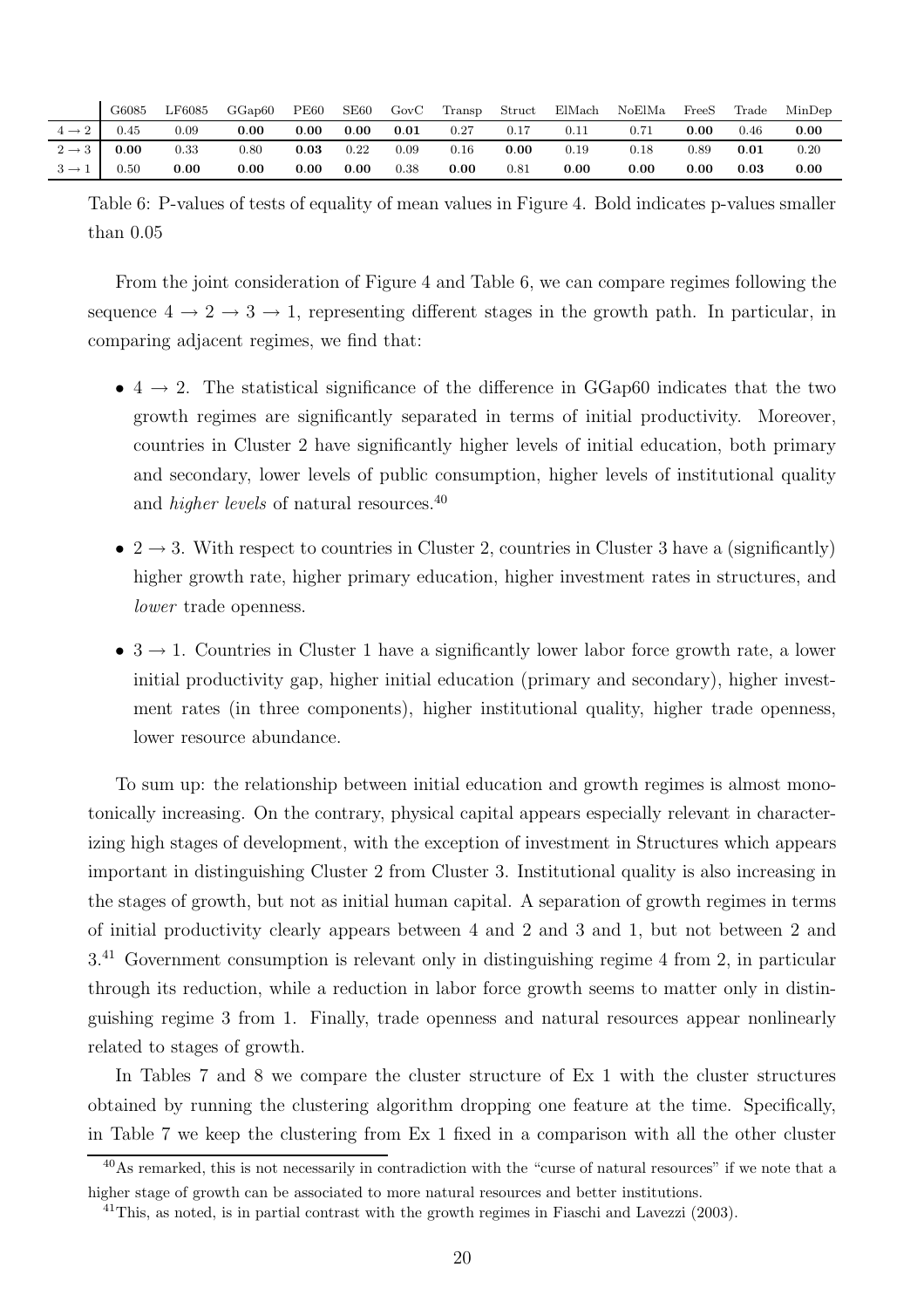structures. In Table 8 instead, we keep fixed each cluster structure obtained by dropping a feature. In this way, we first highlight the importance of individual features in separating the clusters of Ex  $1<sup>42</sup>$  then we focus on the alternative clusterings, highlighting the new groups that would form in each reclustering.

|                | Country                | Ex1                                           |                                  |                                  | G6085 LF6085 GGap60 PE60 SE60 GovC Transp Struct ElMach NoElMa FreeS Trade MinDep |                         |                                     |                                  |                                               |                  |                                  |                         |                                    |                                    |                                  |
|----------------|------------------------|-----------------------------------------------|----------------------------------|----------------------------------|-----------------------------------------------------------------------------------|-------------------------|-------------------------------------|----------------------------------|-----------------------------------------------|------------------|----------------------------------|-------------------------|------------------------------------|------------------------------------|----------------------------------|
| $\overline{2}$ | Austria                | $\mathbf{1}$                                  | $\mathbf{1}$                     | $\mathbf{1}$                     | $\mathbf{1}$                                                                      | $\mathbf{1}$            | $\mathbf{1}$                        | $\overline{2}$                   | $\mathbf 1$                                   | $\mathbf{1}$     | $\mathbf{1}$                     | $\overline{2}$          | $\mathbf{1}$                       | $\mathbf{1}$                       | $\mathbf 1$                      |
| $\,3$          | Belgium                | $\mathbf{1}$                                  | $\mathbf{1}$                     | $\mathbf{1}$                     | $\mathbf 1$                                                                       | $\mathbf{1}$            | $\mathbf 1$                         | $\,2$                            | $\mathbf{1}$                                  | $\mathbf{1}$     | $\mathbf{1}$                     | $\boldsymbol{2}$        | $\mathbf{1}$                       | $\mathbf{1}$                       | $\mathbf{1}$                     |
| 8              | Canada                 | $\mathbf{1}$                                  | $\mathbf{1}$                     | $\mathbf{1}$                     | $\mathbf{1}$                                                                      | $\mathbf{1}$            | $\mathbf{1}$                        | $\boldsymbol{2}$                 | $\mathbf{1}$                                  | $\mathbf{1}$     | $\mathbf{1}$                     | $\boldsymbol{2}$        | $\mathbf{1}$                       | $\mathbf{1}$                       | $\mathbf{1}$                     |
| 12             | Denmark                | $\mathbf{1}$                                  | $\mathbf{1}$                     | $\mathbf{1}$                     | $\mathbf{1}$                                                                      | $\mathbf{1}$            | $\mathbf{1}$                        | $\sqrt{2}$                       | $\mathbf{1}$                                  | $\mathbf{1}$     | $\mathbf{1}$                     | $\overline{\mathbf{2}}$ | $\mathbf{1}$                       | $\mathbf{1}$                       | $\mathbf{1}$                     |
| 17             | Finland                | $\mathbf{1}$                                  | $\mathbf 1$                      | $\mathbf{1}$                     | $\mathbf{1}$                                                                      | $\mathbf{1}$            | $\mathbf{1}$                        | $\overline{2}$                   | $\mathbf{1}$                                  | $\mathbf 1$      | $\mathbf{1}$                     | $\boldsymbol{2}$        | $\mathbf{1}$                       | $\mathbf{1}$                       | $\mathbf{1}$                     |
| 18             | France                 | $\mathbf{1}$                                  | $\mathbf{1}$                     | $\mathbf{1}$                     | $\mathbf{1}$                                                                      | $\mathbf{1}$            | $\mathbf{1}$                        | $\sqrt{2}$                       | $\mathbf{1}$                                  | $\mathbf{1}$     | $\mathbf{1}$                     | $\overline{2}$          | $\mathbf{1}$                       | $\mathbf{1}$                       | $\mathbf{1}$                     |
| 19             | Germany                | $\mathbf{1}$                                  | $\mathbf{1}$                     | $\mathbf{1}$                     | $\mathbf{1}$                                                                      | $\mathbf{1}$            | $\mathbf{1}$                        | $\sqrt{2}$                       | $\mathbf{1}$                                  | $\mathbf{1}$     | $\mathbf{1}$                     | $\boldsymbol{2}$        | $\mathbf{1}$                       | $\mathbf{1}$                       | $\mathbf{1}$                     |
| $20\,$         | Greece                 | $\mathbf{1}$                                  | $\mathbf{1}$                     | $\overline{4}$                   | $\mathbf{1}$                                                                      | $\mathbf 1$             | $\mathbf 1$                         | $\sqrt{2}$                       | $\mathbf{1}$                                  | $\mathbf 1$      | $\mathbf{1}$                     | $\sqrt{2}$              | $\mathbf 1$                        | $\mathbf{1}$                       | $\mathbf{1}$                     |
| 26             | Ireland                | $\mathbf{1}$                                  | $\mathbf{1}$                     | $\mathbf{1}$                     | $\mathbf{1}$                                                                      | $\mathbf{1}$            | $\mathbf 1$                         | $\overline{2}$                   | $\mathbf{1}$                                  | $\mathbf 1$      | $\mathbf 1$                      | $\sqrt{2}$              | $\mathbf 1$                        | $\mathbf{1}$                       | $\mathbf{1}$                     |
| 28             | Italy                  | $\mathbf{1}$                                  | $\mathbf{1}$                     | $\mathbf{1}$                     | $\mathbf{1}$                                                                      | $\mathbf{1}$            | $\mathbf 1$                         | $\sqrt{2}$                       | $\mathbf{1}$                                  | $\mathbf 1$      | $\mathbf{1}$                     | $\sqrt{2}$              | $\mathbf 1$                        | $\mathbf{1}$                       | $\mathbf{1}$                     |
| 31             | Japan                  | $\mathbf{1}$                                  | $\mathbf{1}$                     | $\mathbf 1$                      | $\mathbf{1}$                                                                      | $\mathbf{1}$            | $\mathbf 1$                         | $\overline{2}$                   | $\mathbf 1$                                   | $\mathbf 1$      | $\mathbf 1$                      | $\sqrt{2}$              | $\mathbf 1$                        | $\mathbf{1}$                       | $\mathbf{1}$                     |
| 34             | Luxembourg             | $\mathbf{1}$                                  | $\mathbf{1}$                     | $\mathbf{1}$                     | $\mathbf{1}$                                                                      | $\mathbf{1}$            | $\mathbf 1$                         | $\sqrt{2}$                       | $\mathbf{1}$                                  | $\mathbf 1$      | $\mathbf{1}$                     | $\,2$                   | $\mathbf 1$                        | $\mathbf{1}$                       | $\mathbf{1}$                     |
| 41             | Netherlands            | $\mathbf{1}$                                  | $\mathbf{1}$                     | $\mathbf{1}$                     | $\mathbf{1}$                                                                      | $\mathbf 1$             | $\mathbf 1$                         | $\sqrt{2}$                       | 1                                             | $\mathbf{1}$     | $\mathbf{1}$                     | $\boldsymbol{2}$        | $\mathbf 1$                        | $\mathbf 1$                        | $\mathbf{1}$                     |
| 43             | Norway                 | $\mathbf{1}$                                  | $\mathbf 1$                      | $\mathbf{1}$                     | $\mathbf{1}$                                                                      | $\mathbf{1}$            | $\mathbf{1}$                        | $\boldsymbol{2}$                 | $\mathbf{1}$                                  | $\mathbf 1$      | $\mathbf{1}$                     | $\overline{2}$          | $\mathbf{1}$                       | $\mathbf{1}$                       | $\mathbf{1}$                     |
| 49             | Portugal               | $\mathbf{1}$                                  | $\mathbf 1$                      | $\mathbf{1}$                     | $\mathbf{1}$                                                                      | $\mathbf{1}$            | $\mathbf{1}$                        | $\sqrt{2}$                       | $\mathbf{1}$                                  | $\mathbf{1}$     | $\mathbf{1}$                     | $\boldsymbol{2}$        | $\mathbf 1$                        | $\mathbf{1}$                       | $\mathbf{1}$                     |
| 51             | Spain                  | $\mathbf{1}$                                  | $\mathbf{1}$                     | $\overline{4}$                   | $\mathbf{1}$                                                                      | $\mathbf{1}$            | $\mathbf{1}$                        | $\overline{2}$                   | $\mathbf{1}$                                  | $\mathbf{1}$     | $\mathbf{1}$                     | $\boldsymbol{2}$        | $\mathbf{1}$                       | $\mathbf{1}$                       | $\mathbf{1}$                     |
| 56             | UK                     | $\mathbf{1}$                                  | $\mathbf{1}$                     | $\mathbf{1}$                     | $\mathbf{1}$                                                                      | $\mathbf{1}$            | $\mathbf{1}$                        | $\sqrt{2}$                       | $\mathbf{1}$                                  | $\mathbf{1}$     | $\mathbf{1}$                     | $\boldsymbol{2}$        | $\mathbf{1}$                       | $\mathbf{1}$                       | $\mathbf{1}$                     |
| 57             | US                     | $\mathbf{1}$                                  | $\mathbf{1}$                     | $\mathbf{1}$                     | $\mathbf{1}$                                                                      | $\mathbf{1}$            | 1                                   | $\overline{2}$                   | $\mathbf{1}$                                  | $\mathbf{1}$     | $\mathbf{1}$                     | $\overline{2}$          | $\mathbf{1}$                       | $\mathbf{1}$                       | $\mathbf{1}$                     |
| $\overline{4}$ | <b>Bolivia</b>         | $\overline{2}$                                | $\,2$                            | 3                                | $\,2$                                                                             | $\sqrt{3}$              | 3                                   | $\overline{4}$                   | $\,2$                                         | $\,2$            | $\overline{2}$                   | $\mathbf{1}$            | $\,3$                              | $\,2$                              | $\,3$                            |
| 11             | CostaRica              | $\overline{2}$                                | $\,2$                            | $\mathbf{1}$                     | $\,3$                                                                             | $\,2$                   | $\boldsymbol{2}$                    | 7                                | $\sqrt{2}$                                    | 3                | $\overline{2}$                   | 17                      | $\,2$                              | $\boldsymbol{2}$                   | $\overline{\mathbf{7}}$          |
| 15             | ElSalvador             | $\overline{2}$                                | $\,2$                            | $\sqrt{2}$                       | 3                                                                                 | $\,2$                   | $\boldsymbol{2}$                    | $\mathbf{1}$                     | $\sqrt{2}$                                    | 3                | $\overline{2}$                   | $\mathbf{1}$            | $\,2$                              | $\boldsymbol{2}$                   | $\,3$                            |
| 21             | Guatemala              | $\overline{2}$                                | $\,2$                            | 16                               | $\bf 5$                                                                           | $\overline{\mathbf{2}}$ | $\overline{\mathbf{2}}$             | $\mathbf{1}$                     | $\,2$                                         | $\overline{2}$   | $\overline{2}$                   | $\mathbf{1}$            | $\,2$                              | $\,2$                              | $\,2$                            |
| 22             | Honduras               | $\overline{2}$                                | $\overline{2}$                   | 3                                | $\overline{5}$                                                                    | $\,2$                   | $\,2$                               | 1                                | $\sqrt{2}$                                    | $\boldsymbol{2}$ | $\overline{2}$                   | $\mathbf{1}$            | $\,2$                              | $\,2$                              | $\overline{2}$                   |
| 30             | Jamaica                | $\overline{2}$                                | $\boldsymbol{0}$                 | 3                                | $\overline{5}$                                                                    | $\overline{2}$          | $\overline{2}$                      | $\mathbf 1$                      | $\overline{2}$                                | 11               | $\overline{2}$                   | $\mathbf{1}$            | $\,2$                              | $\,2$                              | $\overline{2}$                   |
| 40             | Morocco                | $\overline{2}$                                | $\,2$                            | 3                                | $\overline{5}$                                                                    | $\overline{\mathbf{2}}$ | $\boldsymbol{2}$                    | 1                                | $\,2$                                         | $\boldsymbol{2}$ | $\overline{2}$                   | $\mathbf{1}$            | $\,2$                              | $\,2$                              | $\overline{2}$                   |
| 42             | Nigeria                | $\overline{2}$                                | $\overline{2}$                   | 3                                | $\overline{5}$                                                                    | $\overline{2}$          | $\overline{2}$                      | 1                                | $\,2$                                         | 11               | $\overline{2}$                   | $\mathbf{1}$            | $\overline{2}$                     | $\overline{2}$                     | $\overline{2}$                   |
| 47             | Peru                   | $\overline{2}$                                | $\,2$                            | 3                                | $\overline{2}$                                                                    | 3                       | 3                                   | $\overline{4}$                   | $\,2$                                         | $\boldsymbol{2}$ | $\overline{2}$                   | $\mathbf{1}$            | 3                                  | $\,2$                              | 3                                |
| 48             | Philippines            | $\overline{2}$                                | $\,2$                            | 3                                | $\overline{2}$                                                                    | $\overline{2}$          | $\overline{2}$                      | $\overline{4}$                   | $\,2$                                         | $\overline{2}$   | $\overline{2}$                   | $\mathbf{1}$            | 3                                  | $\overline{2}$                     | 3                                |
| 55             | Tunisia                | $\overline{2}$                                | $\,2$                            | 3                                | $\overline{5}$                                                                    | $\,2$                   | $\overline{2}$                      | 1                                | $\,2$                                         | $\overline{2}$   | $\overline{2}$                   | $\mathbf 1$             | $\,2$                              | $\boldsymbol{2}$                   | $\,2$                            |
| 59             | Venezuela              | $\overline{2}$                                | $\overline{2}$                   | $\mathbf{1}$                     | $\overline{2}$                                                                    | $\overline{2}$          | $\overline{2}$                      | $\overline{7}$                   | 3                                             | $\overline{2}$   | $\overline{2}$                   | 17                      | X                                  | $\overline{4}$                     | $\overline{7}$                   |
| 60             | Zambia                 | $\overline{2}$<br>$\mathcal{D}_{\mathcal{L}}$ | 3<br>$\mathfrak{D}$              | $\mathbf{3}$<br>3                | $\overline{5}$<br>5                                                               | $\overline{2}$<br>2     | $\overline{2}$<br>$\mathcal{D}_{1}$ | $\mathbf 1$<br>1                 | $\overline{4}$<br>$\mathcal{D}_{\mathcal{L}}$ | 11<br>11         | $\overline{2}$<br>$\overline{2}$ | $\mathbf{1}$<br>1       | $\boldsymbol{2}$<br>$\mathfrak{D}$ | $\boldsymbol{2}$<br>$\overline{2}$ | $\overline{2}$<br>$\overline{2}$ |
| 61             | Zimbabwe               |                                               |                                  |                                  |                                                                                   |                         |                                     |                                  |                                               |                  |                                  |                         |                                    |                                    |                                  |
| $\mathbf{1}$   | Argentina              | 3<br>3                                        | $\overline{4}$                   | $\overline{4}$                   | $\overline{4}$<br>$\overline{2}$                                                  | 3                       | 3                                   | $\overline{4}$                   | $\sqrt{3}$                                    | 10               | $\overline{4}$                   | $\,3$                   | $\overline{4}$                     | $\bf 5$                            | 3                                |
| $\,6$<br>9     | <b>Brazil</b><br>Chile | 3                                             | $\overline{4}$<br>$\overline{4}$ | $\overline{4}$<br>$\overline{4}$ | $\overline{4}$                                                                    | 3<br>3                  | 3<br>3                              | $\overline{4}$<br>$\overline{4}$ | $\,3$<br>$\,3$                                | $\,2$<br>$\,2$   | $\overline{4}$<br>$\overline{4}$ | 3<br>3                  | 3<br>4                             | $\overline{4}$<br>5                | $\,3$<br>$\,3$                   |
| 10             | Colombia               | 3                                             | $\overline{4}$                   | $\overline{4}$                   | $\overline{2}$                                                                    | 3                       | 3                                   | 4                                | 3                                             | $\,2$            | $\overline{4}$                   | 3                       | 3                                  | 4                                  | $\,3$                            |
| 13             | DRepublic              | 3                                             | $\boldsymbol{2}$                 | $\overline{4}$                   | $\overline{2}$                                                                    | 3                       | 3                                   | $\overline{4}$                   | 3                                             | $\boldsymbol{2}$ | $\overline{4}$                   | 3                       | 3                                  | 4                                  | $\,3$                            |
| 14             | Ecuador                | 3                                             | $\overline{4}$                   | $\overline{4}$                   | $\overline{4}$                                                                    | 3                       | 3                                   | $\overline{4}$                   | 3                                             | $\boldsymbol{2}$ | $\overline{4}$                   | 3                       | 4                                  | 5                                  | 3                                |
| 24             | India                  | 3                                             | $\overline{4}$                   | X                                | $\overline{4}$                                                                    | 3                       | 3                                   | $\overline{4}$                   | $\,3$                                         | 10               | $\overline{4}$                   | $\boldsymbol{0}$        | $\overline{4}$                     | $\boldsymbol{2}$                   | $\,3$                            |
| 25             | Indonesia              | 3                                             | $\boldsymbol{2}$                 | $\overline{4}$                   | $\,2$                                                                             | 3                       | 3                                   | 4                                | $\,3$                                         | $\sqrt{2}$       | $\overline{4}$                   | 3                       | 3                                  | 4                                  | 3                                |
| 33             | Korea                  | 3                                             | $\,2$                            | $\overline{4}$                   | $\,2$                                                                             | $\overline{4}$          | $\overline{4}$                      | 3                                | 3                                             | $\boldsymbol{2}$ | $\overline{7}$                   | $\overline{4}$          | $\,3$                              | 4                                  | $\overline{2}$                   |
| 37             | Malaysia               | 3                                             | $\overline{2}$                   | $\overline{4}$                   | $\overline{2}$                                                                    | 3                       | 3                                   | $\overline{4}$                   | 3                                             | $\boldsymbol{2}$ | $\overline{4}$                   | 3                       | 3                                  | 4                                  | 3                                |
| 39             | Mexico                 | 3                                             | $\overline{4}$                   | $\overline{4}$                   | $\,2$                                                                             | 3                       | 3                                   | $\overline{4}$                   | $\,3$                                         | $\boldsymbol{2}$ | $\overline{4}$                   | 3                       | 3                                  | 4                                  | $\,3$                            |
| 46             | Paraguay               | 3                                             | $\boldsymbol{2}$                 | $\overline{4}$                   | $\,2$                                                                             | $\overline{4}$          | 4                                   | 3                                | 3                                             | $\,2$            | $\overline{7}$                   | 4                       | 3                                  | $\overline{4}$                     | 3                                |
| 54             | Thailand               | 3                                             | $\overline{2}$                   | $\overline{4}$                   | $\overline{2}$                                                                    | $\overline{2}$          | $\overline{4}$                      | 3                                | 3                                             | $\overline{2}$   | $\overline{7}$                   | $\overline{4}$          | 3                                  | $\overline{4}$                     | 3                                |
| $\overline{7}$ | Cameroon               | $\overline{4}$                                | $\,3$                            | $\sqrt{2}$                       | $\,3$                                                                             | $\overline{4}$          | $\overline{4}$                      | 3                                | $\overline{4}$                                | 3                | 3                                | $\overline{4}$          | $\,2$                              | 3                                  | $\overline{2}$                   |
| 16             | Ethiopia               | 4                                             | 3                                | $\sqrt{2}$                       | 3                                                                                 | $\boldsymbol{2}$        | $\overline{2}$                      | $\mathbf 1$                      | 4                                             | 3                | 3                                | 1                       | $\,2$                              | 3                                  | $\,2$                            |
| 29             | IvoryCoast             | 4                                             | $\,3$                            | $\overline{2}$                   | 3                                                                                 | $\,2$                   | 4                                   | 3                                | $\overline{4}$                                | 3                | 3                                | 4                       | $\overline{2}$                     | 3                                  | $\overline{2}$                   |
| 32             | Kenya                  | 4                                             | 3                                | $\overline{2}$                   | 3                                                                                 | $\overline{2}$          | $\overline{4}$                      | 3                                | $\overline{4}$                                | 3                | 3                                | $\overline{4}$          | $\overline{2}$                     | 3                                  | $\overline{2}$                   |
| $35\,$         | Madagascar             | $\overline{4}$                                | 3                                | $\,2$                            | 3                                                                                 | $\,2$                   | $\boldsymbol{2}$                    | $\mathbf{1}$                     | $\overline{4}$                                | 3                | $\boldsymbol{2}$                 | $\mathbf{1}$            | $\,2$                              | $\,2$                              | 3                                |
| 36             | Malawi                 | 4                                             | 3                                | $\,2$                            | 3                                                                                 | $\,2$                   | $\overline{2}$                      | 3                                | $\overline{4}$                                | 3                | 3                                | $\mathbf{1}$            | $\,2$                              | 3                                  | $\,2$                            |
| 38             | Mali                   | $\overline{4}$                                | 3                                | $\,2$                            | 3                                                                                 | $\overline{2}$          | $\overline{2}$                      | $\mathbf{1}$                     | $\overline{4}$                                | 3                | 3                                | $\mathbf{1}$            | $\mathbf{2}$                       | 3                                  | $\,2$                            |
| 44             | Pakistan               | $\overline{4}$                                | 3                                | $\,2$                            | 3                                                                                 | $\overline{4}$          | $\overline{4}$                      | 3                                | 4                                             | 3                | 3                                | $\overline{4}$          | $\,2$                              | 3                                  | 3                                |
| 50             | Senegal                | $\overline{4}$                                | 3                                | $\,2$                            | 3                                                                                 | $\overline{2}$          | $\overline{2}$                      | $\mathbf{1}$                     | $\overline{4}$                                | 3                | 3                                | $\mathbf{1}$            | $\overline{2}$                     | $\overline{2}$                     | $\overline{2}$                   |
| - 53           | Tanzania               | $\overline{4}$                                | 3                                | $\overline{2}$                   | 3                                                                                 | $\overline{2}$          | $\overline{2}$                      | $\mathbf{1}$                     | $\overline{4}$                                | 3                | 3                                | $\mathbf{1}$            | $\overline{2}$                     | 3                                  | $\overline{2}$                   |
| $\overline{5}$ | Botswana               | 13                                            | 3                                | 16                               | $\,$ 5 $\,$                                                                       | $\overline{4}$          | $\overline{4}$                      | $\sqrt{3}$                       | 13                                            | 15               | 3                                | $\overline{4}$          | 18                                 | 3                                  | $\sqrt{2}$                       |
| -23            | HongKong               | 13                                            | $\overline{0}$                   | 16                               | $5\overline{)}$                                                                   | $\overline{4}$          | $\overline{4}$                      | 3                                | 13                                            | 15               | $\overline{7}$                   | $\overline{4}$          | 18                                 | $\overline{4}$                     | $\overline{2}$                   |
| 45             | Panama                 | 15                                            | 11                               | $\overline{4}$                   | $\boldsymbol{3}$                                                                  | 12                      | $8\,$                               | $\overline{4}$                   | 8                                             | $\sqrt{3}$       | 15                               | 10                      | $\overline{4}$                     | 5                                  | $\,3$                            |
| 52             | SriLanka               | 15                                            | 11                               | $\,2$                            | 3                                                                                 | 12                      | 8                                   | $\overline{4}$                   | 8                                             | 3                | 15                               | 10                      | $\overline{4}$                     | 5                                  | $\mathbf{3}$                     |
| - 58           | Uruguay                | 15                                            | 11                               | $\overline{4}$                   | $\overline{4}$                                                                    | 12                      | 8                                   | $\overline{4}$                   | 8                                             | 10               | 15                               | 10 <sup>10</sup>        | $\overline{4}$                     | 5                                  | $\overline{3}$                   |
| 27             | Israel                 | $\Omega$                                      | $\Omega$                         | 2                                | $\overline{3}$                                                                    | $\overline{X}$          | 65                                  | $\overline{2}$                   | 73                                            | $\overline{0}$   | 3                                | 10                      | $\Omega$                           | 3                                  | $\Omega$                         |
|                |                        |                                               |                                  |                                  |                                                                                   |                         |                                     |                                  |                                               |                  |                                  |                         |                                    |                                    |                                  |

Table 7: Cluster robustness: each column contains the cluster structure that obtains each individual variable is dropped from the clustering. 2-step SA, Ex 1

<sup>&</sup>lt;sup>42</sup>This exercise also represents a further robustness test for the clustering obtained applying the 2-step SA GM algorithm using the variables in Ex 1.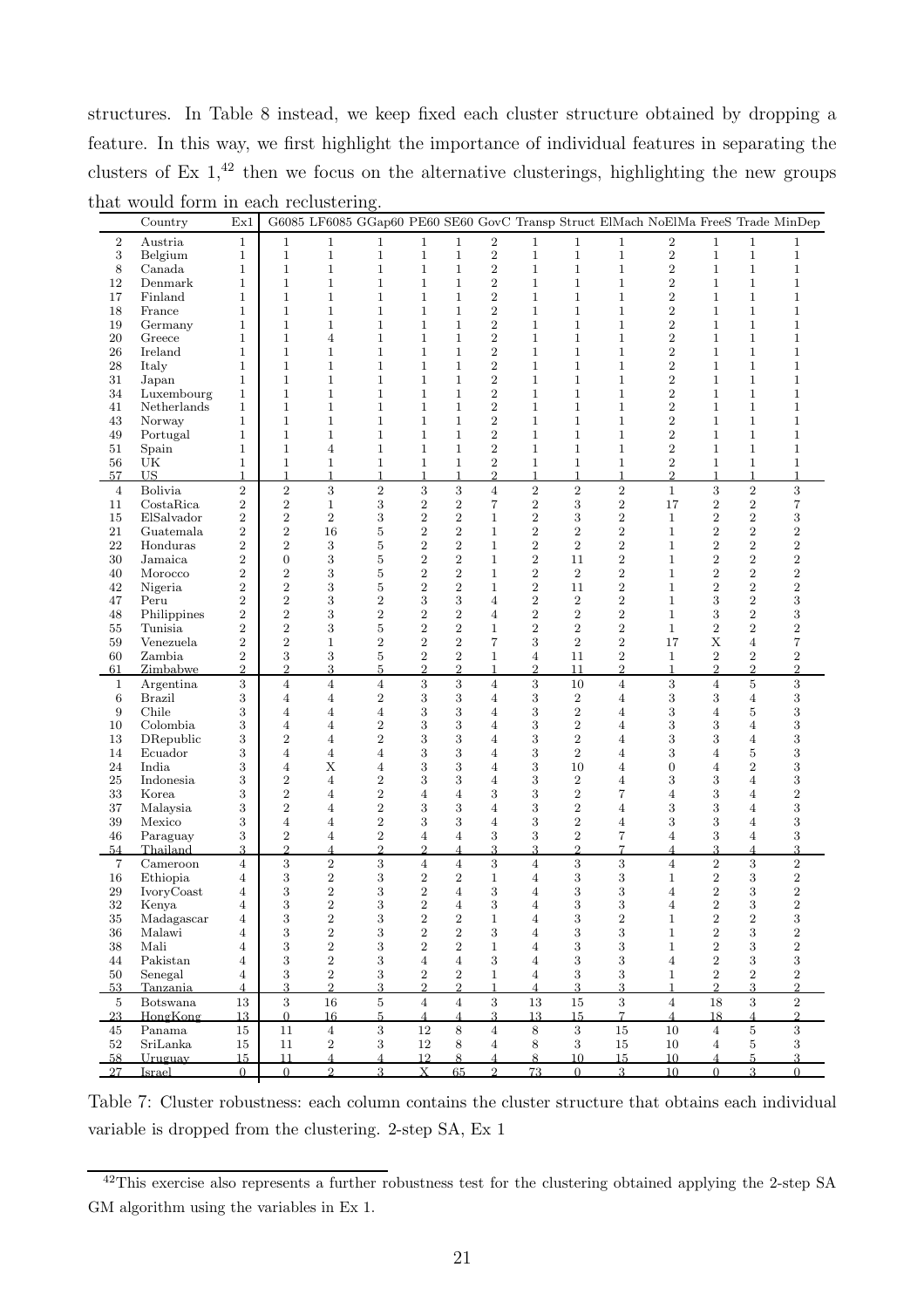| 1                                    | $\overline{2}$   |                  | 3                |                  |                  | 4                |                  | 5                |                  | 6                |                  | 7                |                  | 8                |                  | 9                       |                  | 10               | 11               |                  | 12             |                  | $13\,$           |                  |
|--------------------------------------|------------------|------------------|------------------|------------------|------------------|------------------|------------------|------------------|------------------|------------------|------------------|------------------|------------------|------------------|------------------|-------------------------|------------------|------------------|------------------|------------------|----------------|------------------|------------------|------------------|
| G6085                                | LF6085           |                  | GGap60           |                  |                  | <b>PE60</b>      |                  | $\rm SE60$       | $\mathrm{GovC}$  |                  |                  | Transp           |                  | ${\bf Struct}$   | ElMach           |                         |                  | NoElMa           | FreeS            |                  | Trade          |                  | MinDep           |                  |
| $\mathbf{1}$                         | 1                | $\mathbf{1}$     | $\mathbf{1}$     | 1                | 1                | 1                | 1                | 1                | $\overline{2}$   | $\mathbf 1$      | 1                | $\mathbf{1}$     | 1                | $\mathbf{1}$     | $\mathbf{1}$     | $\mathbf{1}$            | $\boldsymbol{2}$ | 1                | 1                | $\mathbf{1}$     | 1              | $\mathbf{1}$     | 1                | 1                |
| $\mathbf 1$<br>1                     | 1                | $\mathbf{1}$     | 1                | $\mathbf 1$      | 1                | 1                | 1                | 1                | 4                | $\mathbf 1$      | $\mathbf{1}$     | $\mathbf{1}$     | 1                | 1                | 1                | 1                       | $\boldsymbol{2}$ | 1                | 1                | 1                | -1             | 1                | 1                | $\mathbf 1$      |
| 1                                    | 1                | 1                | 1                | 1                | 1                | 1                | 1                | 1                | $\overline{2}$   | 1                | 1                | 1                | 1                | 1                | 1                | 1                       | 4                | 1                | 1                | 1                |                | 1                | 1                | $\mathbf{1}$     |
|                                      |                  |                  |                  |                  |                  |                  |                  |                  |                  |                  |                  |                  |                  |                  |                  |                         |                  |                  |                  |                  |                |                  |                  |                  |
| 1                                    | $\overline{2}$   | 1                | 1                | 1                |                  | 1                | 1                | 1                | $\overline{2}$   | 1                | 1                | 1                | 1                | 1                | 1                | 1                       | 2                | 1                | 1                | 1                |                | 1                |                  | $\mathbf{1}$     |
| 1                                    | 1                | 1                | 1                | 1                | ı                | 1                | 1                | 1                | $\overline{2}$   | 1                | 1                | 1                | 1                | 1                | 1                | 1                       | $\overline{2}$   | 1                | 1                | 1                |                | 1                |                  | 1                |
| 1                                    | 1                | 1                | 1                | 1                | ı                | 1                | 1                | 1                |                  | 1                | 1                | 1                | 1                | 1                | 1                | 1                       | $\overline{2}$   | 1                | 1                | 1                |                | 1                |                  | 1                |
| 1                                    | 1                | 1                | 1                | 1                | 1                | 1                | 1                | 1                |                  | 1                | 1                | 1                | 1                | 1                | 1                | 1                       | 4                | 1                |                  | 1                |                | 1                |                  | 1                |
| 1                                    | 1                | 1                | 1                | 1                | 1                | 1                | 1                | 1                | $\overline{2}$   | 1                | 1                | 1                | 1                | 1                | 1                | 1                       | 4                | 1                | 1                | 1                |                | 1                |                  | 1                |
| 1                                    | 1                | 1                | 1                | 1                | ı                | 1                | 1                | 1                | $\overline{2}$   | 1                | 1                | 1                | 1                | 1                | 1                | 1                       | 4                | 1                | 1                | 1                |                | 1                |                  | 1                |
| 1                                    | 1                | 1                | 1                | 1                | 1                | $\mathbf{1}$     | 1                | 1                | 4                | 1                | 1                | 1                | 1                | 1                | 1                | 1                       | $\overline{2}$   | 1                | 1                | 1                |                | 1                |                  | 1                |
|                                      |                  |                  |                  |                  |                  |                  |                  |                  |                  |                  |                  |                  |                  |                  |                  |                         |                  |                  |                  |                  |                |                  |                  |                  |
| 1                                    | 1                | 1                | 1                | $\mathbf 1$      | 1                | $\mathbf{1}$     | 1                | 1                | 4                | 1                | 1                | 1                | 1                | 1                | 1                | 1                       | $\overline{2}$   | 1                | 1                | 1                |                | 1                |                  | 1                |
| 1                                    | 1                | $\mathbf 1$      | 1                | $\mathbf 1$      | 1                | $\mathbf{1}$     | 1                | 1                | $\overline{2}$   | 1                | $\mathbf{1}$     | 1                | 1                | 1                | 1                | 1                       | $\,2$            | $\mathbf{1}$     | 1                | 1                |                | 1                |                  | 1                |
| 1                                    | 1                | 1                | 1                | 1                | 1                | $\mathbf{1}$     | 1                | 1                | $\overline{2}$   | 1                | 1                | 1                | 1                | 1                | 1                | 1                       | $\,2$            | $\mathbf{1}$     | 1                | 1                |                | 1                | 1                | 1                |
| 1                                    | 1                | 1                | 1                | 1                | 1                | $\mathbf{1}$     | 1                | $\mathbf{1}$     | $\overline{2}$   | $\mathbf 1$      | 1                | 1                | 1                | 1                | 1                | 1                       | 4                | $\mathbf{1}$     | 1                | 1                |                | 1                |                  | 1                |
| 1                                    | 1                | 1                | 1                | 1                | -1               | 1                | 1                | 1                | 1                | $\overline{2}$   | 1                | 1                | 1                | 1                | 1                | 1                       | 4                | 1                | -1               | 1                |                | 1                |                  | 1                |
| 1                                    | 1                | 1                | 1                | 1                | 1                | 1                | 1                | 1                | 1                | $\boldsymbol{2}$ | 1                | 1                | 1                | 1                | 1                | 1                       | $\overline{2}$   | 1                | -1               | 1                |                | 1                |                  | 1                |
| 1                                    | 1                | 1                | 1                | $\mathbf 1$      | 1                | 1                | 1                | 1                |                  | $\boldsymbol{2}$ | 1                | 1                | 1                | 1                | 1                | 1                       | 2                | 1                | 1                | 1                |                | 1                |                  | 1                |
| 1                                    | $\boldsymbol{2}$ | $\mathbf{1}$     | 1                | $\mathbf{1}$     | 1                | $\mathbf{1}$     | 1                | 1                |                  | $\boldsymbol{2}$ | 1                | 1                | 1                | 1                | $\mathbf 1$      | 1                       | $\boldsymbol{2}$ | 1                | 1                | 1                | -1             | 1                | ı                | $\mathbf{1}$     |
| $\,2$<br>$\boldsymbol{2}$            | $\overline{4}$   | $\overline{2}$   | $\overline{2}$   | $\overline{2}$   | $\overline{2}$   | $\overline{2}$   | $\boldsymbol{2}$ | $\boldsymbol{2}$ | 1                | $\overline{2}$   | $\,2$            | $\overline{2}$   | $\overline{2}$   | $\overline{2}$   | $\boldsymbol{2}$ | $\overline{2}$          | $\mathbf 1$      | $\boldsymbol{2}$ | 4                | $\overline{2}$   | $\sqrt{2}$     | $\overline{2}$   | 13               | $\,2$            |
|                                      |                  |                  |                  |                  |                  |                  |                  |                  |                  |                  |                  |                  |                  |                  |                  |                         |                  |                  |                  |                  |                |                  |                  |                  |
| $\boldsymbol{2}$<br>$\overline{2}$   | $\overline{2}$   | $\,2$            | 3                | $\overline{2}$   | $\overline{2}$   | $\,2$            | 2                | $\boldsymbol{2}$ | 1                | $\overline{2}$   | $\boldsymbol{2}$ | $\overline{2}$   | 3                | $\boldsymbol{2}$ | $\boldsymbol{2}$ | $\overline{2}$          | 1                | $\boldsymbol{2}$ | 2                | $\boldsymbol{2}$ | $\overline{2}$ | $\,2$            | 4                | $\,2$            |
| $\boldsymbol{2}$<br>3                | $\overline{4}$   | $\boldsymbol{2}$ | 3                | $\overline{2}$   | 4                | $\,2$            | 4                | $\boldsymbol{2}$ | 1                | $\overline{2}$   | $\boldsymbol{2}$ | $\overline{2}$   | 3                | $\boldsymbol{2}$ | $\boldsymbol{2}$ | $\boldsymbol{2}$        | 1                | $\overline{2}$   | $\boldsymbol{2}$ | $\boldsymbol{2}$ | $\overline{2}$ | $\overline{2}$   | 4                | $\boldsymbol{2}$ |
| $\,2$<br>$\overline{2}$              | $\overline{0}$   | $\boldsymbol{2}$ | 3                | $\boldsymbol{2}$ | $\overline{2}$   | $\,2$            | 2                | $\,2$            | 1                | $\boldsymbol{2}$ | $\,2$            | $\boldsymbol{2}$ | 3                | $\,2$            | $\,2$            | $\,2$                   | 1                | $\,2$            | 4                | $\,2$            | $\overline{2}$ | $\boldsymbol{2}$ | 2                | $\,2$            |
| $\,2$<br>$\overline{2}$              | 4                | $\boldsymbol{2}$ | 3                | $\boldsymbol{2}$ | $\boldsymbol{2}$ | $\,2$            | $\overline{2}$   | $\,2$            |                  | $\overline{2}$   | $\boldsymbol{2}$ | $\overline{2}$   | 3                | $\boldsymbol{2}$ | $\boldsymbol{2}$ | $\boldsymbol{2}$        | 1                | $\overline{2}$   | $\boldsymbol{2}$ | $\boldsymbol{2}$ | $\overline{2}$ | $\boldsymbol{2}$ | $\overline{2}$   | $\,2$            |
| $\,2$<br>2                           | 4                | $\boldsymbol{2}$ | 3                | $\boldsymbol{2}$ | 4                | $\,2$            | 2                | $\overline{2}$   |                  | $\overline{2}$   | $\boldsymbol{2}$ | $\overline{2}$   | 3                | $\boldsymbol{2}$ | $\boldsymbol{2}$ | $\boldsymbol{2}$        | 1                | $\overline{2}$   | $\boldsymbol{2}$ | $\boldsymbol{2}$ | 3              | $\boldsymbol{2}$ | 13               | $\,2$            |
| $\boldsymbol{2}$<br>З                | 4                | $\,2$            | 3                | $\,2$            | $\overline{2}$   | $\,2$            | 4                | $\overline{2}$   |                  | $\overline{2}$   | $\boldsymbol{2}$ | $\overline{2}$   | 2                | $\overline{2}$   | 4                | $\overline{2}$          | 1                | $\overline{2}$   | 4                | $\boldsymbol{2}$ | 2              | $\boldsymbol{2}$ | 4                | $\boldsymbol{2}$ |
| $\overline{2}$                       | 4                | $\boldsymbol{2}$ | 3                | $\boldsymbol{2}$ | $\overline{A}$   | $\boldsymbol{2}$ | 4                | $\overline{2}$   |                  | $\overline{2}$   | $\boldsymbol{2}$ | $\overline{2}$   | 2                | $\overline{2}$   | $\boldsymbol{2}$ | 2                       | 1                | $\overline{2}$   | 2                | $\overline{2}$   |                | $\overline{2}$   | $\overline{2}$   | $\boldsymbol{2}$ |
| $\boldsymbol{2}$<br>З                | 4                | $\boldsymbol{2}$ | 3                | $\boldsymbol{2}$ | 4                | $\boldsymbol{2}$ |                  | $\boldsymbol{2}$ |                  | $\overline{2}$   | $\boldsymbol{2}$ | $\overline{2}$   | 3                | $\boldsymbol{2}$ | $\boldsymbol{2}$ | 2                       |                  | $\overline{2}$   | 4                | $\overline{2}$   | $\overline{2}$ | $\boldsymbol{2}$ | 4                | $\,2$            |
|                                      |                  |                  |                  |                  |                  |                  | 4                |                  |                  |                  |                  |                  |                  |                  |                  |                         | 1                |                  |                  |                  |                |                  |                  |                  |
| $\overline{2}$<br>2                  | 4                | $\boldsymbol{2}$ | $\overline{2}$   | $\boldsymbol{2}$ | 4                | $\boldsymbol{2}$ | 2                | $\boldsymbol{2}$ |                  | $\overline{2}$   | $\boldsymbol{2}$ | $\overline{2}$   | 3                | $\boldsymbol{2}$ | $\boldsymbol{2}$ | 2                       | 1                | $\overline{2}$   | 4                | $\overline{2}$   | $\overline{2}$ | $\boldsymbol{2}$ | 3                | $\,2$            |
| $\boldsymbol{2}$<br>2                | 4                | $\boldsymbol{2}$ | $\overline{2}$   | $\boldsymbol{2}$ | 4                | $\boldsymbol{2}$ | $\overline{2}$   | $\boldsymbol{2}$ | 1                | $\overline{2}$   | $\overline{2}$   | $\overline{2}$   | 3                | $\boldsymbol{2}$ | $\boldsymbol{2}$ | 2                       | 1                | $\overline{2}$   | 4                | $\boldsymbol{2}$ | $\mathfrak{D}$ | $\boldsymbol{2}$ |                  | $\boldsymbol{2}$ |
| $\boldsymbol{2}$<br>3                | 15               | $\boldsymbol{2}$ | 3                | $\boldsymbol{2}$ | $\overline{2}$   | $\boldsymbol{2}$ | $\overline{2}$   | $\boldsymbol{2}$ | 1                | $\overline{2}$   | $\boldsymbol{2}$ | $\overline{2}$   | 3                | $\boldsymbol{2}$ | $\boldsymbol{2}$ | 2                       | 1                | $\overline{2}$   | 4                | $\overline{2}$   | 2              | $\boldsymbol{2}$ |                  | $\boldsymbol{2}$ |
| $\overline{2}$<br>2                  | 4                | $\overline{2}$   | $\overline{2}$   | $\overline{2}$   | $\overline{2}$   | $\boldsymbol{2}$ | 4                | $\boldsymbol{2}$ | 1                | $\overline{2}$   | 3                | 3                | $\boldsymbol{2}$ | $\overline{2}$   | $\boldsymbol{2}$ | 2                       | 1                | $\overline{2}$   | 2                | $\overline{2}$   | 4              | $\boldsymbol{2}$ | 2                | $\boldsymbol{2}$ |
| $\,2$                                | $\sqrt{2}$       | 3                | $\overline{4}$   | 3                | $\boldsymbol{2}$ | $\,2$            | 4                | $\,2$            |                  | $\boldsymbol{2}$ | 3                | 3                | 3                | $\,2$            | $\,2$            | $\boldsymbol{2}$        | 1                | $\overline{2}$   | $\boldsymbol{2}$ | $\overline{2}$   | 2              | $\,2$            | $\overline{2}$   | $\,2$            |
| $\overline{2}$                       | $\overline{2}$   | 3                | 2                | 3                | 4                | $\boldsymbol{2}$ | $\overline{2}$   | $\boldsymbol{2}$ |                  | $\overline{2}$   | 3                | 3                | 2                | $\boldsymbol{2}$ | $\boldsymbol{2}$ | $\overline{2}$          | 1                | $\overline{2}$   | 4                | $\boldsymbol{2}$ |                | $\boldsymbol{2}$ |                  | $\,2$            |
| $\boldsymbol{2}$                     | $\overline{2}$   | 3                | $\overline{2}$   | 3                |                  | $\overline{2}$   | $\overline{2}$   | $\overline{2}$   | 13               | 3                | 3                | 3                | 2                | $\overline{2}$   | 13               | 3                       | 1                | $\overline{2}$   |                  | $\overline{2}$   |                | $\,2$            |                  | $\boldsymbol{2}$ |
|                                      | $\overline{2}$   | 3                |                  | 3                |                  |                  |                  | 2                |                  | 3                |                  | 3                |                  | 2                |                  | 3                       |                  |                  |                  |                  | 13             | $\,3$            |                  |                  |
| 2                                    |                  |                  | 4                |                  | 3                | z                |                  |                  | 4                |                  | $\mathfrak{I}$   |                  | 3                |                  |                  |                         |                  | 2                |                  | 2                |                |                  | 2                |                  |
| $\,2$<br>2                           | $\,2$            | 3                | $\mathbf{0}$     | 3                | $\boldsymbol{2}$ | $\boldsymbol{2}$ | $\boldsymbol{2}$ | $\boldsymbol{2}$ | 13               | 3                | 3                | 3                | $\boldsymbol{2}$ | $\,2$            | 4                | 3                       | 1                | $\boldsymbol{2}$ | $\boldsymbol{2}$ | $\,2$            | 4              | 3                | $\overline{2}$   | $\,2$            |
| $13\,$<br>$\boldsymbol{3}$           | $\,2$            | 3                | 4                | 3                | $\boldsymbol{2}$ | $\boldsymbol{2}$ | $\boldsymbol{3}$ | 3                | 4                | 3                | 3                | 3                | $\boldsymbol{2}$ | $\boldsymbol{2}$ | 0                | $\,3$                   | 3                | $\,3$            | $\boldsymbol{2}$ | $\overline{2}$   | 4              | $\,3$            | $\boldsymbol{2}$ | $\,2$            |
| 3<br>4                               | $\,2$            | 3                | 4                | 3                | $\boldsymbol{2}$ | $\overline{2}$   | 2                | 3                | 4                | 3                | $\sqrt{3}$       | 3                | $\overline{4}$   | 3                | 4                | $\,3$                   | 3                | 3                | $\boldsymbol{2}$ | $\overline{2}$   | 0              | $\boldsymbol{3}$ | 3                | $\,3$            |
| $\,3$<br>4                           | $\boldsymbol{2}$ | 3                | 4                | 3                | $\,2$            | $\boldsymbol{2}$ | 3                | 3                | 3                | 3                | 3                | 3                | 2                | 3                | 4                | 3                       | 3                | 3                | 2                | 3                | 4              | 3                | 2                | $\,3$            |
| $\,3$<br>4                           | $\overline{2}$   | 3                | 4                | 3                | 3                | $\mathbf{3}$     | 3                | 3                | 4                | 3                | 3                | 3                | 2                | 3                | 4                | 3                       | 3                | 3                | 3                | 3                | 4              | 3                | 3                | $\,3$            |
| 3<br>4                               | $\boldsymbol{2}$ | 3                | 4                | 3                | 2                | 3                | 3                | 3                | 4                | 3                | 3                | 3                | 4                | 3                | 4                | 3                       | 3                | 3                | 3                | 3                | 4              | 3                | 3                | $\,3$            |
| 3<br>4                               | $\,3$            | $\overline{4}$   | 4                | 3                | 3                | $\,3$            | 3                | $\,3$            | 3                | 3                | 3                | 3                | 4                | 3                | 4                | $\,3$                   | 3                | $\,3$            | 3                | $\,3$            | 4              | $\,3$            | 3                | $\,3$            |
| 3<br>4                               | 3                | 4                | 15               | 3                | 3                | $\boldsymbol{3}$ | 3                | 3                | 3                | 3                | 3                | 3                | 4                | 3                | 4                | $\,3$                   | 3                | $\,3$            | 3                | 3                | 4              | $\,3$            | 3                | $\,3$            |
| 3                                    | 3                | $\overline{4}$   | 4                | 3                | 3                | $\boldsymbol{3}$ | 3                | 3                | 3                | $\overline{4}$   | $\sqrt{2}$       | 3                | 4                | 3                | 4                | 3                       | 3                | $\,3$            | 3                | 3                |                | $\,3$            | 3                | $\,3$            |
| 4                                    |                  |                  |                  |                  |                  |                  |                  |                  |                  |                  |                  |                  |                  |                  |                  |                         |                  |                  |                  |                  | 4              |                  |                  |                  |
| 3<br>4                               | 3                | 4                | 15               | 3                | 3                | $\boldsymbol{3}$ | 3                | 3                | $\boldsymbol{2}$ | 4                | $\overline{4}$   | $\overline{4}$   | 4                | 3                | 3                | $\overline{4}$          | 3                | 3                | 3                | 3                | 3              | $\overline{4}$   | $\overline{2}$   | $\,3$            |
| 3<br>4                               | 3                | 4                | 4                | 3                | 3                | 3                | 3                | 3                | 3                | 4                | 4                | 4                | 4                | 3                | 3                | 4                       | 13               | $\overline{4}$   | 3                | 3                | 3              | $\overline{4}$   | 3                | $\,3$            |
| 3<br>4                               | 3                | 4                | 3                | $\overline{4}$   | 3                | 3                | 3                | 3                | 3                | 4                | 4                | 4                | 4                | 3                | 3                | 4                       | $\overline{4}$   | 4                | 3                | 3                | 3              | 4                | 3                | $\,3$            |
| $\boldsymbol{2}$<br>3                | 1                | 4                | 3                | $\overline{4}$   | 3                | $\mathbf{3}$     | $\boldsymbol{2}$ | 3                | 3                | 4                | 4                | 4                | 15               | 3                | 3                | 4                       | 13               | 4                | $\boldsymbol{2}$ | 3                | 13             | 4                | 4                | $\,3$            |
| 3<br>$\overline{4}$                  | 3                | 4                | 3                | $\overline{4}$   | 3                | $\mathbf{3}$     | 13               | $\overline{4}$   | 3                | 4                | $\overline{4}$   | 4                | 4                | 3                | 3                | 4                       | 4                | 4                | $\boldsymbol{2}$ | 3                | 3              | 4                | 3                | $\,3$            |
| 3<br>4                               | 3                | 4                | 3                | 4                | 3                | 3                | $\overline{4}$   | $\overline{4}$   | 3                | 4                | 4                | $\overline{4}$   | 15               | 3                | 3                | 4                       | 4                | $\overline{4}$   | 3                | 3                | 3              | 4                | 3                | $\,3$            |
| 3<br>4                               | 3                | $\overline{4}$   | 15               | 4                | $\,2$            | 3                | 13               | $\overline{4}$   | 3                | 4                | $\overline{4}$   | 4                | 4                | 3                | 3                | 4                       | 3                | $\overline{4}$   | 3                | $\overline{4}$   | 3              | $\overline{4}$   | $\overline{4}$   | $\,3$            |
| 3<br>4                               | 3                | $\overline{4}$   | 13               | $5\,$            | 13               | $\overline{4}$   | $\overline{4}$   | $\overline{4}$   | 3                | 4                | $\overline{4}$   | $\overline{4}$   | 3                | 10               | $\,3$            | $\overline{\mathbf{4}}$ | 4                | $\overline{4}$   | 3                | $\overline{4}$   | 3              | $\overline{4}$   | 15               | $\,3$            |
|                                      |                  |                  |                  |                  |                  |                  |                  |                  |                  |                  |                  |                  |                  |                  |                  |                         |                  |                  |                  |                  |                |                  |                  |                  |
| 3<br>4                               | 15               | 4                | $\boldsymbol{2}$ | 5                | $\overline{4}$   | $\overline{4}$   | 4                | $\overline{4}$   | 3                | 4                | 4                | 4                | 3                | 10               | 3                | 4                       | 3                | $\overline{4}$   | 3                | 4                | 3              | $\overline{4}$   | 3                | $\,3$            |
| 3<br>4                               | 3                | 4                | $\sqrt{2}$       | 5                | 13               | 4                | 3                | 4                | 3                | 4                | $\overline{4}$   | 4                | 15               | 10               | $\sqrt{3}$       | $\overline{\mathbf{4}}$ | 3                | $\overline{4}$   | 3                | 4                | 3              | $\overline{4}$   | 2                | $\,3$            |
| 3<br>4                               | 1                | 4                | 13               | 5                | 3                | 4                | 4                | 4                | 15               | 4                | $\boldsymbol{2}$ | $\overline{4}$   | $\boldsymbol{2}$ | 11               | 13               | $\overline{7}$          | $\mathbf{0}$     | 10               | 15               | 4                | 2              | $\overline{4}$   | $\overline{2}$   | $\,3$            |
| 15<br>11                             | 3                | 4                | $\boldsymbol{2}$ | 5                | $\overline{4}$   | $\overline{4}$   | 3                | 4                | $\boldsymbol{2}$ | $\overline{4}$   | $15\,$           | $8\,$            | $\boldsymbol{2}$ | 11               | 3                | 7                       | 15               | 10               | 15               | 4                | 3              | $5\phantom{.0}$  | 15               | $\sqrt{3}$       |
| 15<br>11                             | 15               | $\overline{4}$   | $\sqrt{2}$       | 5                | 3                | $\overline{4}$   | 3                | $\overline{4}$   | $\boldsymbol{2}$ | $\overline{4}$   | 15               | 8                | $\sqrt{2}$       | 11               | $\sqrt{3}$       | $\overline{7}$          | 15               | 10               | 15               | 4                | 3              | 5                | 3                | $\,3$            |
| 15<br>11                             | 13               | 16               | $\boldsymbol{2}$ | 5                | 15               | 12               | 15               | 8                | 15               | $\overline{4}$   | 15               | 8                | $\boldsymbol{2}$ | 11               | $\sqrt{3}$       | 7                       | 15               | 10               | 13               | $18\,$           | 3              | 5                | 15               | $\,3$            |
| 13<br>$\overline{0}$                 | $\overline{2}$   | 16               | $\overline{2}$   | 5                | 15               | 12               | 15               | 8                | 15               | 4                | 13               | 13               | 13               | 15               | 15               | 15                      | $\boldsymbol{2}$ | 17               | 13               | 18               | 15             | 5                | $\boldsymbol{2}$ | $\,7$            |
| $\mathbf{0}$<br>$\boldsymbol{0}$     | 13               | 16               | $\overline{2}$   | 5                | 15               | 12               | 15               | 8                | $\boldsymbol{2}$ | 7                | 13               | 13               | 13               | 15               | 15               | 15                      | 2                | 17               | $\boldsymbol{2}$ | X                | 15             | $\overline{5}$   | 2                | $\,7$            |
| $\boldsymbol{2}$<br>$\boldsymbol{0}$ | 3                | $\mathbf X$      | $\boldsymbol{2}$ | 5                | $\boldsymbol{0}$ | $\mathbf X$      | $\boldsymbol{0}$ | 65               | $\boldsymbol{2}$ | 7                | $\overline{0}$   | $73\,$           | $\overline{0}$   | $\boldsymbol{0}$ | 15               | 15                      | 3                | $\boldsymbol{0}$ | $\overline{0}$   | $\boldsymbol{0}$ | 15             | $\,$ 5 $\,$      | $\boldsymbol{0}$ | $\boldsymbol{0}$ |
|                                      |                  |                  |                  |                  |                  |                  |                  |                  |                  |                  |                  |                  |                  |                  |                  |                         |                  |                  |                  |                  |                |                  |                  |                  |

Table 8: Cluster structures: dropping of individual variables. For every feature, each couple of columns reports the clustering reordered with respect to that feature (right column) and the clustering from Ex 1 (left column) 22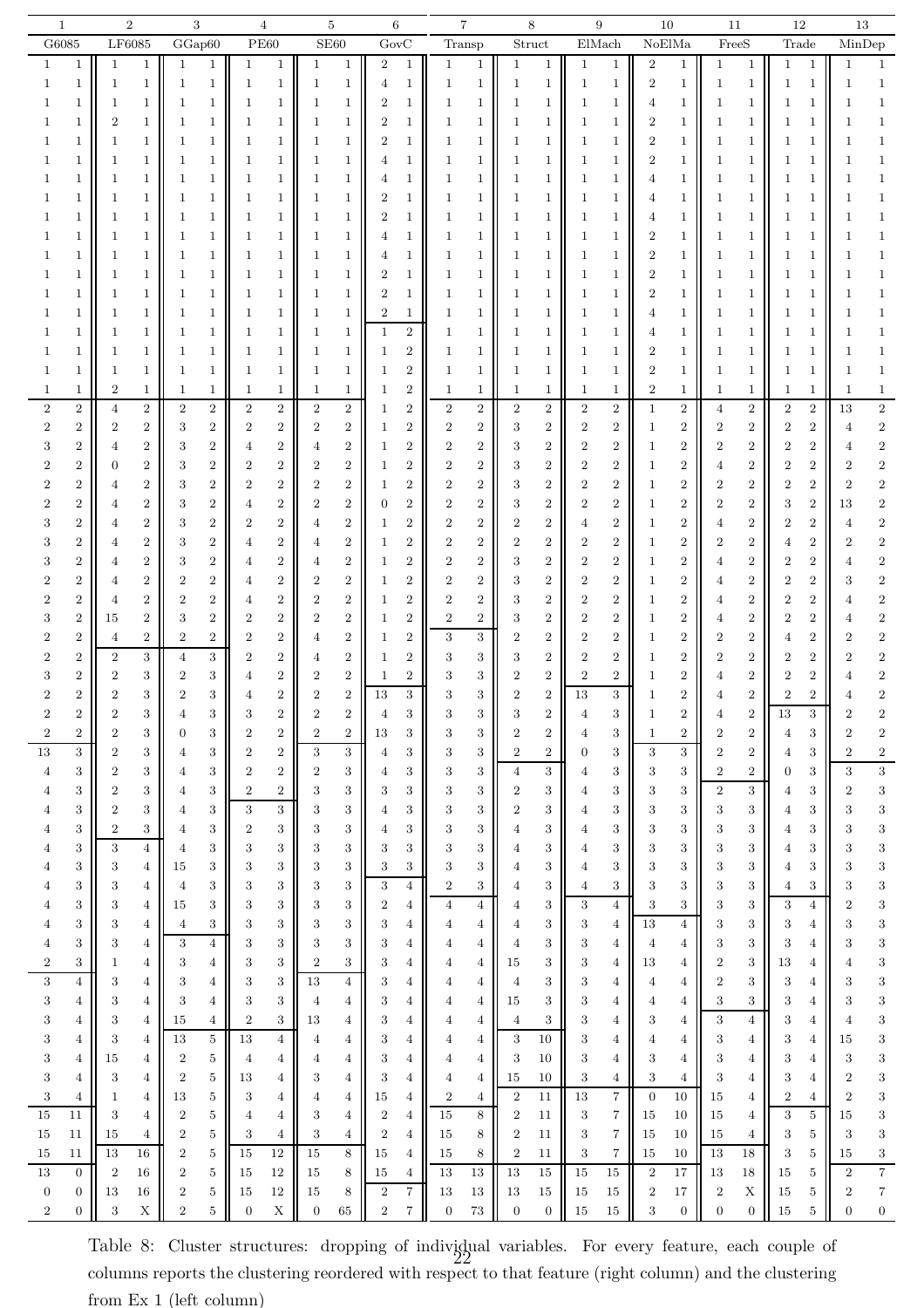Table 7 shows that: i) Cluster 1 is extremely robust. Removal of individual features leaves the cluster structure unaffected, with the only exception of labor force growth; ii) Cluster 4 is also quite robust, as most or all the countries it comprises remain clustered together when individual features are dropped. iii) Clusters 2 and 3 appear somewhat more sensitive to the dropping of features, as only a few times most or all their member countries remain clustered. This result is a further proof of robustness of the cluster structure identified with Ex 1, in addition to those presented in Tables 4 and 5.

Table 8, as the results in Table 6, helps to identify role of individual features in the clustering. With respect to the statistically significant differences showed in Table 6, they show that:

- 1.  $4 \rightarrow 2$ . Removal of, alternatively, PE60 (column 4), SE60 (column 5), GovC (column 6), FreeS (column 11), MinDep (column 13), generates a new cluster which includes countries from Clusters 4 and 2.
- 2.  $2 \rightarrow 3$ . Removal of, alternatively, G6085 (column 1), PE60 (column 4) and Struct (Column 8), generates a new cluster including countries from Clusters 2 and 3. Removal of Trade (Column 12) does not exert such effect, with very little mixing of countries from Clusters 2 and 3.
- 3.  $3 \rightarrow 1$ . Removal of LF6085 (column 2) generates a new cluster (labeled 4), in which two countries of Cluster 1 (Greece and Spain) join Cluster 3. Removal of the other variables which appeared significant in Table 6, however, has not a similar effect.<sup>43</sup>

The statistical significance of a difference in Table 6, refers to a feature evaluated in two subgroups, and taken at its average value. Differently, the role of individual features when dropped refer to the capacity of that feature to affect all countries in the sample. For comparisons between regimes 4 and 2, and between 2 and 3, we see that these two criteria provide essentially the same results. On the contrary, when considering differences between 3 and 1, we can observe that a significant difference in the means can be a necessary but not sufficient condition for a feature to be relevant in altering the cluster structure.<sup>44</sup> In the next section we focus on features' correlations within each growth regime.

#### 4.3.2 On Features' Correlations: Clustering the Features

From Figure 4 and Tables 6, 7, 8 we provided information on how individual features characterize the membership to the clusters. Now we investigate the relationship among the features in the whole sample and within each cluster. This part of the analysis is close in spirit to papers

<sup>43</sup>Table 7 also shows that: i) removal of GovC generates a new cluster in which Israel, an outlier, joins Cluster 1; ii) removal of LF6085 causes two countries from Cluster 2, Costa Rica and Venezuela, to join Cluster 1. The latter piece of evidence highlights that few transitions may follow a sequence of growth regimes different from the one suggested so far.

<sup>&</sup>lt;sup>44</sup>Given the different nature of these two comparisons, we leave open this aspect for further research.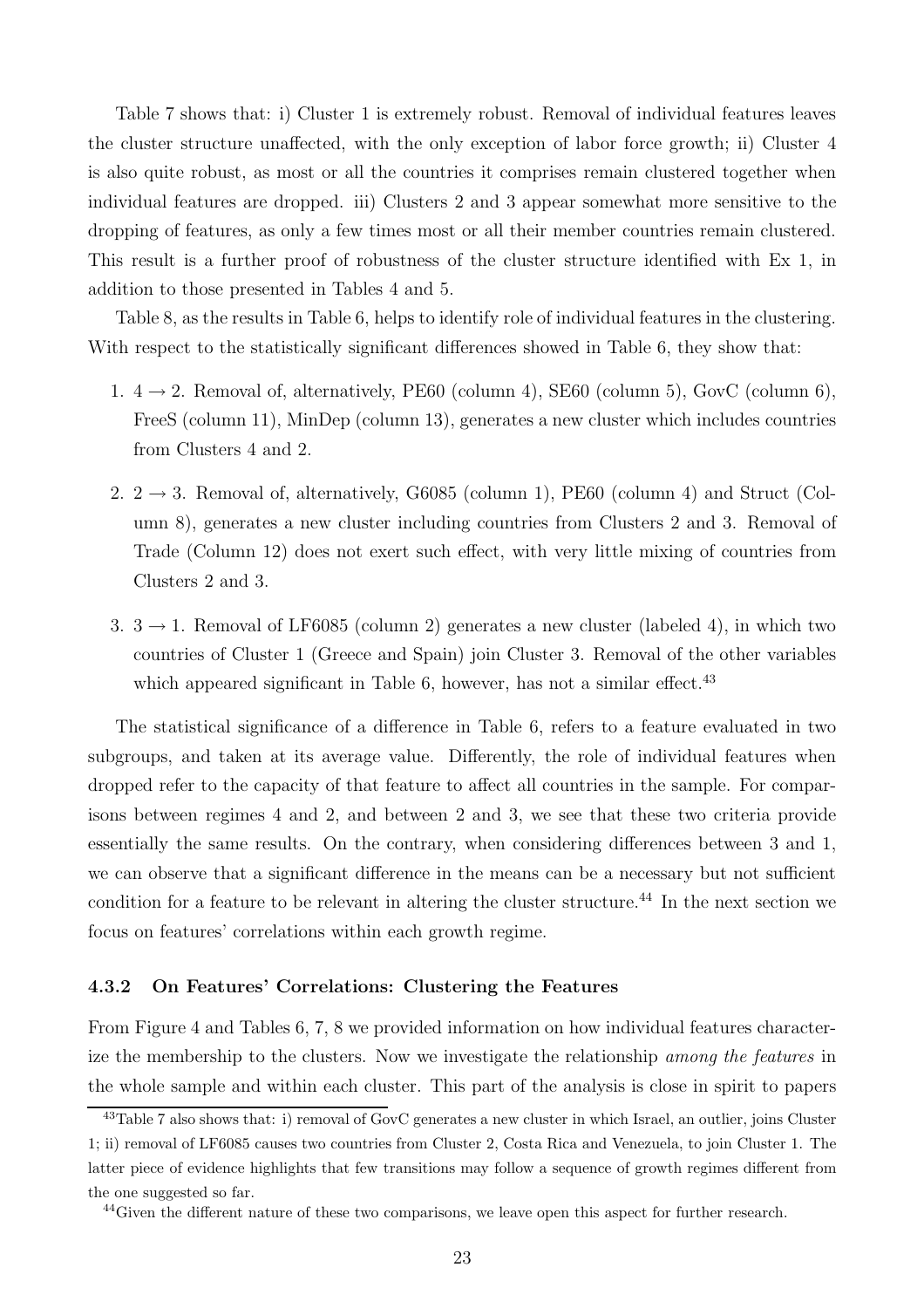such as Durlauf and Johnson (1995) and Papageorgiou and Masanjala (2004), who clustered a sample of countries on the basis of initial conditions, and then estimated growth regressions within each subgroup. Evidence in favor of multiple growth regimes in that framework is represented by statistically different parameters across clusters of countries. Further, the presence of a negative relationship between initial income and the growth rate in a subgroup of countries would be evidence of *club convergence*, that is convergence to a common steady state for countries with similar parameters and initial conditions.

Our procedure aims at uncovering information on the structure of the correlations among the features within each cluster, in particular on the strength of the correlations among unspecified subsets of features. That is, when we find that two or more features belong to the same cluster, they are not only correlated, but their correlation endogenously emerges from an optimal partition of the set of features which, in principle, may combine in many different ways. To the best of our knowledge this is the first attempt to find an endogenous partition of variables by applying a clustering algorithm.

Also, our exercise goes in the direction suggested by Masanjala and Papageorgiou (2009), of searching for different growth models across subgroups of countries. The difference with respect to Masanjala and Papageorgiou (2009) is that we do not impose any exogenous splitting of the sample (Sub-Saharan African vs Non-African in their case), but resort to the cluster structure previously identified in which, in fact, not all Sub-Saharan countries fall in the same cluster.

Let us remark that in the process of clustering the features, we allow the growth rate to be on the same level of the other features. That is, we do not impose or assume the structure of a (linear) regression, in which an endogenous variable, the growth rate, is related to a set of exogenous variables, the growth regressors. Renouncing to this classification allows us nonetheless to obtain a relevant piece of information: the fact that the growth rate results associated to one or more variables (or even none) will be a result in itself, revealing different degrees of the strength of association of growth with some other variable.

We begin by clustering the features in the whole set of countries, and present the results in Table 9.<sup>45</sup> Results refer to Ex 1, the robustness tests with Ex 2 - Ex 4 and DES are presented in Appendix E.

|         | Cluster All.I, $g = 0.9364$ | Cluster All.II, $g = 0.7164$ |           |  |  |  |  |
|---------|-----------------------------|------------------------------|-----------|--|--|--|--|
| -SE60   | $-1.2553$                   | ElMach                       | $-0.6895$ |  |  |  |  |
| $-PE60$ | $-1.0141$                   | NoElMa                       | $-0.6231$ |  |  |  |  |
| -FreeS  | $-0.9584$                   | Transp                       | $-0.4008$ |  |  |  |  |
| GGap60  | $-0.9097$                   | G6085                        | $-0.1246$ |  |  |  |  |

Table 9: Clusters of features: all countries. Ex 1

<sup>&</sup>lt;sup>45</sup>We consider for the clustering both the values of the features and their negative values, in order to consider both positive and negative correlations: if a feature AAA is in the same cluster of feature BBB it means that there is a *positive* association/correlation. If feature  $AAA$  is in the same cluster of feature  $-BBB$  it means that there is a negative association/correlation.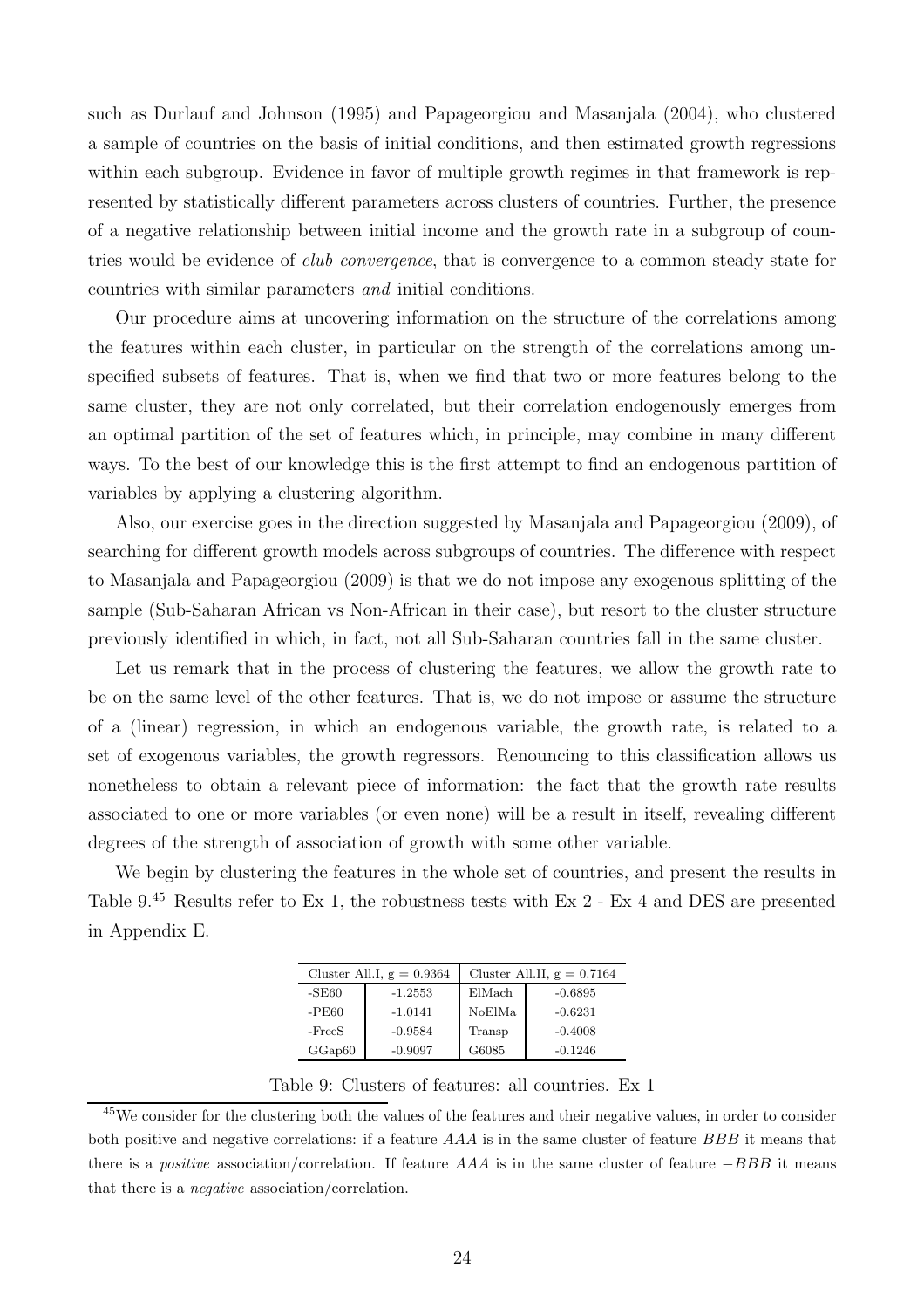In the whole sample, we found five clusters of features, but report in Table 9 the most significant two.<sup>46</sup> In particular: in Cluster All.I there appears a quite strong negative correlation between the initial productivity gap, the two human capital variables and the quality of institutions. That is, the further (closer) the country from the productivity level of the US, the lower (higher) its initial human capital level and the quality of its institutions. Cluster All.II shows a positive correlation among three components of investment and the growth rate of productivity, a finding consistent with the main result of De Long and Summers (1991). Notice that, as predictable, no evidence of convergence emerges as there does not appear a positive correlation between the growth rate and the initial productivity gap.

In Tables 10, 11, 12, and 13, we present the clusterings of the variables in each cluster of countries from Ex 1, following the order  $4 \rightarrow 2 \rightarrow 3 \rightarrow 1$  from which it emerges that what is observed for the full sample does not generally characterize the individual clusters. Table 10 contains the results for Cluster 4.

|          | Cluster 4.I, $g = 0.9301$ |        | Cluster 4.II, $g = 0.9892$ |                | Cluster 4.III, $g = 0.6622$ |        | Cluster 4.IV, $g = 0.9391$ |        | Cluster 4.V, $g = 0.8477$ |
|----------|---------------------------|--------|----------------------------|----------------|-----------------------------|--------|----------------------------|--------|---------------------------|
| $-FreeS$ | $-1.1388$                 | ElMach | $-1.4196$                  | $\Gamma$ ransp | $-0.6980$                   | LF6085 | $-0.7677$                  | GovC   | $-0.4754$                 |
| GGap60   | $-0.9112$                 | NoElMa | $-1.4196$                  | PE60           | $-0.3947$                   | Struct | $-0.7677$                  | MinDep | $-0.4754$                 |
| $-SE60$  | $-0.5768$                 |        |                            | $\rm Trade$    | $-0.2954$                   |        |                            |        |                           |
|          |                           |        |                            | G6085          | $-0.1906$                   |        |                            |        |                           |

Table 10: Clusters of features: Cluster 4. Ex 1

In Cluster 4 we found 5 clusters of features. In Cluster 4.I we have a negative correlation between the initial productivity gap, institutions and secondary education. This cluster is very similar to Cluster All.I, with the exception that initial primary education is excluded. In Cluster 4.II we find a strong association between the two machinery components of investment. In Cluster 4.III there appears a positive, albeit quite weak, association between the investment component in Transport, primary education, trade openness and growth. Cluster 4.IV contains the investment component in Structures and labor force growth, while cluster 4.V shows a positive correlation between government consumption and natural resources. The positive correlation between government spending and natural resources is consistent with the description provided by Auty and Gelb (2001), p. 135, of "the political economy of overspending" in some resource-rich countries: "[p]olitical competition for rents, combined with non-transparent mechanisms of redistributing them ... makes it more difficult for governments to moderate spending levels".

Table 11 contains the results on the clusters of features in Cluster 2.

<sup>&</sup>lt;sup>46</sup>The three less significant clusters include, respectively, LF6085 and -Struct ( $g=0.4496$ ), GovC and Trade  $(q=0.3276)$ , and MinDep in an isolated cluster.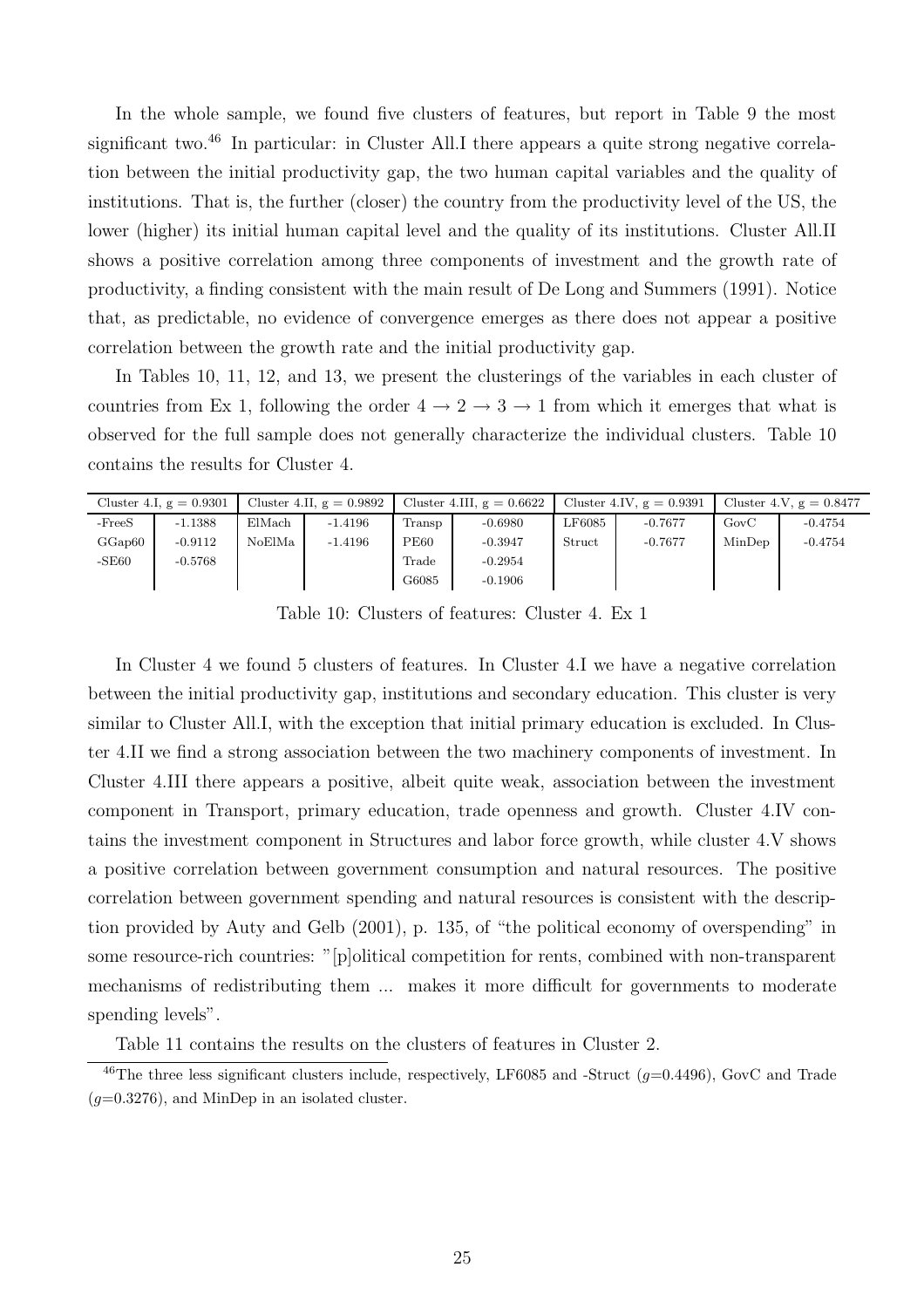|        | Cluster 2.I, $g = 0.9699$ |                     | Cluster 2.II, $g = 0.7731$ |      | Cluster 2.III, $g = 0.9191$ |       | Cluster 2.IV, $g = 0.9087$ |        | Cluster 2.V, $g = 0.8883$ |
|--------|---------------------------|---------------------|----------------------------|------|-----------------------------|-------|----------------------------|--------|---------------------------|
| ElMach | $-1.4726$                 | GGa <sub>0</sub> 60 | $-0.6498$                  | PE60 | $-0.6731$                   | GovC  | $-0.6338$                  | Struct | $-0.5701$                 |
| Transp | $-1.2438$                 | $-FreeS$            | $-0.4678$                  | SE60 | $-0.6731$                   | Trade | $-0.6338$                  | MinDep | $-0.5701$                 |
| NoElMa | $-0.8929$                 | -LF6085             | $-0.2946$                  |      |                             |       |                            |        |                           |

Table 11: Clusters of features: Cluster 2. Ex 1

In Cluster 2 we find six clusters, including an isolated cluster represented by G6085. In Table 11 we observe: a strong cluster with three components of investment, a cluster with the two components of human capital, a cluster in which government consumption and trade openness are positively correlated, a cluster including the Structure component of investment and natural resources, and a cluster showing a negative association between the initial productivity gap and institutions. To summarize, we notice that in this cluster the growth rate does not seem to be strongly correlated with any explanatory variable, and that the initial productivity gap appears negatively correlated with the quality of institutions, but not with initial human capital.

Table 12 contains the results for Cluster 3.

|        | Cluster 3.I, $g = 0.6980$ | Cluster 3.II, $g = 0.6769$ |           |  |  |  |  |
|--------|---------------------------|----------------------------|-----------|--|--|--|--|
| G6085  | $-0.7224$                 | -Struct                    | $-0.6062$ |  |  |  |  |
| Transp | $-0.5736$                 | GGap60                     | $-0.5753$ |  |  |  |  |
| NoElMa | $-0.5389$                 | $-PE60$                    | $-0.2605$ |  |  |  |  |
| LF6085 | $-0.3331$                 | $-SE60$                    | $-0.2270$ |  |  |  |  |
| ElMach | $-0.2885$                 |                            |           |  |  |  |  |

Table 12: Clusters of features: Cluster 3. Ex 1

In Cluster 3 we find four clusters of features, In Table 12 we report the most significant two.<sup>47</sup> In Cluster 3.I we find a positive correlation between the growth rate and three out of four components of investment, as in Cluster All.II. In Cluster 3.II we have a negative correlation between the initial productivity gap, the two human capital variables and the remaining investment component. In this cluster, therefore, we find the positive association between investment and growth that we also found for the whole sample and that, as remarked, is consistent with the main result of De Long and Summers (1991). This piece of evidence suggests that a result that applies on average to the whole sample, may depend on a tendency present in a subsample only (see Durlauf and Johnson (1995) for a similar criticism of the results of Mankiw et al. (1992)). In addition: within this cluster the three initial conditions are in the same cluster highlighting, differently from the other clusters, a particularly strong correlation among them; FreeS is not negatively correlated to the initial productivity gap, indicating that, within this cluster institutional quality ceases to be correlated with initial productivity.

<sup>&</sup>lt;sup>47</sup>We omit two weak clusters including, respectively, GovC and MinDep  $(g=0.3550)$ , FreeS and Trade  $(q=0.3187)$ .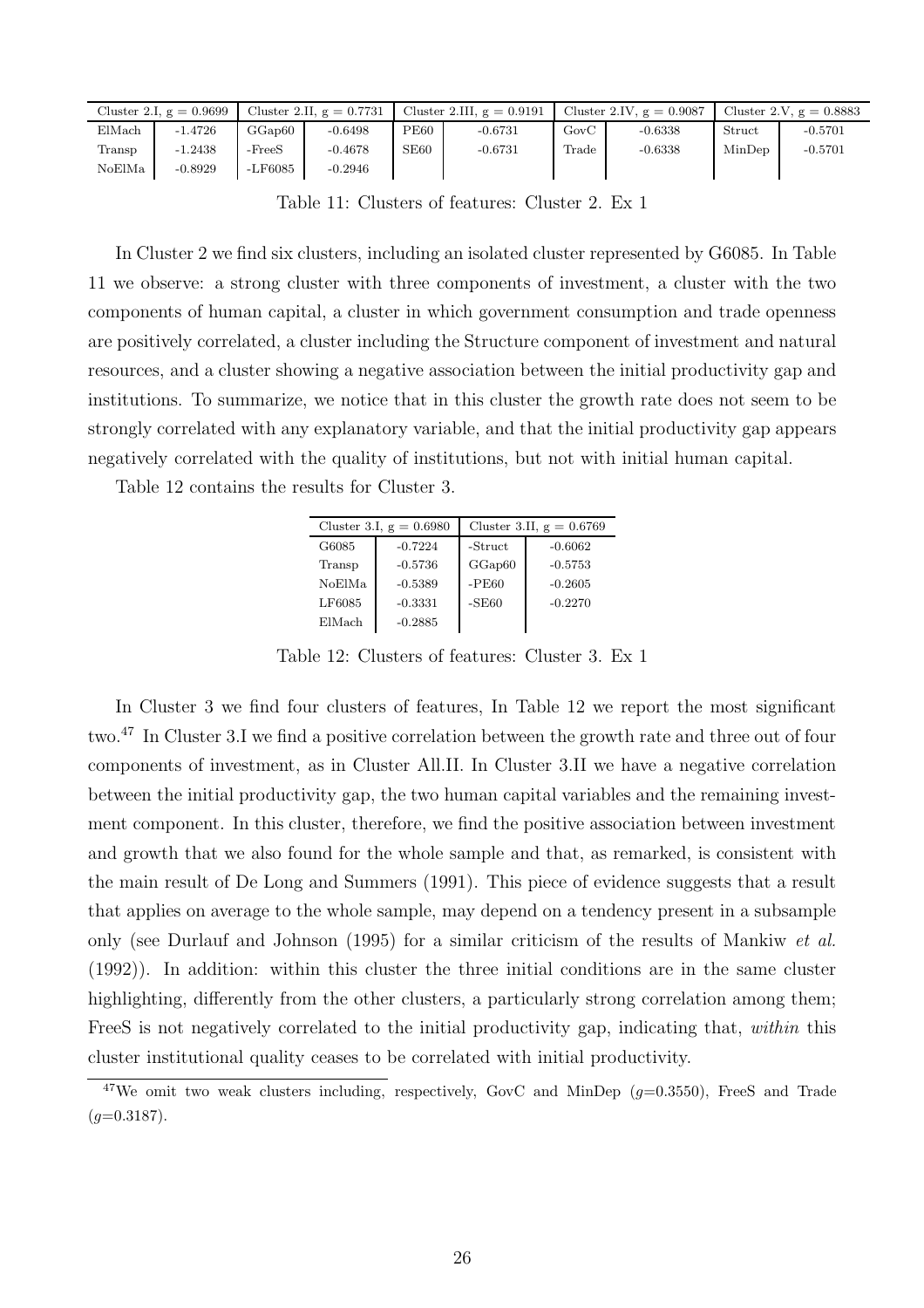|        | Cluster 1.I, $g = 0.9802$ |                  | Cluster 1.II, $g = 0.5866$ | Cluster 1.III, $g = 0.6442$ |           |  |  |
|--------|---------------------------|------------------|----------------------------|-----------------------------|-----------|--|--|
| G6085  | $-1.1787$                 | FreeS            | $-0.4748$                  | GovC                        | $-0.2345$ |  |  |
| GGap60 | $-1.1787$                 | SE <sub>60</sub> | $-0.4140$                  | -Struct                     | $-0.2345$ |  |  |
|        |                           | ElMach           | $-0.2960$                  |                             |           |  |  |
|        |                           | Transp           | $-0.1299$                  |                             |           |  |  |

Table 13: Clusters of features: Cluster 1. Ex 1

In Cluster 1, i.e. the cluster of OECD countries, we find five clusters of features, and report in Table 13 the most significant three.<sup>48</sup> By far, the strongest association that endogenously emerges is a negative correlation between the growth rate and the initial productivity gap. Other relatively relevant correlations are between secondary education, institutions, and two components of investment (positive, Cluster 1.II), and between government consumption and one component of investment (negative, Cluster 1.III). The first piece of evidence highlights that the strength of the forces of convergence in this cluster overwhelms the correlation found so far among the initial productivity gap, initial human capital and institutional quality. Secondary education and institutions, however, appear positively related (in Cluster 1.II their contribution to the likelihood is in particular higher than those of the two components of investment). Finally, Cluster 1.III suggests the possible presence of crowding out of one component of private investment by public expenditure.

In the next section we provide a discussion of these results, and those of the previous sections.

## 5 Discussion

From the results presented, the following picture of the growth process emerges. Economic growth is a highly nonlinear process which proceeds by stages, or growth regimes, in which the relationship between the growth rate and initial productivity varies. Different growth regimes are characterized by different values of the features, and transitions across different regimes are likely to depend on different features, although higher levels of human capital and of institutional quality emerge as relevant factors at all stages. The correlation among the features within the growth regimes is also different.

In the first growth regime, i.e. at the lowest productivity levels, we find Sub-Saharan Countries. Their growth rate is on average low and volatile. They are characterized by very low and uniform levels of human capital and of institutional quality (i.e. democracy),  $49$  and high levels of government consumption. It appears that possible transitions to the second growth regime (or Cluster 2) may be favored by more human capital, better institutions, less government consumption and more natural resources. The latter results contradicts the standard hypothesis

<sup>&</sup>lt;sup>48</sup>The other two weak clusters contain, respectively, MinDep, LF6085 and -Trade ( $g=0.3564$ ), and PE60 and  $-NoElMa$  (q=0.1147).

 $^{49}$  Acemoglu *et al.* (2003) find that low-quality institutions are associated to high growth volatility.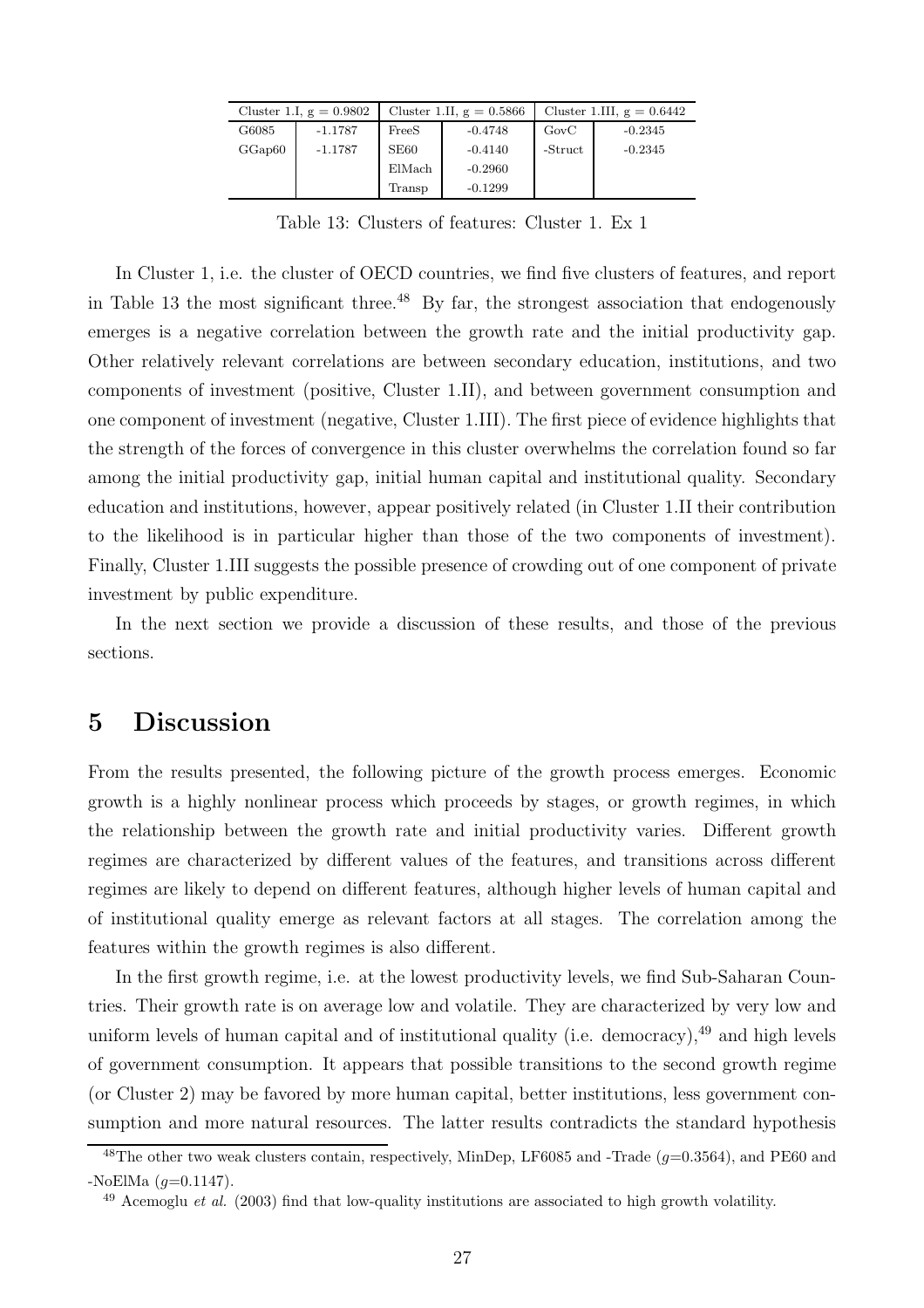on the curse of natural resources ( Sachs and Warner (1995b)), but is consistent with Boschini et al. (2007) who claim that more natural resources and better institutions can favor growth. The clustering of the features in Table 10 shows that, within the countries in Cluster 4, the growth rate is weakly associated to Trade, PE60 and Transp, and that the initial productivity gap is larger the lower is the level of FreeS and SE60. No evidence of convergence is found.<sup>50</sup>

In the second growth regime (Cluster 2), we find at a higher initial average productivity level countries from (Northern and Sub-Saharan) Africa, Asia, and Latin America. They display positive and negative growth rates.<sup>51</sup> Possible transitions to the third growth regime (Cluster 3), may be favored by higher secondary education, higher investments in structures, and less trade openness.<sup>52</sup> Within this regime, no evidence of convergence is observed either. In addition, the growth rate does not appear strongly correlated to any feature (Table 11), while the initial productivity gap appears negatively correlated with institutional quality.

In the third growth regime (Cluster 3) we find Asian and Latin American countries showing on average a statistically higher growth rate than countries in Cluster 2. A weak tendency to convergence appears from Figure 3, third panel, but it is not detected in the analysis of Section 4.3.2. Transitions to the first growth regime appear to especially depend on lower labor force growth.<sup>53</sup> Within this cluster, three components of investment correlates well with growth, while the productivity gap is negatively correlated with the two human capital variables.

Finally, in the fourth growth regime (Cluster 1) we find OECD countries. The most striking characteristic of this cluster that endogenously emerges is the tendency for convergence. In other words, at this stage of development, the productivity gap appears to be the strongest predictor of economic growth. Whether this occurs for technological catching up ( Abramowitz (1986)), or for decreasing returns from capital accumulation ( Solow (1956)), cannot be clarified by the present analysis. This result is in contrast with Durlauf and Johnson (1995) and Papageorgiou and Masanjala (2004) who do not find evidence of convergence in the cluster of developed economies they identify, but is consistent with Dowrick and Nguyen (1989). Within this cluster,

 $51$ The growth rate in Cluster 2 is however on average negative, and lower than in Cluster 1, although the difference is not statistically significant

<sup>52</sup>Although trade openness does not appear relevant in Table 8.

<sup>53</sup>In Table 6 we found that increase in trade openness can favor transitions from regime 3 to regime 1. Albeit not confirmed in Section 4.3.1 when Trade was dropped from the clustering, this would suggest that, in contrast with, e. g. Frankel and Romer (1999), trade openness may favor growth only at certain stages.

<sup>&</sup>lt;sup>50</sup>Some explanation on the claims on the role of individual features in transitions across regimes is needed. The growth regimes are defined in Figures 2 and 3 on the basis of initial productivity in 1960 and the growth rate in the period 1960-1985. Two features refer to initial conditions (PE60 and SE60), while the others refer to averages over the period 1960-1985. With respect to differences across growth regimes in terms of PE60 and SE60, we can make a simple claim such as: having more initial primary education would have contributed, cœteris paribus, to place a country from regime 4 in regime 2 in the period of interest. Differently, with respect to differences in terms of variables such as GovC, we can make a claim based on the following reasoning: if countries in regime 4 reduce the level of GovC to the level that characterized regime 2 in 1960-85, and maintain it afterwards, then, cœteris paribus, this would contribute to place them in regime 2 in a subsequent period.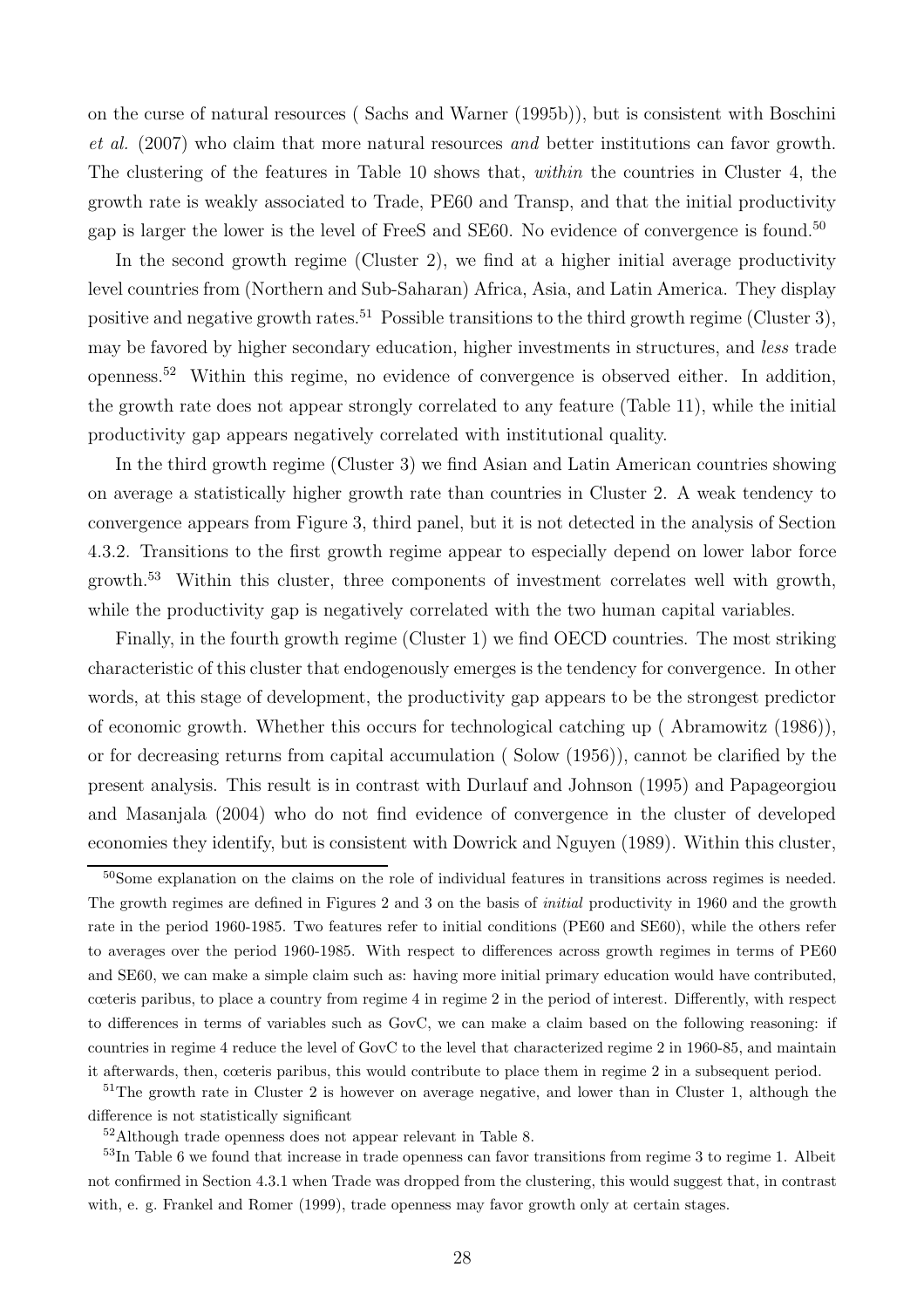moreover, secondary education is correlated with institutional quality. Membership to this growth regime appears so strong, and the features so strongly correlated, that basically the removal of no individual feature is able to split this cluster. The only exception, consistent with the result for Cluster 3, refers to labor force growth.

A final caveat regards the existence of multiple equilibria, in particular of a poverty trap. Our results identify which factors are associated to different growth regimes, suggesting their possible roles in transitions across regimes. In Figure 5 we present the distribution dynamics of productivity from 1960 to  $1985^{54}$ 



Figure 5: Distribution dynamics of the productivity gap, 1960-1985

Figure 5 shows that the productivity distribution dynamics of the countries in our sample displays a tendency for polarization, providing support to the existence of multiple equilibria. From this evidence, and the previous results, we can claim that there is persistence at low productivity, and therefore that escaping the bottom of the distribution can be problematic. Also, we can reject the hypothesis of conditional convergence à la Solow (1956), given that we find a dynamics compatible with this hypothesis in Cluster 1 only, which, depending on initial conditions also, should be defined as "club convergence". However, given the short time span covered by our analysis, we cannot fully reject the hypothesis that permanence in different regimes is temporary, as argued in particular by Galor (2007).

## 6 Concluding Remarks

In this paper we applied a clustering algorithm, based on the Maximum Likelihood principle, to a dataset on economic growth in a sample of countries. In the first stage of our analysis

<sup>&</sup>lt;sup>54</sup>The values of the productivity gap in 1985 are simply computed by applying G6085 as an exponential growth rate to the initial productivity levels. The densities are estimated using a normal kernel and normal optimal smoothing parameter. See Bowman and Azzalini (1997), p. 31, for details.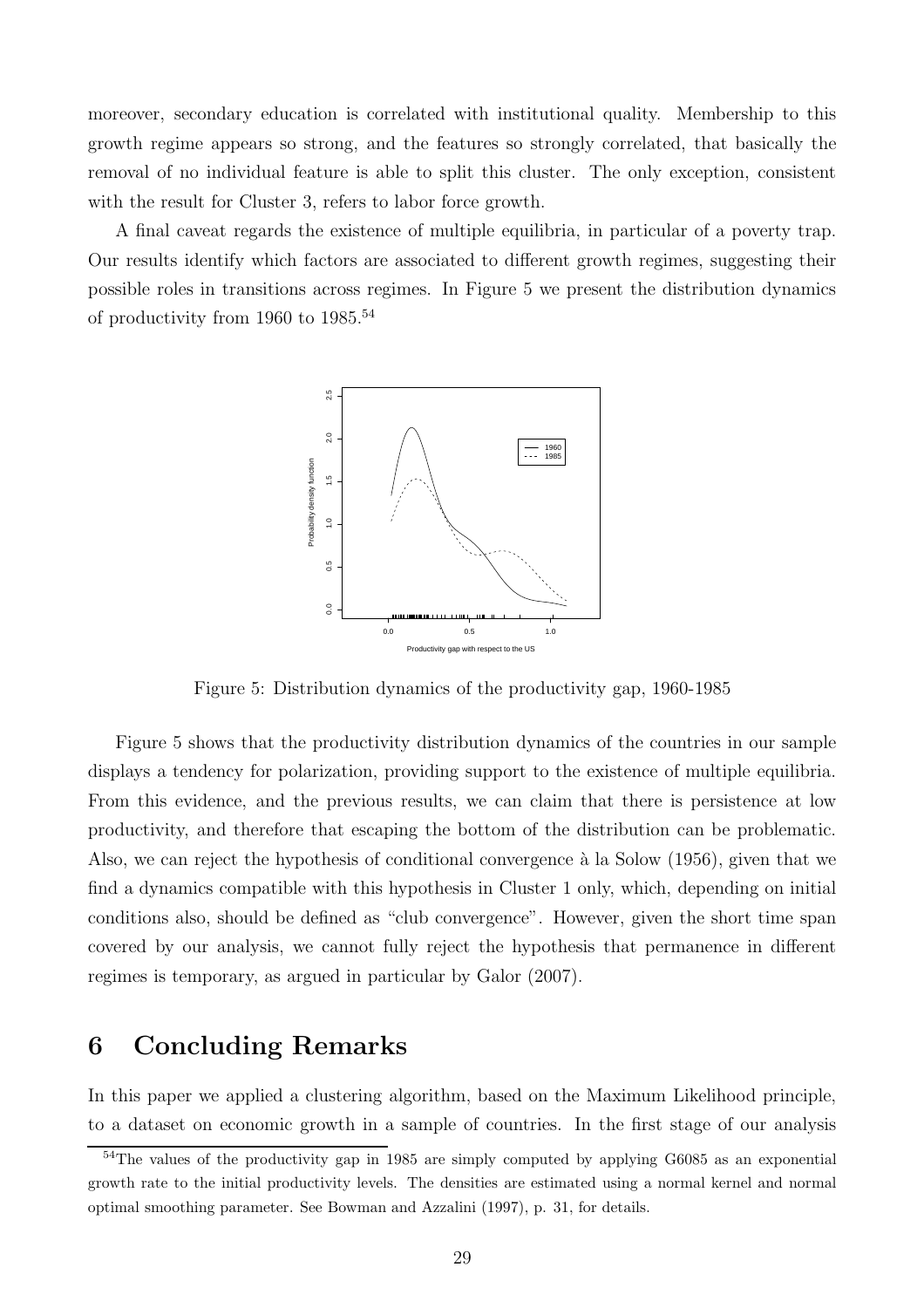we identified clusters of similar countries, which endogenously formed according to a set of features. We have identified four large clusters, and have shown that they are consistent with four different growth regimes. Human capital and institutions, at the core of much of current research and controversies, seem to play an important role at all growth stages, while other factors (e.g. physical capital, labor force growth, natural resources) at some stages only. Finally, convergence characterizes developed countries only.

Hence, although we provided support to theories of nonlinear growth, further analysis should be carried out to corroborate our results. In particular, the main limitation of the present analysis is the lack of a fully specified analysis of causality and of the dynamics of transitions across regimes. However, with respect to these fundamental issues, we have provided directions where the relevant causal and dynamic relationships are likely to be found.

# References

Abramowitz, M. (1986),"Catching Up, Forging Ahead, and Falling Behind", Journal of Economic History 46, 385-406.

Acemoglu, D., S. Johnson, P. Robinson and Y. Thaicharoen (2003),"Institutional Causes, Macroeconomic Symptoms: Volatility, Crises and Growth", Journal of Monetary Economics 50, 49-123.

Acemoglu, D., S. Johnson, P. Robinson (2005b),"Institutions as the Fundamental Cause of Long-Run Growth", in S. N. Durlauf and P. Aghion (eds.), *Handbook of Economic Growth*, Elsevier.

Alcalà, F. and A. Ciccone (2005), "Trade and Productivity", *Quarterly Journal of Economics* 119, 613-646.

Atkinson, G. and K. Hamilton (2003),"Savings, Growth and the Resource Curse Hypothesis", World Development 31, 1793-1807.

Auty, R. M. and A. H. Gelb (2001),"Political Economy of ResourceAbundant States", in R. M. Auty (ed.), Resource Abundance and Economic Development, Oxford University Press.

Azariadis, C. and A. Drazen (1990),"Threshold Externalities in Economic Development", Quarterly Journal of Economics 105, 501-526.

Barro, R. J. and X. Sala-i-Martin (2004), Economic Growth, MIT Press.

Barro, R. J. (1996), "Democracy and Growth", *Journal of Economic Growth* 1, 1-27.

Boschini, A. D., J. Petterson and J. Roine (2007), "Resource Curse or Not: a Question of Appropriability", Scandinavian Journal of Economics 109, 593-617.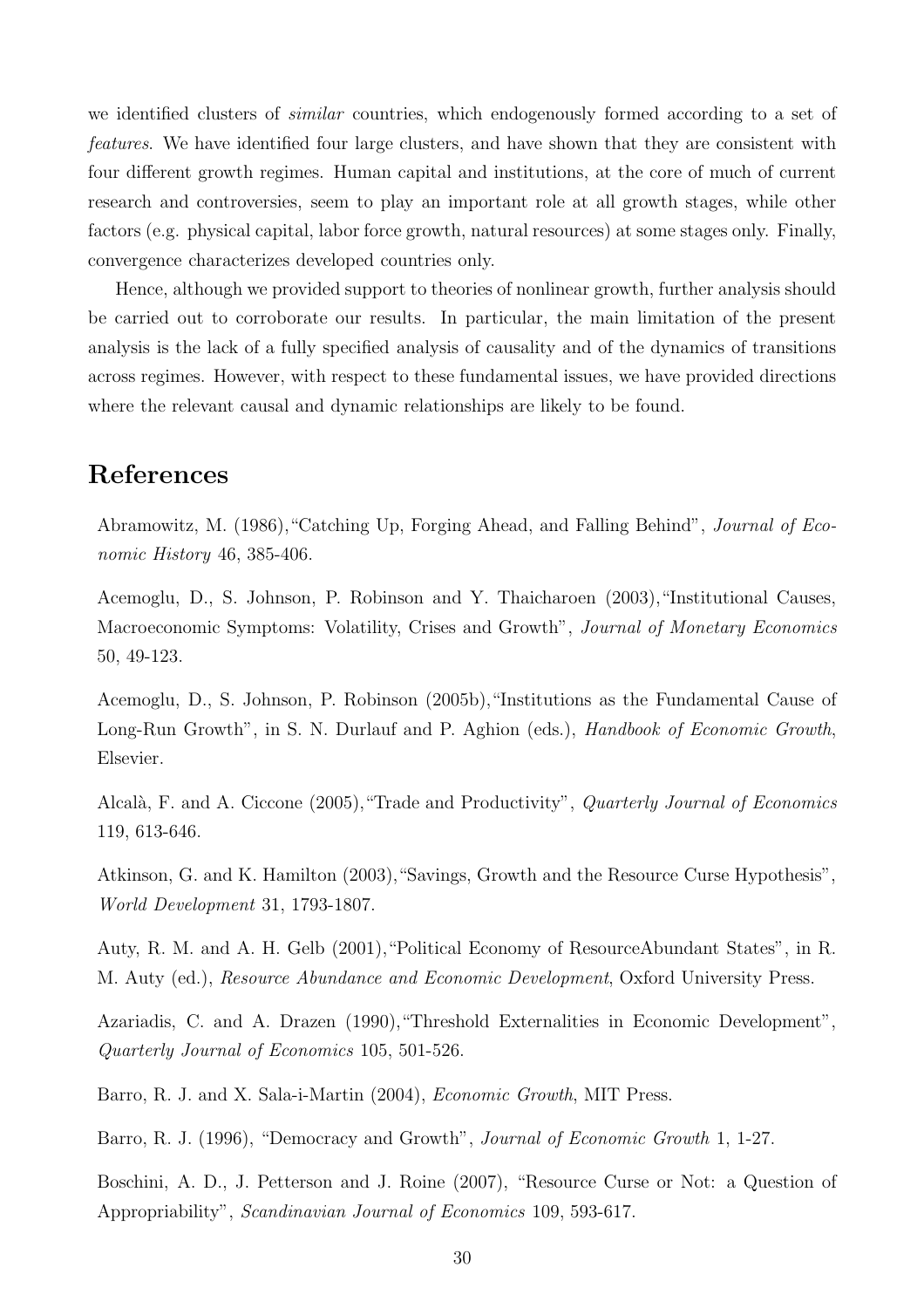Bowman, A. W. and A. Azzalini (1997), Applied Smoothing Techniques for Data Analysis, Oxford, Clarendon Press.

De Long, J. B. and Summers, L. H. (1991), "Equipment Investment and Economic Growth", Quarterly Journal of Economics, 106, 445-502.

Desdoigts, A. (1999), "Patterns of Economic Development and Formation of Clubs", Journal of Economic Growth, 4, 305-330.

Dowrick, S. and D-T. Nguyen (1989), "OECD Comparative Economic Growth 1950-85: Catch-Up and Convergence", The American Economic Review 79, 1010-1030.

Durlauf, S. N. and P. A. Johnson (1995), "Multiple Regime and Cross-Country Growth Behaviour", *Journal of Applied Econometrics* 10, 365-384.

Durlauf, S. N., Kourtellos, A. and A. Minkin (2001), "The Local Solow Growth Model", European Economic Review 45, 928-940-384.

Durlauf, S. N., P. A. Johnson and J. R. W. Temple (2005), "Growth Econometrics", in S.N. Durlauf and P. Aghion (Eds.), Handbook of Economic Growth, Elsevier.

Fernàndez, C., E. Ley and M. F. J. Steel (2001), "Model Uncertainty in Cross-Country Growth Regressions", Journal of Applied Econometrics, 16, 563-576.

Fiaschi, D. and A. M. Lavezzi (2003), "Distribution Dynamics and Nonlinear Growth", Journal of Economic Growth 8, 379-401.

Frankel, J. A. and D. Romer (1999), "Does Trade Cause Growth?", The American Economic Review, 89, 379-399.

Freedom House (2007), Freedom in the World Country Rankings.

Frey, B. J. and D. Dueck (2007), "Clustering by Passing Messages Between Data Points", Science 315, 972-76.

Galor, O. (1996). "Convergence? Inferences from Theoretical Models", *Economic Journal* 106, 1056-1069.

Galor, O. (2005),"From Stagnation to Growth: Unified Growth Theory", in S. N. Durlauf and P. Aghion (eds.), Handbook of Economic Growth, Elsevier.

Galor, O. (2007). "Multiple Growth Regimes: Insights from Unified Growth Theory", *Journal* of Macroeconomics 29, 470-475.

Giada, L. and M. Marsili (2001), "Data clustering and noise undressing of correlation matrices", Physycal Review E 63, 1101.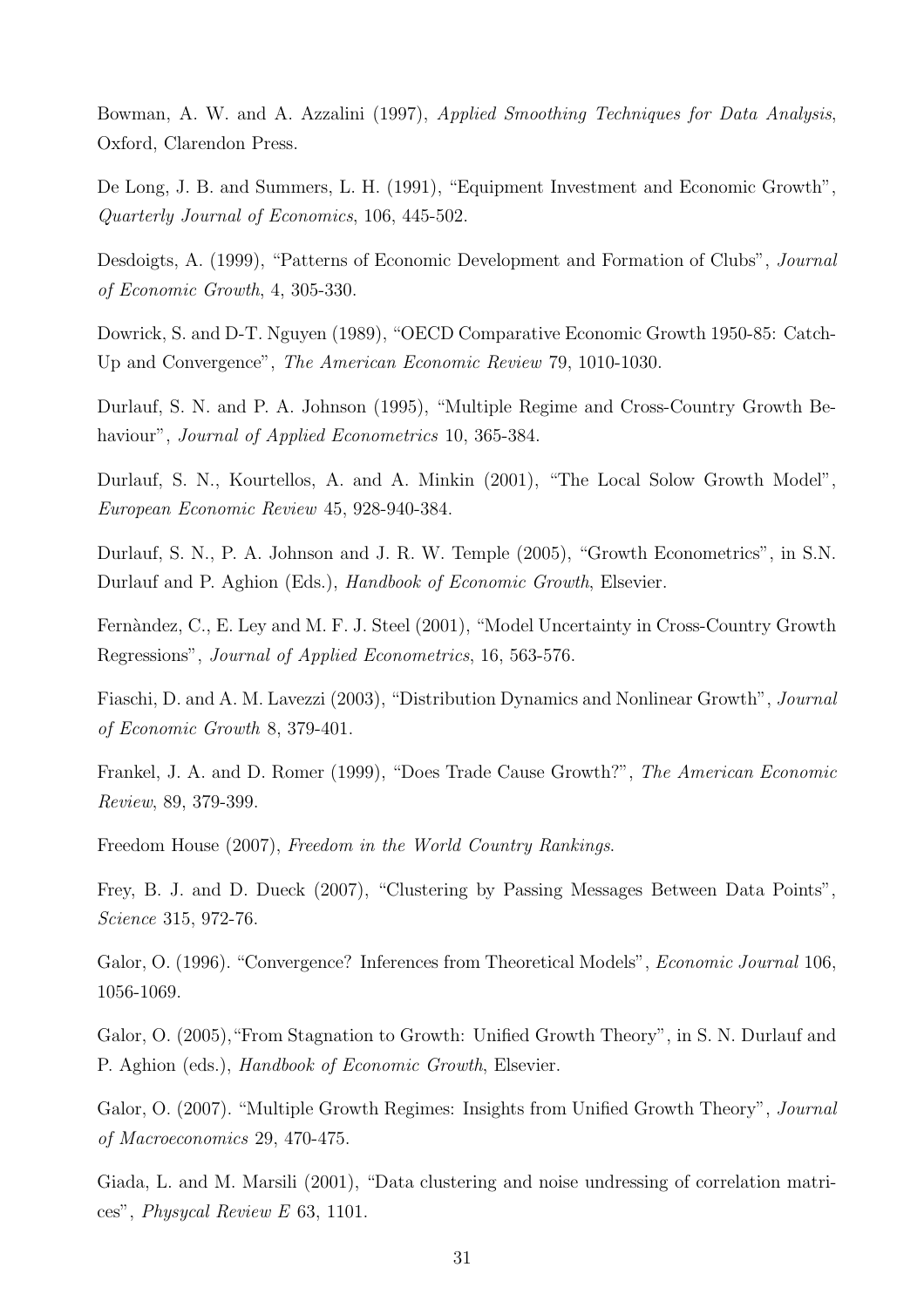Giada, L. and M. Marsili, M. (2002), "Algorithms of Maximum Likelihood clustering with Applications", Physica A 315, 650-664. Additional information is available at: http://www.sissa.it/dataclustering.

Glaeser, E. L., R. La Porta, F. Lopez-de-Silanes and A. Schleifer (2004), "Do Institutions Cause Growth?", Journal of Economic Growth 9, 271-303.

Hall, R. E. and C. I. Jones (1999), "Why Do Some Countries Produce So Much More Output per Worker Than Others?", Quarterly Journal of Economics 114, 83-116.

Hornik, K. (2005), "A CLUE for CLUster Ensembles", Scandinavian Journal of Statistical Software 14, 1-25.

Kaufman, L. and P. J. Rousseeuw (1990), Finding Groups in Data. An Introduction to Cluster Analysis, New York, Wiley.

Kaufmann, D. A., A. Kraay and M. Mastruzzi (2006), "Governance Matters V", WP 4012, World Bank.

Knack, S. and P. Keefer (1995), "Institutions and Economic Performance: Cross-Country Tests Using Alternative Measures", Economics and Politics 7, 207-227.

Lucas, R. (1988), "On the Mechanics of Economic Development", Journal of Monetary Economics 22, 3-42.

Mankiw, N. G., D. Romer and D. Weil (1992), "A Contribution to the Empirics of Economic Growth", Quarterly Journal of Economics 107, 407-437.

Marshall, M.G. and K. Jaggers (2005), Polity IV Project, George Mason University

Masanjala, W. J. and C. Papageorgiou (2009), "Rough and Lonely Road to Prosperity: A Reexamination of the Sources of Growth in Africa Using Bayesian Model Averaging", Journal of Applied Econometrics 23, 671-682.

Meilă, M. (2007), "Comparing Clusterings an Information Based Distance", *Journal of Mul*tivariate Analysis 98, 873-95.

C. Papageorgiou, Chris, and and W. J. Masanjala (2004), "The Solow Model with CES Technology: Nonlinearities and Parameter Heterogeneity', Journal of Applied Econometrics 19, 171-201.

Rand, W. M. (1971), "Objective Criteria for the Evaluation of Clustering Methods", Journal of the American Statistical Association 66, 846-50.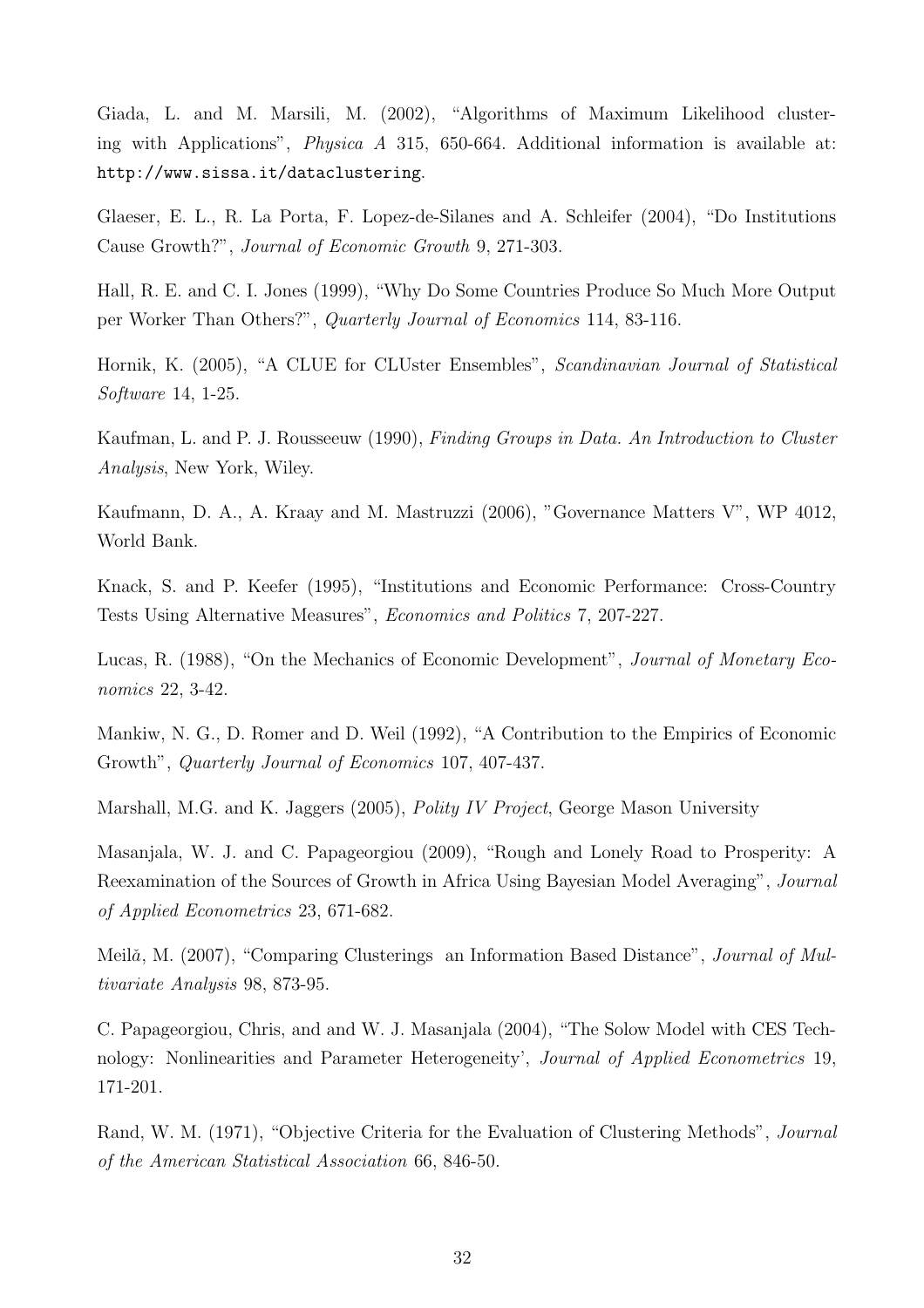Romer, P. M. (1986), "Increasing Returns and Long-run Growth", Journal of Political Economy 94, 1002-1037.

Rostow, W. W. (1959), "The Stages of Economic Growth", The Economic History Review 12, 1-16.

Sachs, J., and A. M. Warner (1995a), "Natural Resource Abundance and Economic Growth", NBER Working Paper 5398.

Sachs, J., and A. M. Warner (1995b), "Economic Reform and the Process of Global Integration", Brookings Papers on Economic Activity 1-95.

Sala-i-Martin, X., G. Doppelhofer and R. I. Miller (2004), "Determinants of Long-Term Growth: A Bayesian Averaging of Classical Estimates (BACE) Approach", American Economic Review, 94, 813-835.

Solow, R. M. (1956), "A contribution to the Theory of Economic Growth", Quarterly Journal of Economics 1, 69-94.

Tan, C. H. (2009), "No One True Path: Uncovering the Interplay Between Geography, Institutions, and Fractionalization in Economic Development", forthcoming, Journal of Applied Econometrics.

Temple (1999), "The New Growth Evidence", Journal of Economic Literature 37, 112-156.

Weil, D. (2005), Economic Growth, Addison Wesley.

World Bank (2006), World Development Indicators, Washington D.C.

Zhou, D., J. Li, and H. Zha (2005), "A New Mallows Distance Based Metric for Comparing Clusterings", Proceedings of the 22nd International Conference on Machine Learning, Bonn, Germany.

# A Data

In this appendix we present the description of the variables used in this paper and the country list.

### A.1 Variables

Table 14 contains the details on the data used in this paper.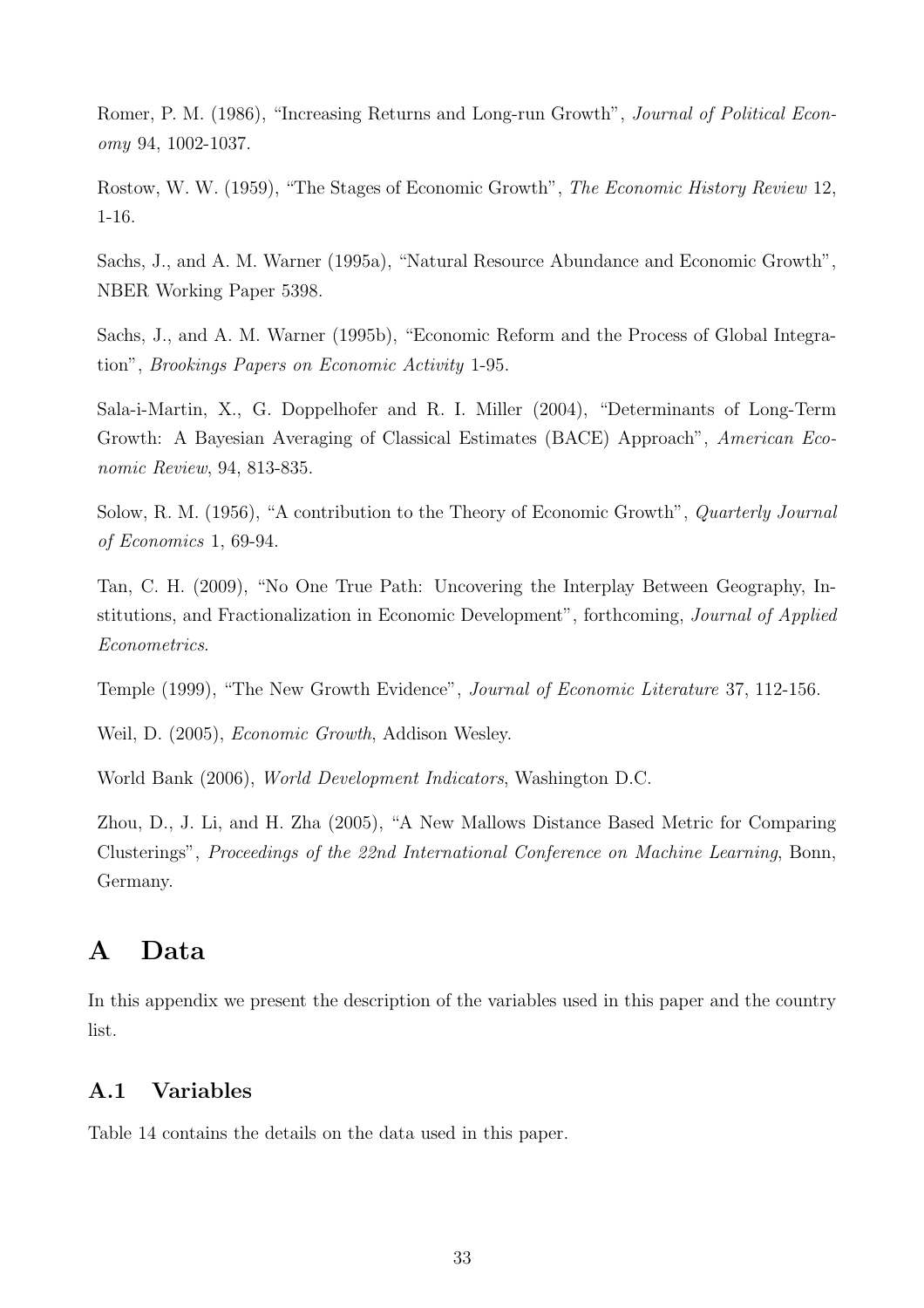| Number | Name        | Description                                                                                                                                 |
|--------|-------------|---------------------------------------------------------------------------------------------------------------------------------------------|
| (1)    | G6085       | Average (1960-85) growth rate of productivity. Source: Desdoigts (1999) and De Long and Summers (1991)                                      |
| (2)    | LF6085      | Average (1960-85) growth rate of labor force. Source: Desdoigts (1999) and De Long and Summers (1991).                                      |
|        |             |                                                                                                                                             |
| (3)    | GGap60      | Initial productivity gap with respect to US. Source: Desdoigts (1999) and De Long and Summers (1991))                                       |
| (4)    | <b>PE60</b> | Primary Education: initial level in 1960. Source: Desdoigts (1999) and De Long and Summers (1991)                                           |
| (5)    | SE60        | Secondary Education: initial level in 1960. Source: Desdoigts (1999) and De Long and Summers (1991). LOG                                    |
| (6)    | GovC        | Average (1960-85) share of government consumption on GDP. Source: Desdoigts (1999) and De Long and Summers (1991)                           |
| (7)    | Transp      | Average (1960-85) share of investment in transport equipment on GDP. Source: Desdoigts (1999) and De Long and Summers (1991).               |
| (8)    | Struct      | Average (1960-85) share of investment in structure on GDP. Source: Desdoigts (1999) and De Long and Summers (1991).                         |
| (9)    | ElMach      | Average (1960-85) share of investment in electrical machinery on GDP. Source: Desdoigts (1999) and De Long and Summers (1991).              |
| (10)   | NoElMa      | Average (1960-85) share of investment in non electrical machinery on GDP. Source: Desdoigts (1999) and De Long and Summers (1991).          |
| (11)   | FreeS       | Average level of freedom. The index is based on the average of the scores for Civil Liberties and Political Rights (1: high, 7: low). This  |
|        |             | value is subtracted from 7 so the index reads as: $0$ (low) - 6 (high). Data availability: 1972-1985. Source: Freedom House (2007). Missing |
|        |             | data: Hong Kong                                                                                                                             |
| (12)   | Trade       | Sum of exports and imports of goods and services measured as a share of gross domestic product. Data availability: 1965-1985. Source:       |
|        |             | World Bank (2006). LOG                                                                                                                      |
| (13)   | MinDep      | Mineral depletion $(\%$ of GNI) Mineral depletion is equal to the product of unit resource rents ("world price minus country-specific       |
|        |             | extraction costs", Atkinson and Hamilton (2003), p. 1797) and the physical quantities of minerals extracted. It refers to bauxite, copper,  |
|        |             | iron, lead, nickel, phosphate, tin, zinc, gold, and silver. Data availability: 1970-1985. Source: World Bank (2006). Missing Data: Ivory    |
|        |             | Coast, Luxembourg, Malawi, Mali, Panama, Paraguay, Uruguay. LOG                                                                             |
| (14)   | Ores        | Ores and metals exports $(\%$ of merchandise exports) Ores and metals comprise the commodities in SITC sections 27 (crude fertilizer,       |
|        |             | minerals nes); 28 (metalliferous ores, scrap); and 68 (non-ferrous metals). Data availability: 1962-1985. Source: World Bank (2006).        |
|        |             | Missing data: Botswana, Ethiopia, Luxembourg LOG                                                                                            |
| (15)   | xConstIn    | Executive constraint, initial value. Range: 1 (unlimited authority) - 7 (executive Parity or Subordination). Data availability: most        |
|        |             | countries 1960-1985. Some with different initial year: Botswana: 1966, Kenya: 1963, Madagascar: 1961, Malawi: 1964, Pakistan: 1972,         |
|        |             | Tanzania: 1961, Zambia: 1964, Zimbabwe: 1970.). Source Marshall and Jaggers (2005)                                                          |
| (16)   | xConstAv    | Executive constraint, average value. Range: 1 (unlimited authority) - 7 (executive Parity or Subordination). Source Marshall and Jaggers    |
|        |             | (2005)                                                                                                                                      |

34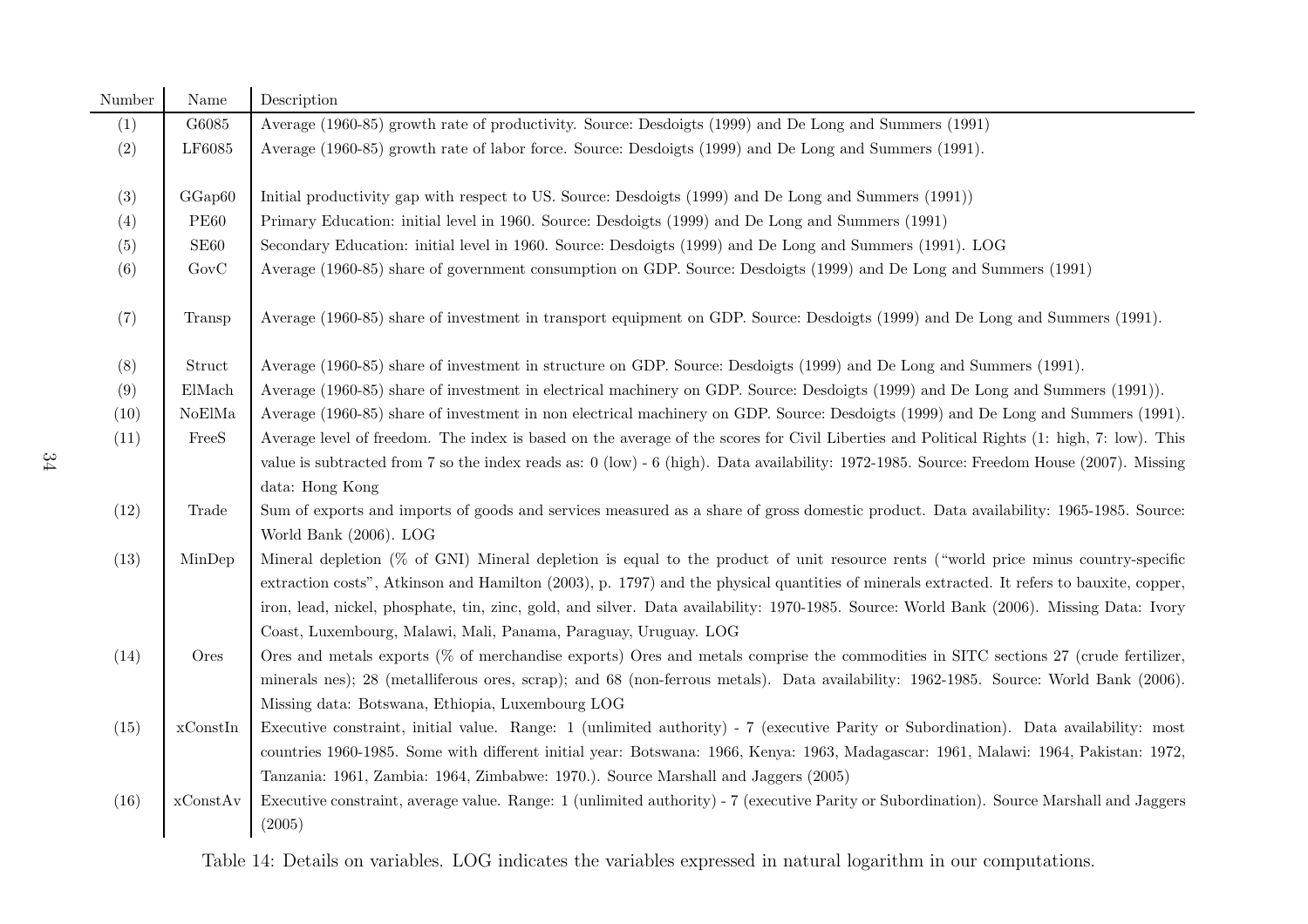## A.2 Countries

| Number         | Country        | Number | Country     |
|----------------|----------------|--------|-------------|
| $\mathbf{1}$   | Argentina      | 32     | Kenya       |
| $\overline{2}$ | Austria        | 33     | Korea       |
| 3              | Belgium        | 34     | Luxembourg  |
| $\overline{4}$ | <b>Bolivia</b> | 35     | Madagascar  |
| $\overline{5}$ | Botswana       | 36     | Malawi      |
| 6              | <b>Brazil</b>  | 37     | Malaysia    |
| 7              | Cameroon       | 38     | Mali        |
| 8              | Canada         | 39     | Mexico      |
| 9              | Chile          | 40     | Morocco     |
| 10             | Colombia       | 41     | Netherlands |
| 11             | Costa Rica     | 42     | Nigeria     |
| 12             | Denmark        | 43     | Norway      |
| 13             | Dom. Republic  | 44     | Pakistan    |
| 14             | Ecuador        | 45     | Panama      |
| 15             | El Salvador    | 46     | Paraguay    |
| 16             | Ethiopia       | 47     | Peru        |
| 17             | Finland        | 48     | Philippines |
| 18             | France         | 49     | Portugal    |
| 19             | Germany        | $50\,$ | Senegal     |
| 20             | Greece         | 51     | Spain       |
| 21             | Guatemala      | 52     | Sri Lanka   |
| 22             | Honduras       | 53     | Tanzania    |
| 23             | Hong Kong      | 54     | Thailand    |
| 24             | India          | 55     | Tunisia     |
| $25\,$         | Indonesia      | 56     | UK          |
| $26\,$         | Ireland        | $57\,$ | US          |
| $27\,$         | Israel         | $58\,$ | Uruguay     |
| $28\,$         | Italy          | 59     | Venezuela   |
| $\,29$         | Ivory Coast    | 60     | Zambia      |
| $30\,$         | Jamaica        | 61     | Zimbabwe    |
| $31\,$         | Japan          |        |             |

Table 15 contains the list of the countries in our sample.

Table 15: Country List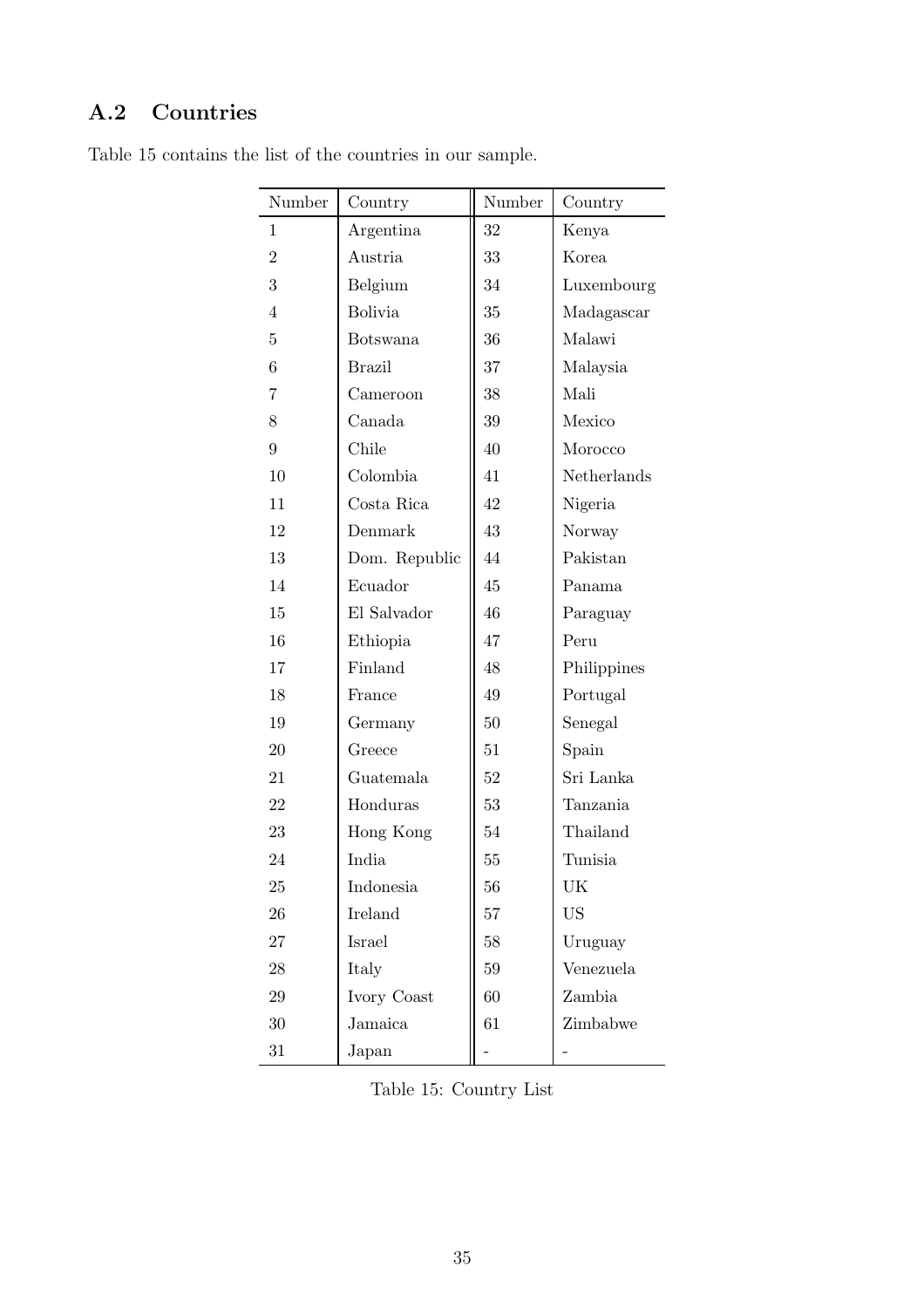## B The distributions of the variables

|      | Variable    | AD             | KS             | $\text{SW}$    |
|------|-------------|----------------|----------------|----------------|
| (1)  | G6085       | 0.67           | 0.78           | 0.76           |
| (2)  | LF6085      | $\overline{0}$ | $\overline{0}$ | 0              |
| (3)  | GGap60      | $\overline{0}$ | $\overline{0}$ | $\overline{0}$ |
| (4)  | <b>PE60</b> | $\overline{0}$ | $\overline{0}$ | 0.02           |
| (5)  | SE60        | $\overline{0}$ | 0.01           | 0              |
| (6)  | $\rm GovC$  | 0.01           | 0              | 0.02           |
| (7)  | Transp      | 0.16           | 0.22           | 0.14           |
| (8)  | Struct      | 0.14           | 0.41           | 0.06           |
| (9)  | ElMach      | 0              | 0              | 0              |
| (10) | NoElMa      | 0.01           | 0.08           | $\overline{0}$ |
| (11) | FreeS       | $\Omega$       | 0.08           | $\overline{0}$ |
| (12) | Trade       | 0.22           | 0.21           | 0.34           |
| (13) | MinDep      | 0.24           | 0.47           | 0.21           |
| (14) | Ores        | 0.5            | 0.46           | 0.58           |
| (15) | xConstIn    | $\Omega$       | 0              | 0              |
| (16) | xConstAv    | 0              | 0              | 0              |

Table B reports the results of standard global tests of normality for our variables.

Table 16: P-values for normality tests for all variables: AD: Anderson-Darling; KS: Kolgomorov-Smirnov; SW: Shapiro-Wilk

It can be observed that global tests reject the hypothesis of normality for most of the variables. However, if we examine the whole distribution, as suggested by Bowman and Azzalini (1997), we can observe that departures from normality appear serious for few variables and, in any case, characterize relatively small portions of the distributions. Figures 6 and 7 respectively present for each variable the distributions along with their *reference bands*,<sup>55</sup> and the probability plots.

<sup>55</sup>Reference bands are given by two standard errors above and below the estimate, indicating where the distribution should lie if the original data were normally distributed (see Bowman and Azzalini (1997), p. 41, for more details).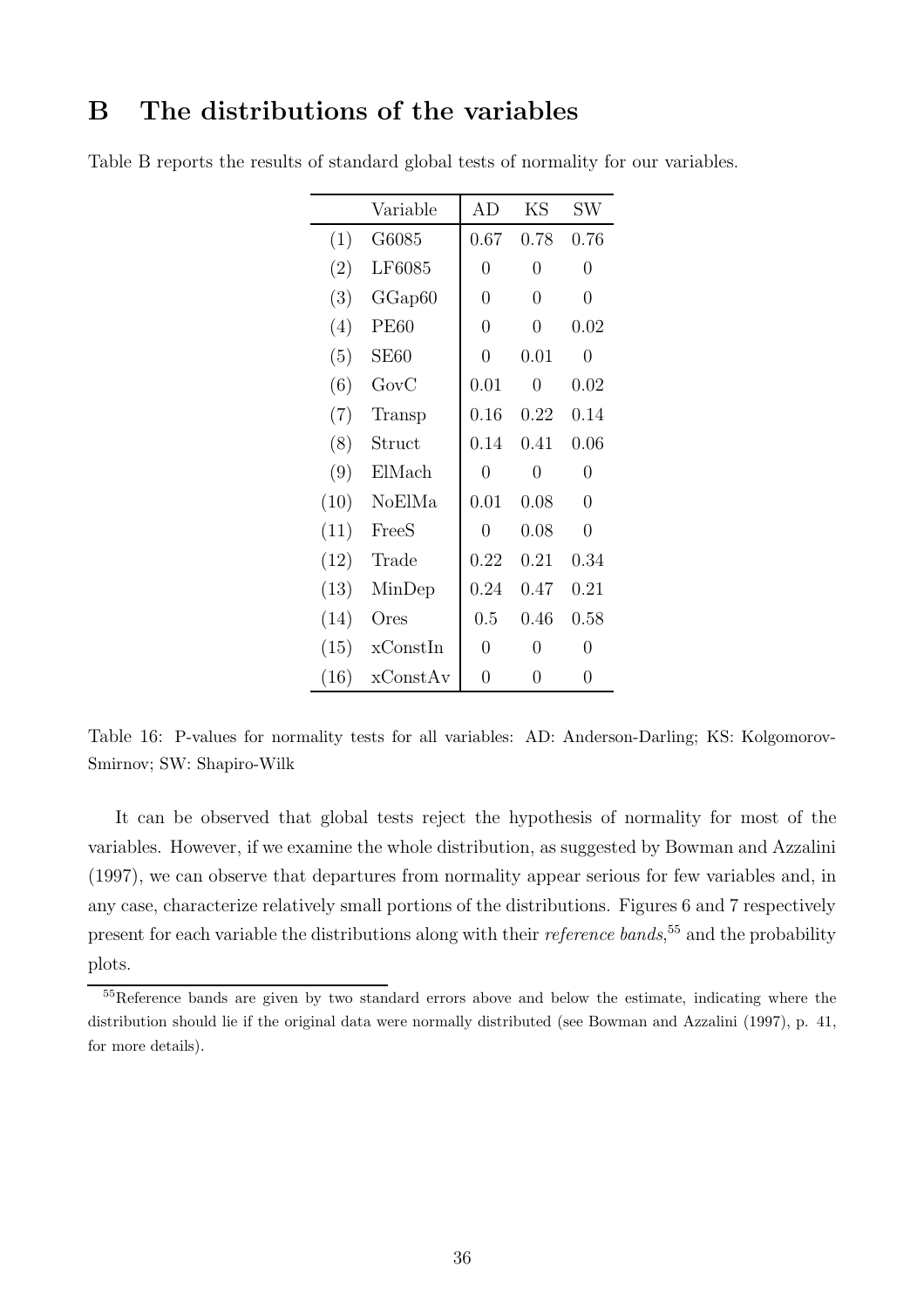Figure 6: Density of features, $\zeta^{\rm p}$ aded area: reference band

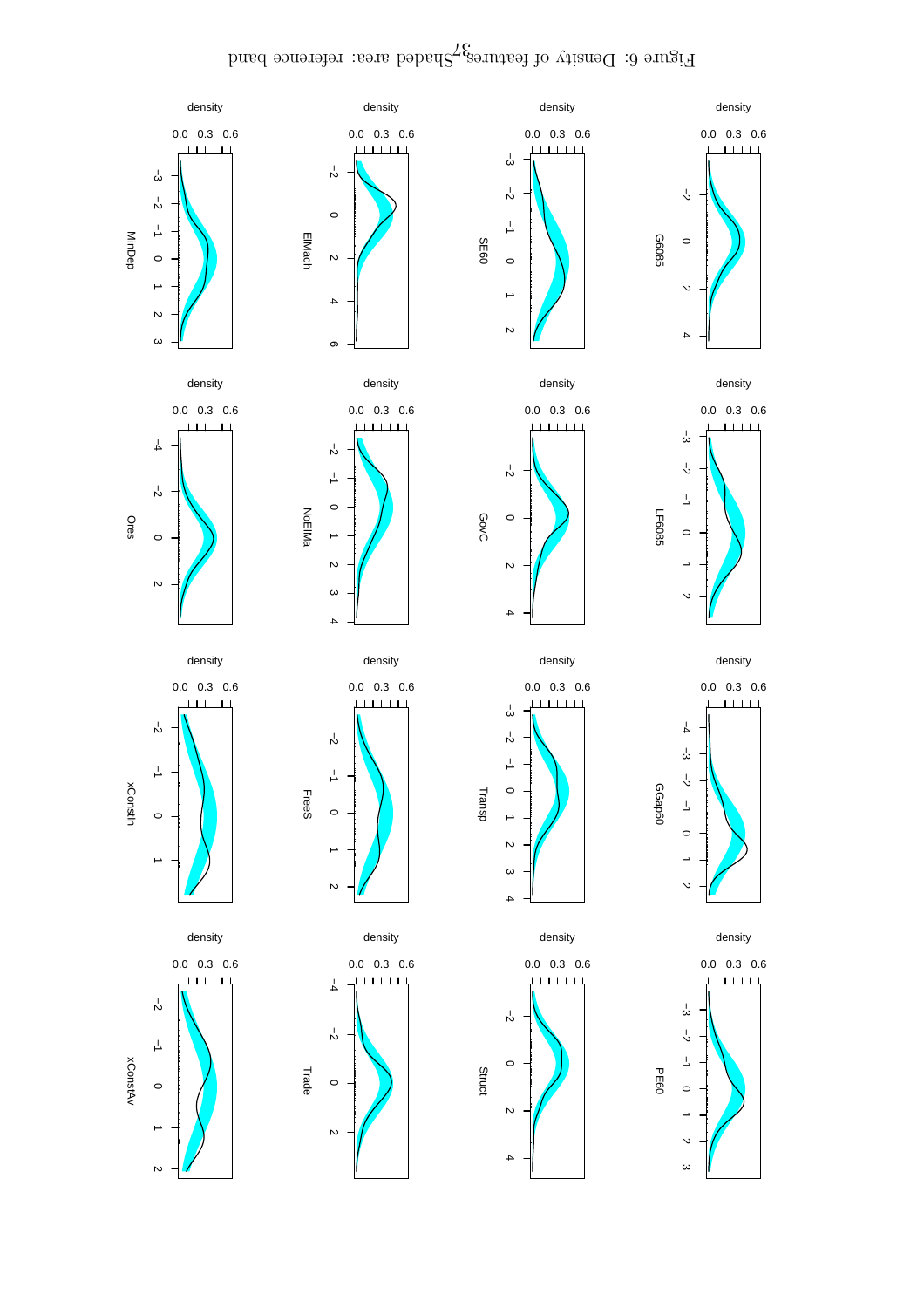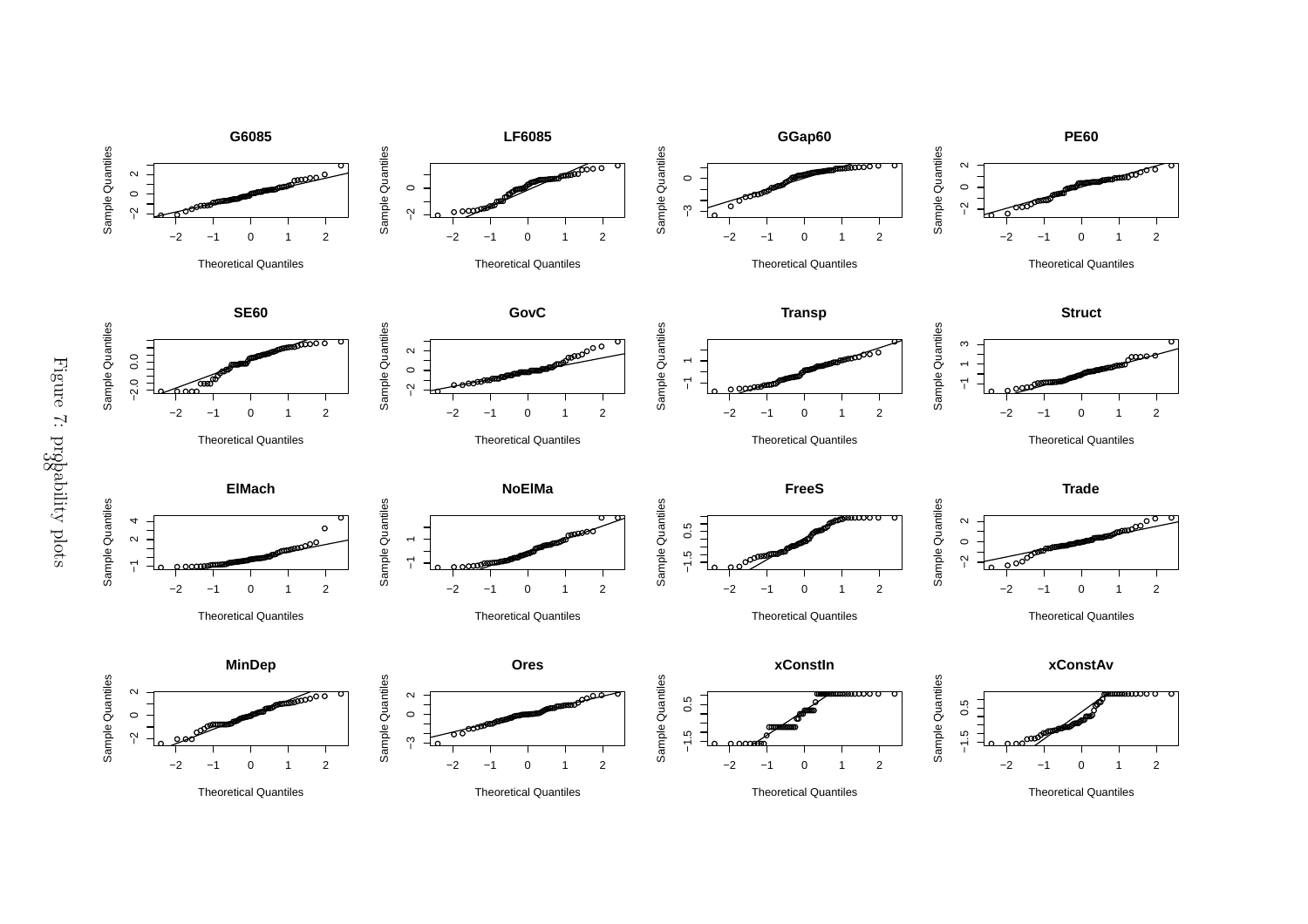In both cases we see that departures from normality appear more serious for Ggap, ElMach and for the measures of institutions, in particular XconstIn and XconstAv. As for the latter, this depends on the fact that they are based on discrete scores. Our procedure of combining the two scores of Freedom House (2007) introduces some smoothing in the scores, and is likely to determine the smaller departure from normality of FreeS. In any case, departures from normality seem to affect limited portions of the distribution, as highlighted in particular by the reference bands in Figure 6.

## C Robustness Tests for the Clustering of Countries

In this section we carry out some tests to check the robustness of the clustering presented in the main text.

### C.1 Robustness to variable definition

Table 17 contains a comparison between the cluster structure obtained in Ex 1 and the clusterings obtained with Ex 2, Ex 3, Ex 4 and DES. The latter, as remarked, is obtained applying the GM algorithm to the dataset originally used by Desdoigts (1999), comprising ten variables only. In addition, we also report in the last column the cluster structure obtained by Desdoigts (1999), indicated by ALD.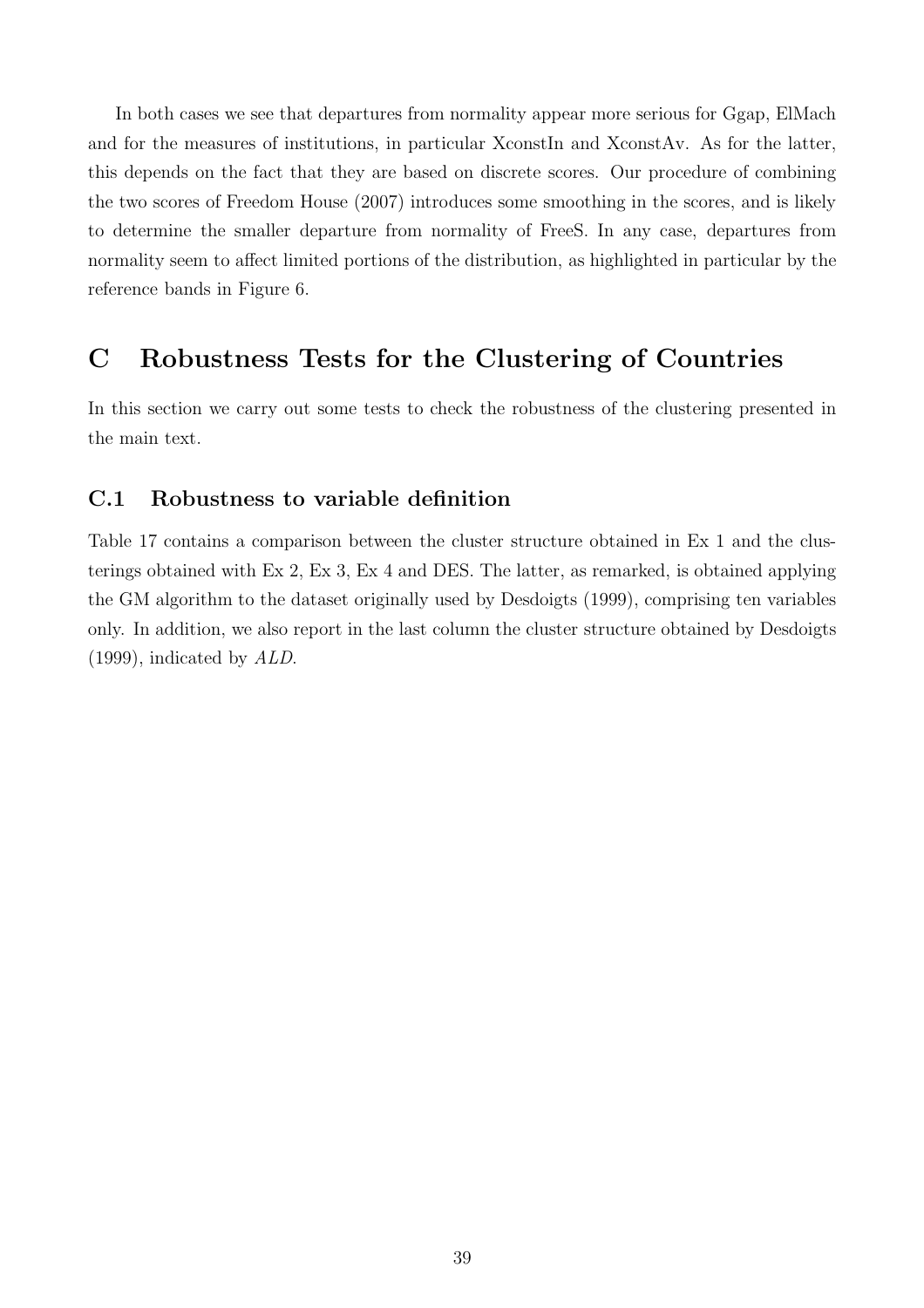|                      |                           |                                  |                                  | SA                           |                                |                      |                                  |                                  | ΜR                               |                                |                                  |                                  |
|----------------------|---------------------------|----------------------------------|----------------------------------|------------------------------|--------------------------------|----------------------|----------------------------------|----------------------------------|----------------------------------|--------------------------------|----------------------------------|----------------------------------|
|                      | Country                   | Ex <sub>1</sub>                  | Ex <sub>2</sub>                  | Ex <sub>3</sub>              | Ex <sub>4</sub>                | <b>DES</b>           | Ex <sub>1</sub>                  | Ex2                              | Ex <sub>3</sub>                  | Ex <sub>4</sub>                | <b>DES</b>                       | <b>ALD</b>                       |
| $\overline{2}$       | Austria                   | $\mathbf 1$                      | $\mathbf 1$                      | 1                            | $\overline{2}$                 | 3                    | 1                                | 6                                | $\mathbf 1$                      | 1                              | 4                                | $\overline{2}$                   |
| 17                   | Finland                   | $\mathbf 1$                      | 11                               | 3                            | $\,2$                          | 3                    | $\overline{7}$                   | 6                                | $\mathbf 1$                      | $\,2$                          | $\overline{4}$                   | $\mathbf{1}$                     |
| 18                   | France                    | $\mathbf{1}$                     | 7                                | 3                            | $\overline{2}$                 | $\mathbf{1}$         | $\mathbf 1$                      | 8                                | $\overline{2}$                   | $\overline{2}$                 | $\mathbf 1$                      | $\overline{2}$                   |
| 19                   | Germany                   | $\mathbf{1}$                     | $\mathbf{1}$                     | $\mathbf{1}$                 | $\overline{2}$                 | $\mathbf{1}$         | $\mathbf 1$                      | $\mathbf 1$                      | $\mathbf{1}$                     | $\overline{2}$                 | $\mathbf{1}$                     | $\sqrt{2}$                       |
| 20                   | Greece                    | $\mathbf{1}$                     | 11                               | $\,3$                        | $\overline{2}$                 | 3                    | 7                                | 6                                | $\overline{2}$                   | $\overline{2}$                 | $\overline{4}$                   | $\overline{2}$                   |
| 26<br>28             | Ireland<br>Italy          | $\mathbf{1}$<br>$\mathbf{1}$     | $\mathbf{1}$<br>$\mathbf{1}$     | $\mathbf{1}$<br>$\mathbf{1}$ | $\mathbf{1}$<br>$\overline{2}$ | 3<br>$\mathbf{1}$    | $\mathbf 1$<br>$\mathbf 1$       | 6<br>$\mathbf{1}$                | $\mathbf{1}$<br>$\mathbf{1}$     | $\mathbf{1}$<br>$\overline{2}$ | $\overline{4}$<br>$\mathbf{1}$   | $\sqrt{2}$<br>$\overline{2}$     |
| 31                   | Japan                     | $\mathbf 1$                      | 11                               | 3                            | $\overline{2}$                 | 3                    | 7                                | 6                                | $\overline{2}$                   | $\overline{2}$                 | $\overline{4}$                   | $\mathbf{1}$                     |
| 49                   | Portugal                  | $\mathbf{1}$                     | $\overline{7}$                   | 3                            | $\overline{2}$                 | 3                    | 1                                | 8                                | $\overline{2}$                   | $\overline{2}$                 | $\overline{4}$                   | $\overline{2}$                   |
| 51                   | Spain                     | $\mathbf{1}$                     | 7                                | 3                            | $\overline{2}$                 | 3                    | $\overline{7}$                   | 8                                | $\overline{2}$                   | $\overline{2}$                 | $\overline{4}$                   | $\overline{2}$                   |
| $\sqrt{3}$           | Belgium                   | $\overline{2}$                   | $\mathbf{1}$                     | 1                            | $\mathbf{1}$                   | $\mathbf 1$          | 3                                | $\mathbf{1}$                     | $\mathbf{1}$                     | $\mathbf 1$                    | $\mathbf{1}$                     | $\mathbf{1}$                     |
| 12<br>34             | Denmark                   | $\overline{2}$<br>$\overline{2}$ | 1<br>$\mathbf{1}$                | 1<br>$\mathbf{1}$            | $\mathbf{1}$<br>1              | 7<br>$\mathbf{1}$    | $\mathbf{1}$<br>3                | $\mathbf{1}$<br>$\mathbf{1}$     | $\mathbf{1}$<br>$\mathbf 1$      | $\mathbf 1$<br>$\mathbf{1}$    | 5<br>$\mathbf{1}$                | $\mathbf{1}$<br>$\overline{2}$   |
| 41                   | Luxembourg<br>Netherlands | $\overline{2}$                   | 1                                | $\mathbf{1}$                 | 1                              | $\mathbf 1$          | 3                                | $\mathbf 1$                      | $\mathbf 1$                      | $\mathbf 1$                    | $\overline{5}$                   | $\mathbf{1}$                     |
| 43                   | Norway                    | $\overline{2}$                   | $\mathbf{1}$                     | $\mathbf{1}$                 | $\mathbf{1}$                   | $\overline{7}$       | 1                                | $\mathbf{1}$                     | $\mathbf{1}$                     | $\mathbf{1}$                   | 5                                | $\mathbf 1$                      |
| 56                   | UK                        | $\overline{2}$                   | $\mathbf{1}$                     | 1                            | 1                              | $\overline{7}$       | 1                                | $\mathbf{1}$                     | 1                                | $\mathbf{1}$                   | 5                                | $\mathbf{1}$                     |
| 16                   | Ethiopia                  | 3                                | $\overline{2}$                   | $\,2$                        | $\overline{4}$                 | $\overline{2}$       | $\overline{2}$                   | $\overline{2}$                   | 9                                | $\overline{5}$                 | $\overline{2}$                   | $\,6\,$                          |
| 36                   | Malawi                    | 3                                | $\overline{2}$                   | $\overline{2}$               | 3                              | $\overline{2}$       | $\overline{4}$                   | 3                                | $\overline{4}$                   | 3                              | $\,3$                            | $\overline{4}$                   |
| 38<br>50             | Mali<br>Senegal           | 3<br>3                           | $\overline{2}$<br>$\overline{2}$ | $\overline{2}$<br>$\,2$      | 3<br>$\overline{4}$            | $\,2$<br>$\,2$       | 5<br>$\,2$                       | $\overline{2}$<br>$\overline{2}$ | 6<br>9                           | 3<br>5                         | 3<br>3                           | $\overline{4}$<br>$\overline{4}$ |
| 53                   | Tanzania                  | 3                                | $\overline{2}$                   | $\overline{2}$               | 3                              | $\overline{2}$       | 5                                | $\overline{2}$                   | 6                                | 3                              | 3                                | $\overline{4}$                   |
| 21                   | Guatemala                 | $\overline{4}$                   | $\overline{5}$                   | $\overline{4}$               | 14                             | 12                   | $\overline{2}$                   | $\overline{7}$                   | 3                                | 8                              | 11                               | $\,6$                            |
| 22                   | Honduras                  | $\overline{4}$                   | 3                                | 4                            | 4                              | 12                   | $\overline{2}$                   | 4                                | 3                                | 8                              | 11                               | $\overline{5}$                   |
| 40                   | Morocco                   | $\overline{4}$                   | 3                                | $\overline{4}$               | $\overline{4}$                 | $\bf 5$              | $\,2$                            | $\overline{4}$                   | 3                                | $\overline{4}$                 | $\overline{2}$                   | $\overline{4}$                   |
| 55                   | Tunisia                   | $\overline{4}$                   | 3                                | 4                            | 6                              | 5                    | $\mathfrak{D}$                   | $\overline{4}$                   | 3                                | $\overline{4}$                 | $\overline{2}$                   | 6                                |
| $\overline{7}$<br>29 | Cameroon<br>IvoryCoast    | $\overline{5}$<br>5              | 6<br>6                           | $\overline{7}$<br>7          | $\,6$<br>3                     | $\bf 5$<br>$\bf 5$   | $\overline{4}$<br>$\overline{4}$ | 3<br>3                           | $\overline{4}$<br>$\overline{4}$ | $\overline{4}$<br>3            | $\overline{2}$<br>$\overline{2}$ | $\overline{7}$<br>$\overline{4}$ |
| 32                   | Kenya                     | $\overline{5}$                   | 6                                | 7                            | 3                              | $\,2$                | $\overline{4}$                   | 3                                | $\overline{4}$                   | 3                              | $\,2$                            | $\overline{4}$                   |
| 35                   | Madagascar                | 5                                | 10                               | 10                           | $\overline{4}$                 | $\sqrt{2}$           | 13                               | 13                               | 13                               | 5                              | 3                                | 6                                |
| 44                   | Pakistan                  | $\overline{5}$                   | 6                                | $\overline{7}$               | 14                             | 5                    | 13                               | 3                                | 13                               | 10                             | $\overline{2}$                   | 6                                |
| $\overline{4}$       | Bolivia                   | $6\phantom{.}6$                  | $\overline{4}$                   | 5                            | 5                              | 8                    | $6\phantom{.}6$                  | 5                                | $\overline{5}$                   | $6\phantom{.}6$                | 8                                | $6\phantom{.}6$                  |
| 47<br>48             | Peru<br>Philippines       | $6\phantom{.}6$<br>6             | $\overline{4}$<br>$\overline{4}$ | $\bf 5$<br>5                 | $\overline{5}$<br>5            | $\,6$<br>6           | $\,6\,$<br>6                     | 5<br>5                           | $\overline{5}$<br>5              | $6\phantom{.}6$<br>6           | $\sqrt{6}$<br>6                  | $\,6$<br>3                       |
| 13                   | DRepublic                 | $\overline{7}$                   | 5                                | 8                            | 8                              | $\overline{4}$       | 8                                | $\overline{7}$                   | 8                                | 9                              | $\overline{7}$                   | $\bf 5$                          |
| 25                   | Indonesia                 | $\overline{7}$                   | $\overline{5}$                   | 8                            | 8                              | $\overline{4}$       | 8                                | 7                                | 8                                | 9                              | $\overline{7}$                   | $6\phantom{.}6$                  |
| 37                   | Malaysia                  | $\overline{7}$                   | 15                               | 8                            | 8                              | $\overline{4}$       | 8                                | 15                               | 8                                | 9                              | $\overline{7}$                   | 6                                |
| 8                    | Canada                    | 8                                | 8                                | 9                            | $\overline{7}$                 | 9                    | 9                                | 9                                | 10                               | $\overline{7}$                 | 9                                | $\mathbf{1}$                     |
| 57                   | US                        | 8                                | 8                                | 9                            | $\overline{7}$                 | 9                    | 9                                | 9                                | 10                               | $\overline{7}$                 | 9                                | $\mathbf{1}$                     |
| 6<br>10              | <b>Brazil</b><br>Colombia | 9<br>9                           | 9<br>9                           | $\sqrt{6}$<br>13             | 9<br>10                        | 11<br>$\overline{4}$ | 10<br>10                         | 10<br>10                         | $\overline{7}$<br>11             | 11<br>10                       | $\overline{7}$<br>7              | $\,6$<br>$\bf 5$                 |
| 24                   | India                     | 9                                | 9                                | 16                           | 9                              | 8                    | 10                               | 17                               | 17                               | 11                             | 8                                | $6\phantom{.}6$                  |
| 39                   | Mexico                    | 9                                | 9                                | 13                           | 9                              | 4                    | 10                               | 10                               | 11                               | 11                             | $\overline{7}$                   | 5                                |
| 11                   | CostaRica                 | 10                               | 10                               | 10                           | 11                             | 6                    | 11                               | 15                               | 12                               | 12                             | $6\phantom{.}6$                  | $6\phantom{.}6$                  |
| 15                   | ElSalvador                | 10                               | 10                               | 10                           | 11                             | 6                    | 11                               | 13                               | 12                               | 12                             | $6\phantom{.}6$                  | $\bf 5$                          |
| 59                   | Venezuela                 | 10                               | 15<br>16                         | 13<br>$\sqrt{6}$             | 11<br>$\,6$                    | 6                    | 11<br>12                         | 15                               | 11<br>$\overline{7}$             | 12<br>$\overline{4}$           | 6<br>12                          | 5                                |
| 33<br>46             | Korea<br>Paraguay         | 11<br>11                         | 5                                | 6                            | 10                             | 11<br>$\overline{4}$ | 12                               | 16<br>$\overline{7}$             | 7                                | 10                             | 6                                | $\,3$<br>5                       |
| 54                   | Thailand                  | 11                               | 5 <sub>1</sub>                   | $6\overline{6}$              | $6\phantom{.}6$                | 11                   | 12                               | $\overline{7}$                   | $\overline{7}$                   | $\overline{4}$                 | 12                               | 3                                |
| $\mathbf{1}$         | Argentina                 | $12\,$                           | 12                               | 11                           | 9                              | 10                   | 14                               | $11\,$                           | 14                               | 11                             | 10                               | $\,7$                            |
| $\boldsymbol{9}$     | Chile                     | $12\,$                           | $12\,$                           | 11                           | 9                              | 10                   | 14                               | 11                               | 14                               | $11\,$                         | 10                               | $\bf 5$                          |
| 14                   | Ecuador                   | 12                               | 12                               | 11                           | 10 <sup>10</sup>               | 10 <sup>10</sup>     | 14                               | 11                               | 15                               | 10                             | 10                               | $6\phantom{.}6$                  |
| 30<br>42             | Jamaica<br>Nigeria        | $13\,$<br>$13\,$                 | $13\,$<br>13                     | $12\,$<br>12                 | 13<br>$\overline{4}$           | 13<br>12             | $15\,$<br>$\overline{2}$         | $12\,$<br>12                     | $18\,$<br>$\,9$                  | $14\,$<br>$8\,$                | 13                               | $\overline{7}$<br>$\bf 5$        |
| 60                   | Zambia                    | $13\,$                           | $13\,$                           | 12                           | 13                             | 13                   | 15                               | 12                               | 9                                | 14                             | 11<br>13                         | $\sqrt{4}$                       |
| 61                   | Zimbabwe                  | 13                               | 13                               | 12                           | 13                             | 13                   | 15                               | 12                               | 9                                | 14                             | 13                               | $6\phantom{.}6$                  |
| $45\,$               | Panama                    | $14\,$                           | 14                               | $14\,$                       | 12                             | $10\,$               | $13\,$                           | $14\,$                           | $15\,$                           | 13                             | 10                               | $\,6\,$                          |
| $52\,$               | SriLanka                  | 14                               | 14                               | 14                           | 12                             | 8                    | 13                               | 14                               | $13\,$                           | 13                             | 8                                | 6                                |
| 58                   | Uruguay                   | 14                               | 14                               | 14                           | 12                             | 14                   | 17                               | 17                               | 17                               | 13                             | 15                               | $\overline{2}$                   |
| $\bf 5$<br>23        | Botswana<br>HongKong      | $15\,$<br>15                     | 17<br>16                         | 15<br>15                     | 15<br>15                       | $\bf 28$<br>11       | 16<br>16                         | 18<br>16                         | 16<br>16                         | 15<br>15                       | 14<br>14                         | $\overline{\mathbf{7}}$<br>3     |
| $27\,$               | Israel                    | 17                               | 17                               | 16                           | 48                             | 14                   | 17                               | 18                               | 19                               | 16                             | 15                               | $\,7$                            |

Table 17: Clusterings from Ex 1, Ex 2, Ex 3, Ex 4; SA and MR

From visual inspection of Table 17 we can notice that the cluster structure obtained with SA in Ex 1 is quite robust, in particular with respect to the clusterings obtained with Ex 2 - Ex 4, and to those obtained using MR instead of SA. Some clusters appear particularly resistant to changes in the variables and changes in the procedure to maximize the likelihood, for example: Cluster 2, containing North European countries, Cluster 3, containing Sub-Saharan countries, and Cluster 8, containing North American countries. In addition, countries in Cluster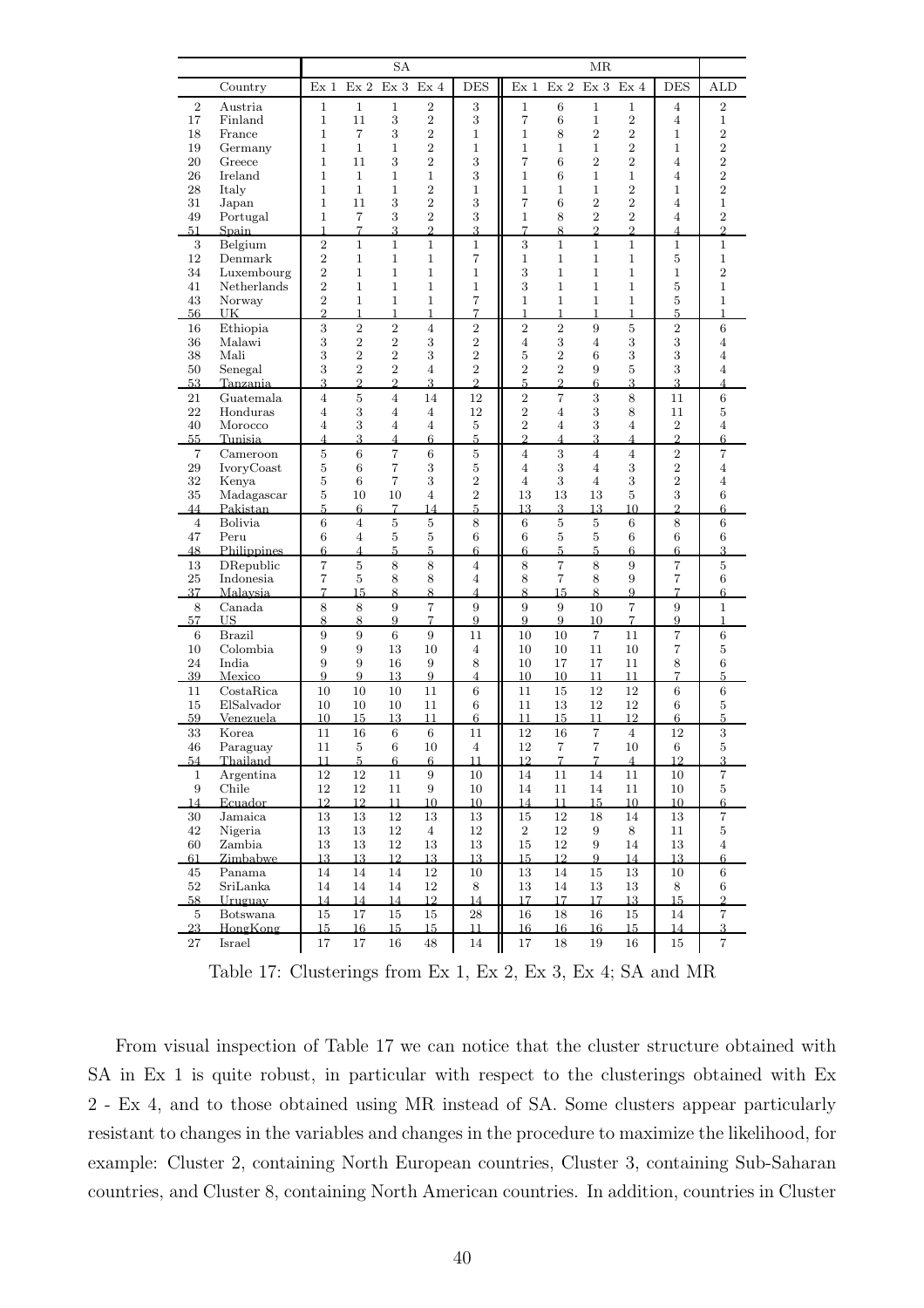1, belonging essentially to central-southern Europe, are split in two subgroups in the cluster structures different from those obtained performing Ex 1, with the partial exception of Ex 2. In all cases, however, these countries recombine with other OECD countries

Visual inspection, however, cannot provide an exact quantification of the degree of dissimilarity among the clusterings. For this reason, we compare the clusterings obtained with SA following some commonly used methods of comparing partitions: the methods of Rand (1971), Meil $\check{a}$  (2007) and Zhou *et al.* (2005), respectively indicated as Rand, VI and Mall.

The method of Rand (1971) is based on the count of the number of pairs of objects, countries in our case, that belong to the same cluster in the two partitions of interest. It takes the value of zero if the two partitions are identical, and of one if there are no similarities, i.e.: "when one [clustering] consists of a single cluster and the other only of clusters containing single points" ( Rand (1971), p. 847). The method of Meil $\check{a}$  (2007), instead, aims at measuring the variation of information that obtains by moving from one clustering to another, the information contained in a clustering being related to the entropy associated with it (see Meil $\check{a}$  (2007), pp. 878-880, for more details). This index takes the value of zero if the clusterings are identical, and the value of  $log(N)$  (which equals 4.11 in our case) if the dissimilarity is maximal, as in the case indicated above for the Rand index.<sup>56</sup> The Mall index is obtained from an: "optimal cluster matching scheme" ( Zhou et al. (2005), p. 1031). In particular, we consider here a special case of the procedure described in Zhou *et al.* (2005), as our exercise consists in a hard clustering of the countries, i.e. in a partition<sup>57</sup> in which no special weights are given to the clusters in comparing the partitions. This amounts to compute the "Manhattan dissimilarity", i.e. "the minimal sum of the absolute differences of M and all column permutations of  $M''$  (Hornik (2005), p. 7), where M and M' are the membership matrices of two partitions.<sup>58</sup>

Tables 18 and 19 contain the results of, respectively, comparisons between the clusterings obtained applying SA (Ex 1 vs Ex 2, Ex 3, Ex 4, DES and ALD), and between the clustering obtained applying SA in Ex 1, with those obtained applying MR.

| Index (range)   Ex 2 Ex 3 Ex 4   DES   ALD |                                                                                             |  |  |
|--------------------------------------------|---------------------------------------------------------------------------------------------|--|--|
| $Rand(0-1)$                                | $\begin{array}{ c c c c c c } \hline 0.05 & 0.04 & 0.04 & 0.06 & 0.06 \\\hline \end{array}$ |  |  |
| $VI$ (0 - 4.11) 0.67 0.48 0.86 1.07 1.46   |                                                                                             |  |  |
| <i>Mall</i> $(0 - 120)$ 28 16 28           |                                                                                             |  |  |

Table 18: Comparison between Ex 1 and Ex 2, Ex 3, Ex 4, DES, ALD. SA

<sup>&</sup>lt;sup>56</sup> Meil $\check{a}$  (2007), p. 886, suggests the possibility to normalize the index to the interval [0, 1] by dividing the values by  $log(N)$ , but only if the two clusterings are obtained from the same dataset, e. g. by applying two different clustering algorithms, which is not the case here.

<sup>&</sup>lt;sup>57</sup>With *soft clustering* each object is assigned to a cluster with some probability.

 $58A$  membership matrix is a N X K<sup>\*</sup> matrix, where K<sup>\*</sup> is the number of clusters, and each row of the matrix contains zeros except for the element  $(i, s)$  which takes on the value of 1 if object i belongs to cluster s. This is the case for hard clustering. For soft clustering the rows of the membership matrix are probability distributions.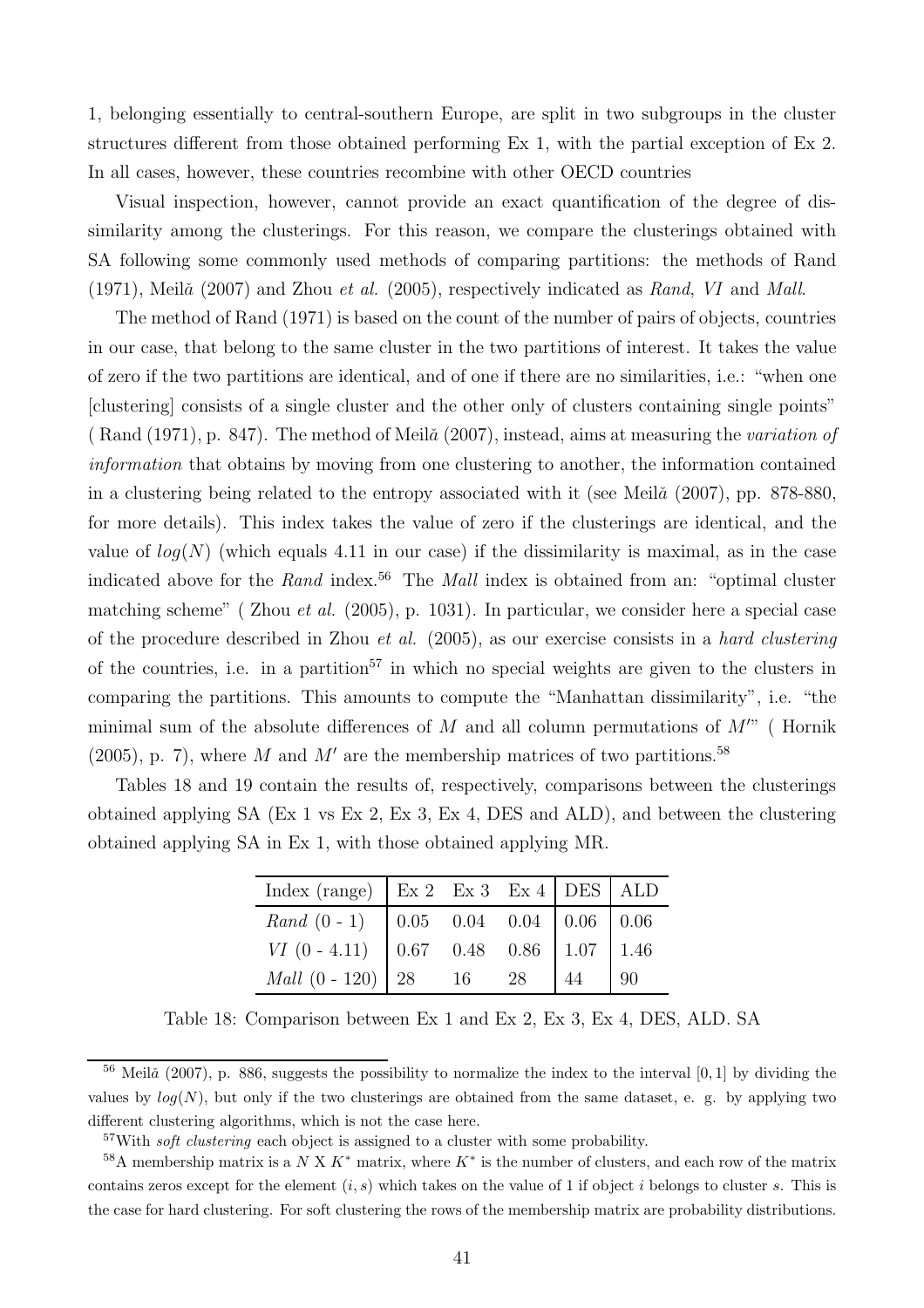| Index (range)   Ex 1 Ex 2 Ex 3 Ex 4   DES                                                                                                                                                                                                           |  |  |  |
|-----------------------------------------------------------------------------------------------------------------------------------------------------------------------------------------------------------------------------------------------------|--|--|--|
|                                                                                                                                                                                                                                                     |  |  |  |
| $\begin{tabular}{ c c c c c c c } \hline \textit{Rand} & (0 - 1) & 0.05 & 0.05 & 0.06 & 0.05 & 0.06 \\ \hline \textit{VI} & (0 - 4.11) & 0.7 & 0.8 & 0.84 & 0.85 & 1 \\ \textit{Mall} & (0 - 120) & 28 & 32 & 34 & 30 & 40 \\ \hline \end{tabular}$ |  |  |  |
|                                                                                                                                                                                                                                                     |  |  |  |

Table 19: Comparison between Ex1 (SA) and Ex1, Ex2, Ex3, Ex4, DES (MR)

From Table 18 we notice that: i) the dissimilarity between the clustering from Ex 1 and those from Ex 2 - Ex 4 is very low. In particular, it is lowest in the comparison with Ex 3; ii) it is higher with respect to the clustering from DES; iii) it is much higher in a comparison with the cluster structure obtained by Desdoigts (1999). From Table 19 we also notice that the application of MR would actually make little difference.

Finally, if we compare the partitions labeled DES (obtained with both SA and MR) and ALD, we obtain, respectively for the indices Rand, VI and Mall, the values of: 0.06, 1.51 and 92. These values, compared to those in Tables 18 and 19 are relatively high.

### C.2 Robustness to the Use of Other Clustering Algorithms

In this section we compare the clustering obtained with Ex 1 with those obtainable with other clustering algorithms. In particular, we compare our results with those resulting from the application of the procedure recently proposed by Frey and Dueck (2007) (FD henceforth), and from the application of two standard clustering methods: partitioning around Medoids (PAM), and hierarchical clustering by agglomerative nesting (AGNES) (see Kaufman and Rousseeuw  $(1990)$ ).

#### C.2.1 Comparison with the method of Frey and Dueck (2007)

The FD procedure can be summarized as follows: it considers all data points (the countries in our sample) as nodes of a network. Then it seeks to identify exemplars, that is data points that can be considered as central with respect to other similar points. The procedure to identify the exemplars, a concept shared by other clustering methods (see below), is completely datadriven. The only parameter required is a "preference" parameter, i.e. a real number that indicates which point is more likely to be an exemplar. If there are no a priori assumptions or information on these probabilities, a common number can be set as the common preference for each point. Then the algorithm proceeds by passing "messages" through the network, by which each point accumulates information on candidate exemplars. The procedure stops when convergence to a certain number of exemplars is reached.

In our case, since we have no a priori information or assumptions on candidate exemplars, we set the preference parameter to a common value for all countries. Following Frey and Dueck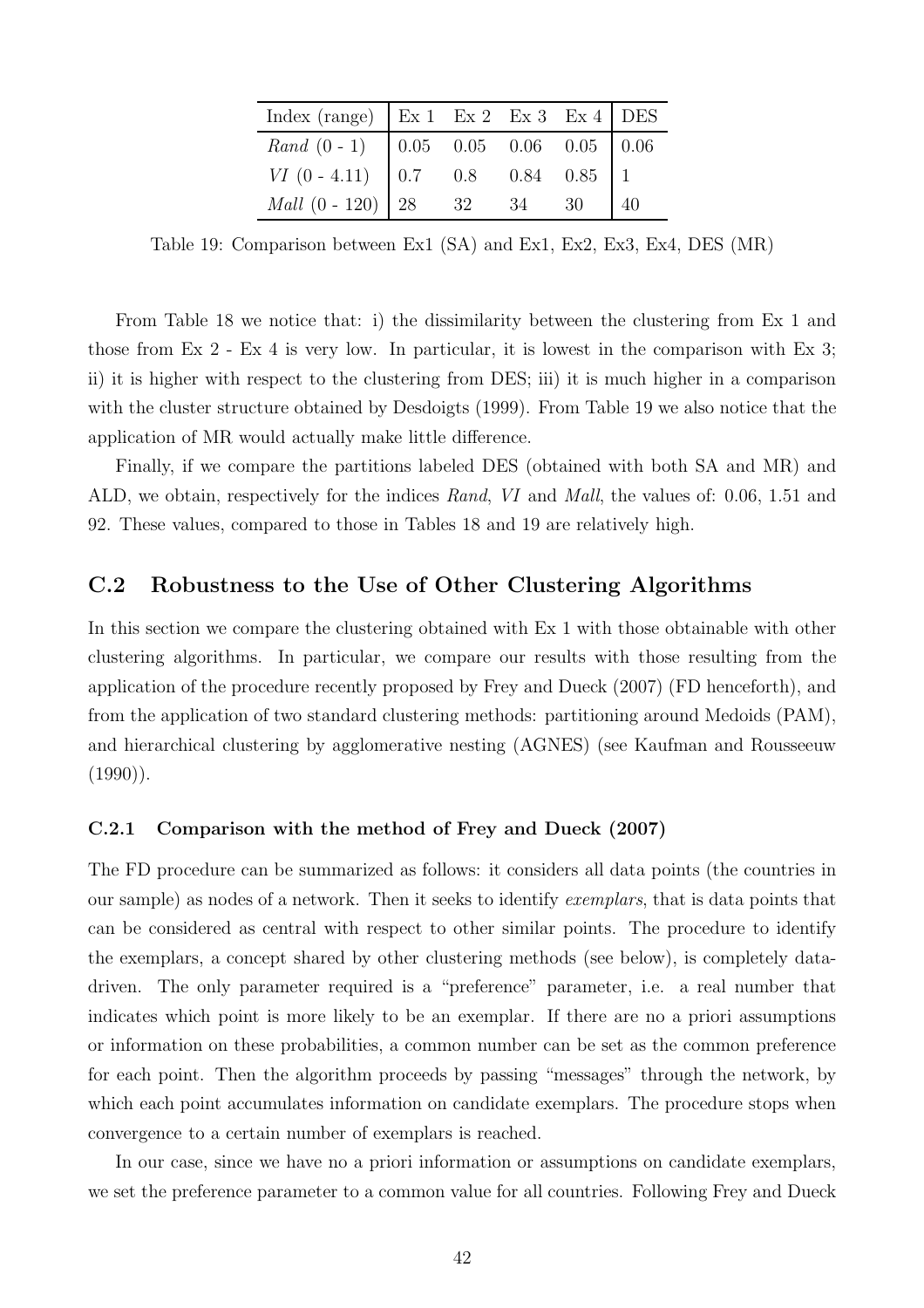(2007), p. 972 we considered first of all the median value of the similarities as a preference. However, we also utilized as alternatives a value of zero and some multiples of the median  $(5\%, 30\%, \ldots, 160\%)$ . We computing the similarity in two ways, both based on the correlations among the objects: the first one, used in Table 20, is suggested by Kaufman and Rousseeuw (1990), p. 21; the second, used in Table 21, is a dissimilarity index which is the negative of the Euclidean distance in the features' space.

Tables 20 and 21 contain the values of the dissimilarity indices between our clustering and clusterings obtainable following Frey and Dueck (2007).

| Index (range)                                                                                                     | 0.01 |  | $0.05$ $0.30$ $0.40$ $0.50$ $0.60$ $0.70$ $0.80$ $0.90$ Med $1.10$ $1.20$ $1.30$ $1.40$ $1.50$ $1.60$ |  |  |  |  |  |  |
|-------------------------------------------------------------------------------------------------------------------|------|--|-------------------------------------------------------------------------------------------------------|--|--|--|--|--|--|
|                                                                                                                   |      |  |                                                                                                       |  |  |  |  |  |  |
|                                                                                                                   |      |  |                                                                                                       |  |  |  |  |  |  |
| Mall (0 - 120)   18.49 18.49 18.49 18.49 18.49 16.05 16.05 16.05 16.05 16.05 16.05 14.11 9.24 9.24 6.32 6.81 8.27 |      |  |                                                                                                       |  |  |  |  |  |  |

Table 20: Comparison with clusterings obtained following Frey and Dueck (2007). Similarity given by  $[1 + corr(i, j)]/2$ 

| Index $(range)$ 0                                                                                                  |  | $0.01 \quad 0.05 \quad 0.30 \quad 0.40 \quad 0.50 \quad 0.60 \quad 0.70 \quad 0.80 \quad 0.90 \quad \text{Med} \quad 1.10 \quad 1.20 \quad 1.30 \quad 1.40 \quad 1.50 \quad 1.60$ |  |  |  |  |  |  |  |
|--------------------------------------------------------------------------------------------------------------------|--|-----------------------------------------------------------------------------------------------------------------------------------------------------------------------------------|--|--|--|--|--|--|--|
|                                                                                                                    |  |                                                                                                                                                                                   |  |  |  |  |  |  |  |
| VI (0 - 4.11)   0.36 0.36 0.36 0.32 0.28 0.25 0.2 0.21 0.27 0.34 0.34 0.34 0.34 0.36 0.36 0.39 0.39                |  |                                                                                                                                                                                   |  |  |  |  |  |  |  |
| Mall (0 - 120) 21.89 21.89 21.89 19.46 17.51 13.62 8.76 8.27 10.22 11.68 12.16 12.16 16.05 17.03 17.03 17.51 17.51 |  |                                                                                                                                                                                   |  |  |  |  |  |  |  |

Table 21: Comparison with clusterings obtained following Frey and Dueck (2007). Dissimilarity given by  $-\sqrt{1-corr(i,j)}$ 

Tables 20 and 21 show that the dissimilarity between the clustering obtained with the GM method and those obtained with the FD algorithm do not significantly differ. By varying the preference parameter, we are able to identify a "best" FD clustering, i.e. a cluster structure which is the least dissimilar from the Ex 1 structure. We call these clusterings, respectively, FD1 and FD2.

Table 22 contains the comparison between the Ex 1 clustering, FD1 and FD2. The latter clusterings indicate the exemplar for each identified cluster by its number.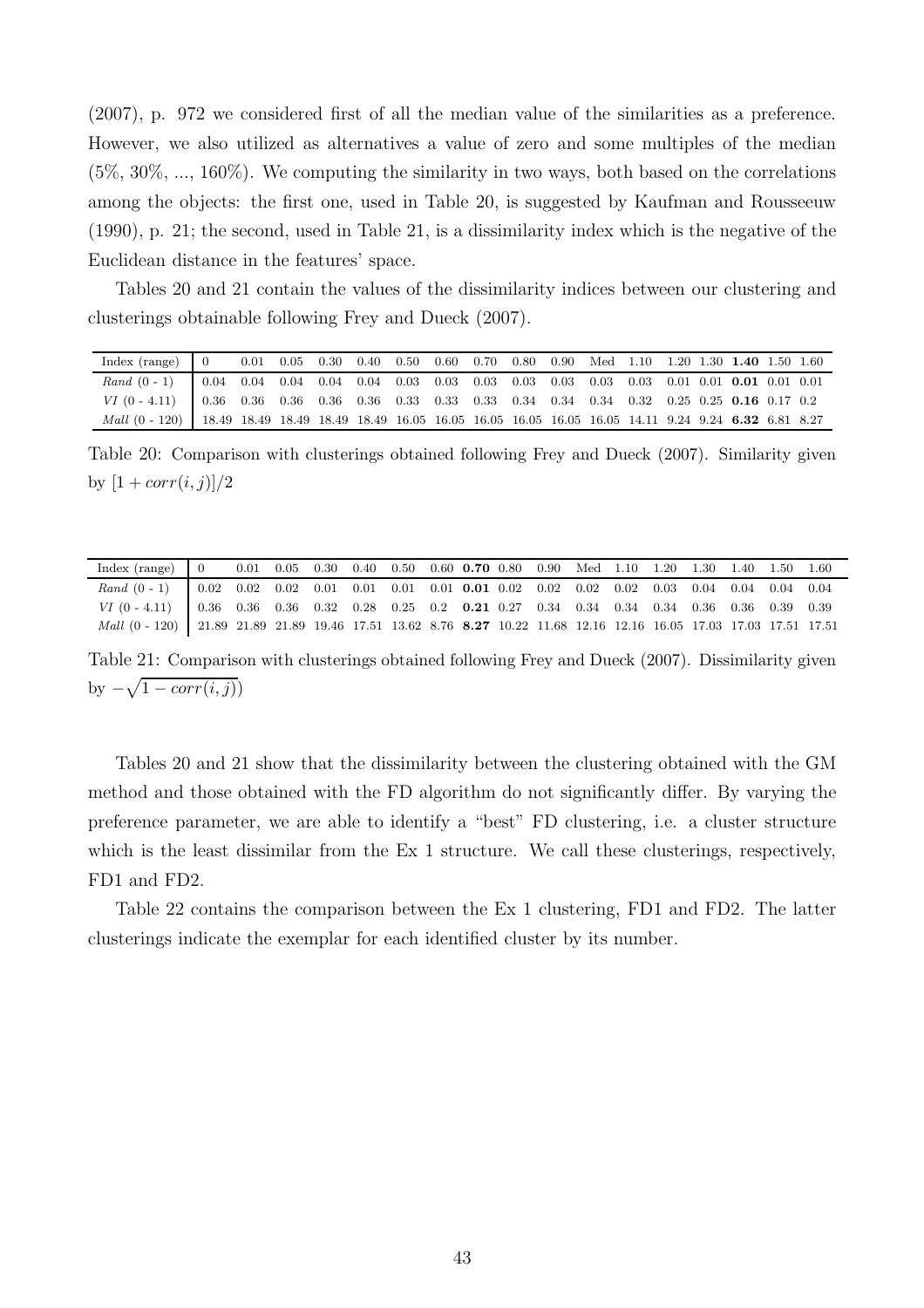|                | Country         | Ex <sub>1</sub> | FD1          | FD <sub>2</sub> |
|----------------|-----------------|-----------------|--------------|-----------------|
| 2              | Austria         | 1               | 28           | 3               |
| 17             | Finland         | 1               | 28           | 20              |
| 18             | France          | $\mathbf{1}$    | 28           | 19              |
| 19             | Germany         | $\mathbf{1}$    | 28           | 19              |
| 20             | Greece          | $\mathbf{1}$    | 28           | 20              |
| 26             | Ireland         | $\mathbf{1}$    | 43           | 3               |
| 28             | Italy           | 1               | 28           | 19              |
|                |                 |                 |              |                 |
| 31             | Japan           | 1               | 28           | 19              |
| 49             | Portugal        | 1               | 28           | 19              |
| 51             | Spain           | 1               | 28           | 20              |
| 3              | Belgium         | $\overline{2}$  | 43           | 3               |
| 12             | Denmark         | $\overline{2}$  | 43           | 19              |
| 34             | Luxembourg      | $\overline{2}$  | 43           | 3               |
| 41             | Netherlands     | $\overline{2}$  | 43           | 3               |
| 43             | Norway          | $\overline{2}$  | 43           | 3               |
| 56             | UK              | $\overline{2}$  | 43           | 19              |
| 16             | Ethiopia        | 3               | 38           | 38              |
| 36             | Malawi          | 3               | 38           | 38              |
| 38             | Mali            | 3               | 38           | 38              |
| 50             | Senegal         | 3               | 38           | 38              |
|                | Tanzania        |                 |              | 38              |
| 53             |                 | 3               | 38           |                 |
| 21             | Guatemala       | $\overline{4}$  | 22           | 22              |
| 22             | Honduras        | 4               | 22           | 22              |
| 40             | Morocco         | $\overline{4}$  | 22           | 22              |
| 55             | Tunisia         | $\overline{4}$  | 22           | 22              |
| $\overline{7}$ | Cameroon        | 5               | 32           | 29              |
| 29             | IvoryCoast      | 5               | 32           | 29              |
| 32             | Kenya           | 5               | 32           | 29              |
| 35             | Madagascar      | 5               | 32           | 15              |
| 44             | Pakistan        | 5               | 32           | 29              |
| $\overline{4}$ | Bolivia         | 6               | 47           | 47              |
| 47             | Peru            | 6               | 47           | 47              |
|                |                 |                 |              |                 |
| 48             | Philippines     | 6               | 47           | 47              |
| 13             | DRepublic       | 7               | 47           | 47              |
| 25             | Indonesia       | 7               | 54           | 54              |
| 37             | Malaysia        | $\overline{7}$  | 47           | 47              |
| 8              | Canada          | 8               | 43           | 8               |
| 57             | US              | 8               | 43           | 8               |
| 6              | Brazil          | 9               | 39           | 39              |
| $10\,$         | Colombia        | 9               | 39           | 39              |
| 24             | India           | 9               | 1            | 24              |
| 39             | Mexico          | 9               | 39           | 39              |
| 11             | $\rm CostaRica$ | 10              | 11           | 15              |
| 15             | ElSalvador      | 10              | 11           | 15              |
| 59             | Venezuela       | $10\,$          | 11           | 39              |
| 33             | Korea           | 11              | 54           | 54              |
|                |                 |                 |              |                 |
| 46             | Paraguay        | 11              | 54           | 54              |
| 54             | Thailand        | 11              | 54           | 54              |
| 1              | Argentina       | 12              | 1            | 9               |
| 9              | Chile           | 12              | 1            | 9               |
| 14             | Ecuador         | 12              | $\mathbf{1}$ | 9               |
| 30             | Jamaica         | 13              | 22           | 30              |
| 42             | Nigeria         | 13              | 22           | 22              |
| 60             | Zambia          | 13              | 38           | 38              |
| 61             | Zimbabwe        | 13              | 22           | 22              |
| 45             | Panama          | 14              | 52           | 52              |
| 52             | SriLanka        | 14              | 52           |                 |
|                |                 |                 |              | 52              |
| 58             | Uruguay         | 14              | 52           | 52              |
| 5              | Botswana        | 15              | 38           | 5               |
| 23             | HongKong        | 15              | 23           | 23              |
| $27\,$         | Israel          | 17              | 38           | 27              |

Table 22: Comparison between Ex 1 and best clusterings obtained with the FD algorithm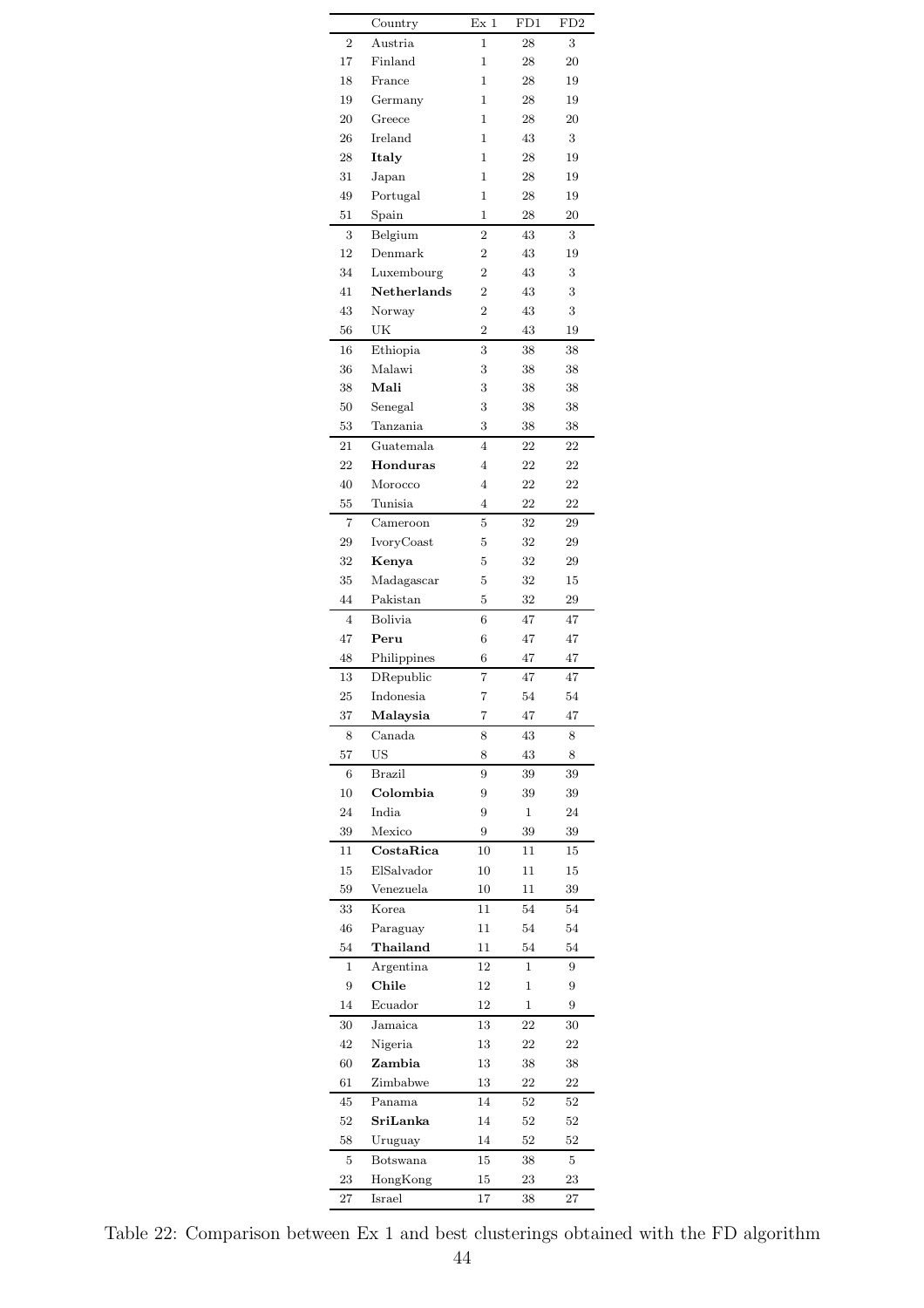Table 4 highlights that, besides the large similarity of the clusters identified with the different methods, there is some interesting correspondence between the exemplars and the countries that, in the GM clusters ranked the highest in terms of "significance". These countries are indicated in bold and the high correspondence with the exemplars in FD1 is evident. However, the exemplars in FD2 often correspond, if not the the more significant countries, to countries that immediately follow.

#### C.2.2 Comparison with standard clustering methods

In this section we compare our results with Ex 1 with two commonly used clustering procedures: the *partitioning around medoids* method (PAM), and the *agglomerative nesting* method (AGNES), described for example in Kaufman and Rousseeuw (1990).

The PAM procedure is based on the selection of a given number of "representative objects", medoids, and the remaining objects are assigned to the closest medoid. "Closeness" is defined by a distance (e. g. Euclidean). The clustering structure is obtained by minimizing the average distance of objects from the corresponding medoids. The AGNES method instead belongs to the family of hierarchical clustering methods. It starts with  $N$  clusters and, at each step, two clusters are merged until one large cluster obtains. The issue here is deciding how to merge two clusters in each step. AGNES utilizes the "unweighted pair-group average method" ( Kaufman and Rousseeuw (1990), p. 203), based on the computation for two clusters of the average dissimilarity between each object of one cluster and each object of the other. The pair of clusters which displays the lowest value of the average dissimilarity is merged into one cluster, then the process re-starts.

Table 23 contain the results of the comparison of our results with PAM,<sup>59</sup> while Figure 8 presents the dendrogram obtained from the application of AGNES to our database. $60$ 

 $59\text{We imposed the number of medidas equal to the number of clusters obtained with Ex 1, that is sixteen.}$ 

<sup>60</sup>A dendrogram reads in the following way: the vertical lines indicate the level of similarity of objects that are joined at each step. So, for example, Germany and Italy are initially merged, then they are joined by France etc.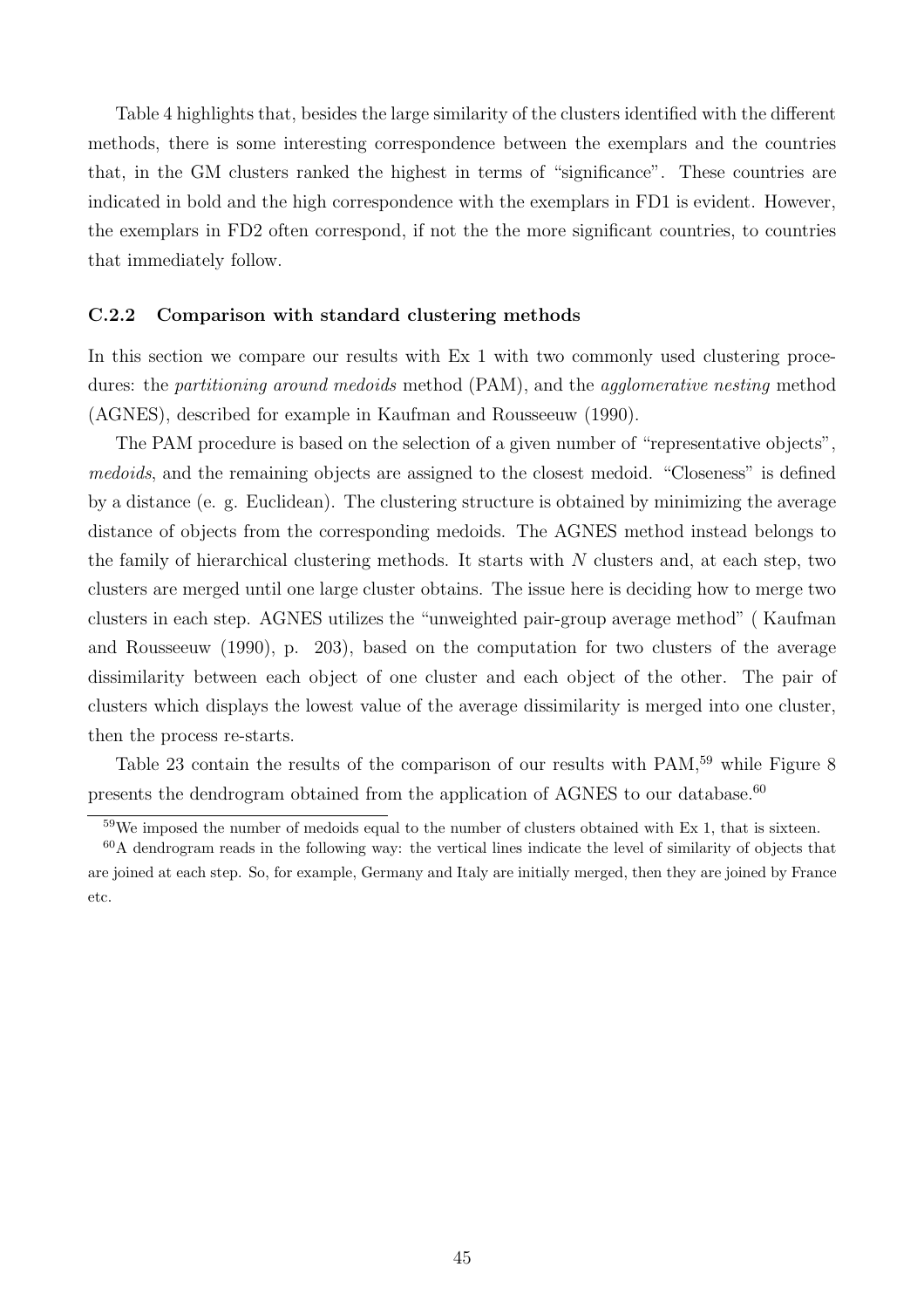|                | Country                  | Ex <sub>1</sub> | PAM            |
|----------------|--------------------------|-----------------|----------------|
| $\overline{2}$ | Austria                  | 1               | $\overline{2}$ |
| 17             | $\operatorname{Finland}$ | 1               | 2              |
| 18             | France                   | 1               | 2              |
| 19             | Germany                  | 1               | $\overline{2}$ |
| 20             | Greece                   | 1               | $\overline{2}$ |
| 26             | Ireland                  | 1               | 3              |
| 28             | Italy                    | 1               | $\overline{2}$ |
| 31             | Japan                    | 1               | $\overline{2}$ |
| 49             | Portugal                 | 1               | $\overline{2}$ |
| 51             | Spain                    | 1               | $\overline{2}$ |
| 3              | Belgium                  | $\overline{2}$  | 3              |
| 12             | Denmark                  | $\overline{2}$  | 3              |
| 34             | Luxembourg               | $\overline{2}$  | 3              |
| 41             | Netherlands              | $\overline{2}$  | 3              |
| 43             | Norway                   | $\overline{2}$  | 3              |
| 56             | UK                       | $\overline{2}$  | 3              |
| 16             | Ethiopia                 | 3               | 10             |
| 36             | Malawi                   | 3               | 10             |
| 38             | Mali                     |                 |                |
|                |                          | 3               | $^{10}$        |
| 50             | Senegal                  | 3               | 10             |
| 53             | Tanzania                 | 3               | $^{10}$        |
| 21             | Guatemala                | 4               | 11             |
| 22             | Honduras                 | 4               | 11             |
| 40             | Morocco                  | $\overline{4}$  | 11             |
| 55             | Tunisia                  | 4               | 11             |
| $\overline{7}$ | Cameroon                 | 5               | 7              |
| 29             | IvoryCoast               | 5               | 7              |
| 32             | Kenya                    | 5               | 7              |
| 35             | Madagascar               | 5               | 7              |
| 44             | Pakistan                 | 5               | 7              |
| 4              | <b>Bolivia</b>           | 6               | $\overline{4}$ |
| 47             | ${\bf Peru}$             | 6               | 4              |
| 48             | Philippines              | 6               | 4              |
| 13             | DRepublic                | 7               | $\overline{4}$ |
| 25             | Indonesia                | 7               | 9              |
| 37             | Malaysia                 | 7               | 9              |
| 8              | Canada                   | 8               | 3              |
| 57             | US                       | 8               | 3              |
| 6              | <b>Brazil</b>            | 9               | 6              |
| $10\,$         | Colombia                 | 9               | 6              |
| 24             | India                    | 9               | 1              |
| 39             | Mexico                   | 9               | 6              |
| 11             | CostaRica                | 10              | 8              |
| 15             | ElSalvador               | $10\,$          | 8              |
| 59             | Venezuela                | $10\,$          | 8              |
| 33             | Korea                    | 11              | 15             |
| 46             | Paraguay                 | 11              | 15             |
| 54             | Thailand                 | 11              | 15             |
|                |                          |                 |                |
| 1              | Argentina                | 12              | 1              |
| 9              | Chile                    | 12              | 1              |
| 14             | Ecuador                  | 12              | 9              |
| 30             | Jamaica                  | 13              | 14             |
| 42             | Nigeria                  | 13              | 11             |
| 60             | Zambia                   | 13              | $^{10}$        |
| 61             | Zimbabwe                 | 13              | $11\,$         |
| 45             | Panama                   | 14              | 16             |
| 52             | SriLanka                 | 14              | 16             |
| 58             | Uruguay                  | 14              | 16             |
| 5              | Botswana                 | 15              | 5              |
| 23             | HongKong                 | 15              | 12             |
| 27             | Israel                   | 17              | 13             |

Table 23: PAM, Reordered with Ex1 Gs0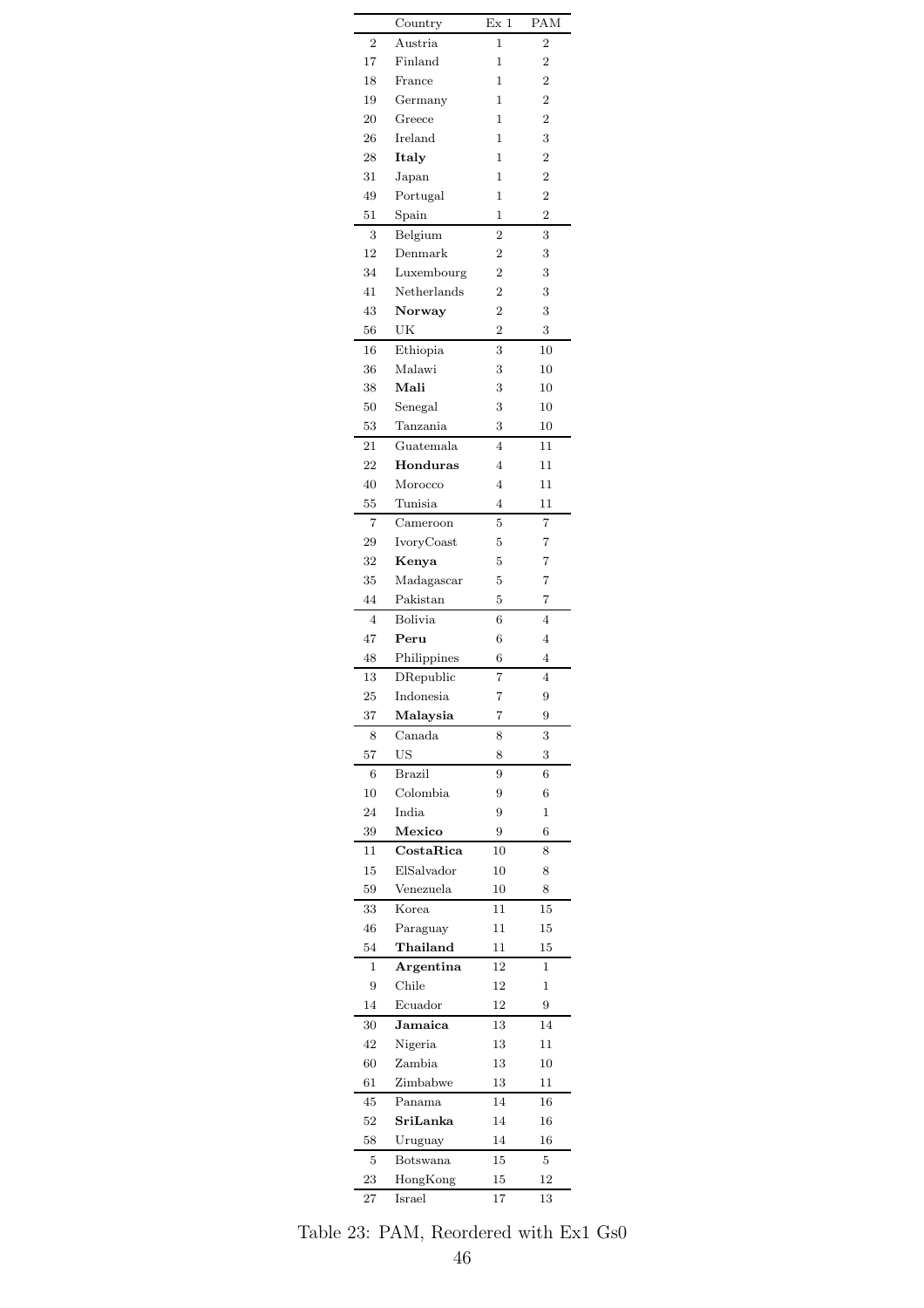Table 23 shows that the differences are not remarkable: computation of dissimilarities using, respectively, the Rand, VI, and Mall methods returns the values of: 0.03, 0.58, 20. In 23 we also indicate in bold the identified medoids: notice the large overlap with the representatives identified in Section C.2.1 by the application of the FD method.<sup>61</sup>



agnes (\*, "average")

Figure 8: Dendrogram obtained by the application of the AGNES method

Figure 8 essentially confirms the patterns identified with Ex 1. With respect to OECD countries, we notice that it is confirmed that the most relevant religion for the clustering is Catholicism, casting further doubts on Desdoigts (1999)'s claims. Geography also appears relevant as, initially, two groups of geographically close countries emerge: i) Austria, France, Germany, and Italy; ii) Belgium, Luxembourg, Netherlands, Norway, Denmark and UK.<sup>62</sup> Then these two groups are then merged and, subsequently, they are joined by Ireland (Catholic), Portugal (Catholic), Finland (Protestant), Canada (mostly Catholic) and US (protestant),

<sup>61</sup>Botswana, Hong Kong and Israel are identified as medoids, as they represent isolated clusters.

 $62$ The first group corresponds to the most significant countries in Cluster 1 in Table 3, while the second group exactly corresponds to Cluster 2 of Table 3.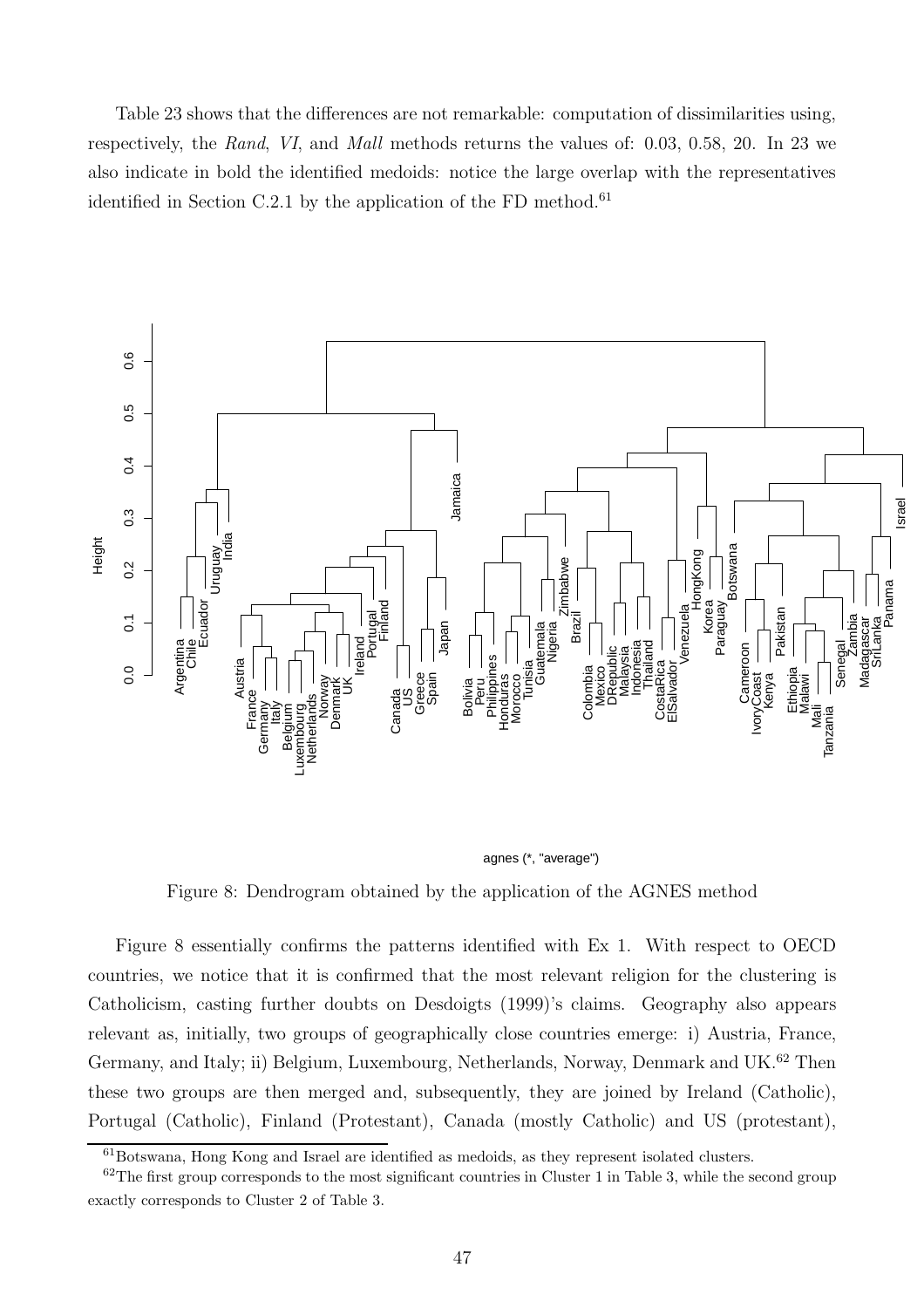Greece (Orthodox), Spain (Catholic) and Japan (Shintoist/Buddhist).

Hence, the classification by religion certainly matters, but its primacy over OECD membership in clustering the countries is dubious (otherwise we should have observed more clustering by religion in the initial steps of the merging procedure).

# D Growth Paths

In this section we present the figures corresponding to Figures 2 and 3 in Section 4.2, for Ex 2, Ex 3, Ex 4 and DES. $63$ 

In general the pattern of the cluster of OECD countries is always found. The second most stable Cluster, as remarked, is the one found at the lowest productivity levels. In Ex 2 it is consistent with Ex 1, while in Ex 3, Ex 4 and, especially DES, it is spread over a larger productivity range (and therefore includes other countries not from Sub-Saharan Africa).

With respect to Clusters 2 and 3, we notice that in Ex 3 and Ex 4 they do not appear. In this case we have only three clusters: a first cluster of poor countries with unstable growth rates, a second cluster with sustained growth, and a third cluster of convergence.

The most different results are found when only the ten variables of Desdoigts (1999) are considered.





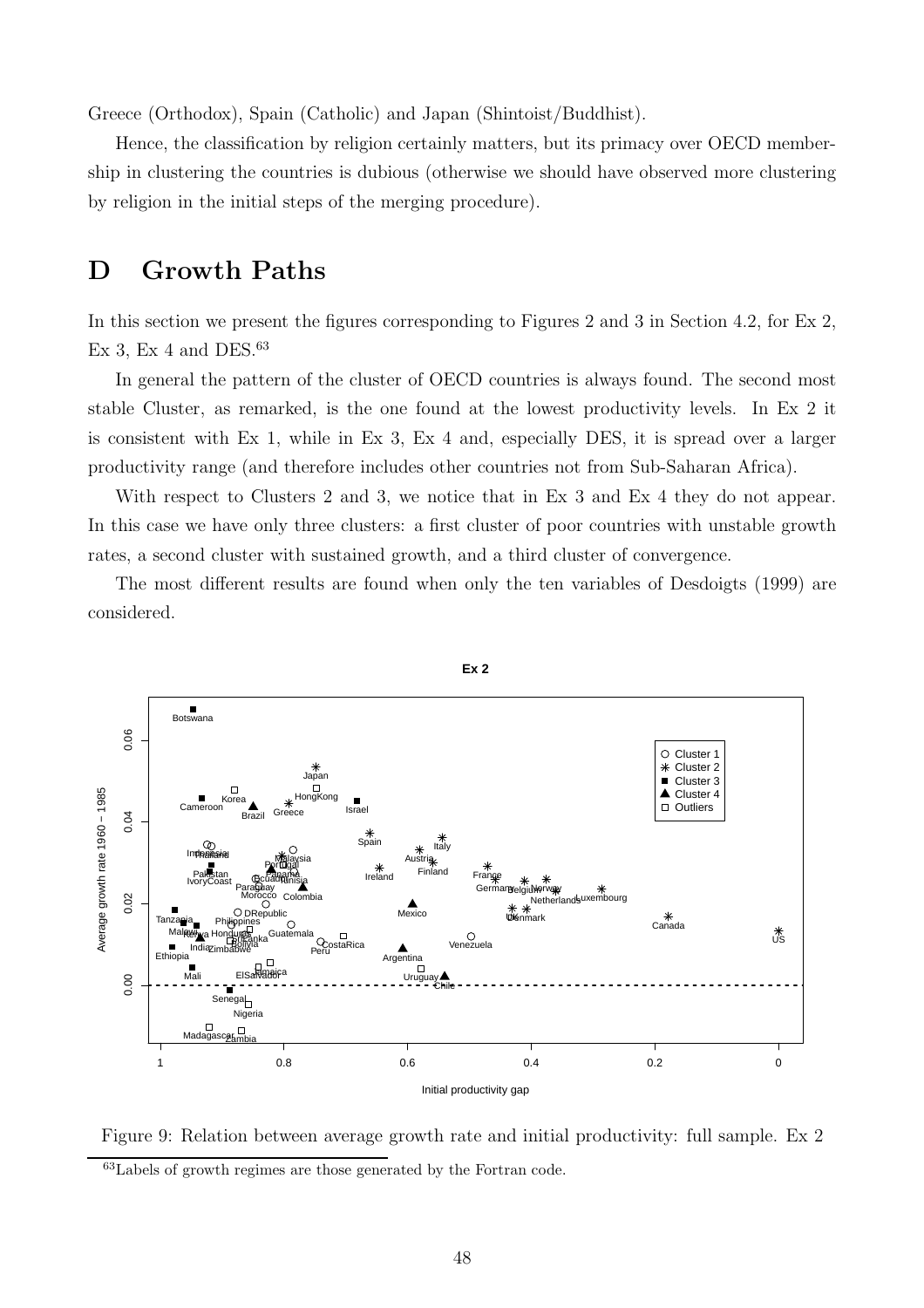

Figure 10: Relation between average growth rate and initial productivity: four clusters. Ex 2



Figure 11: Relation between average growth rate and initial productivity: full sample. Ex 3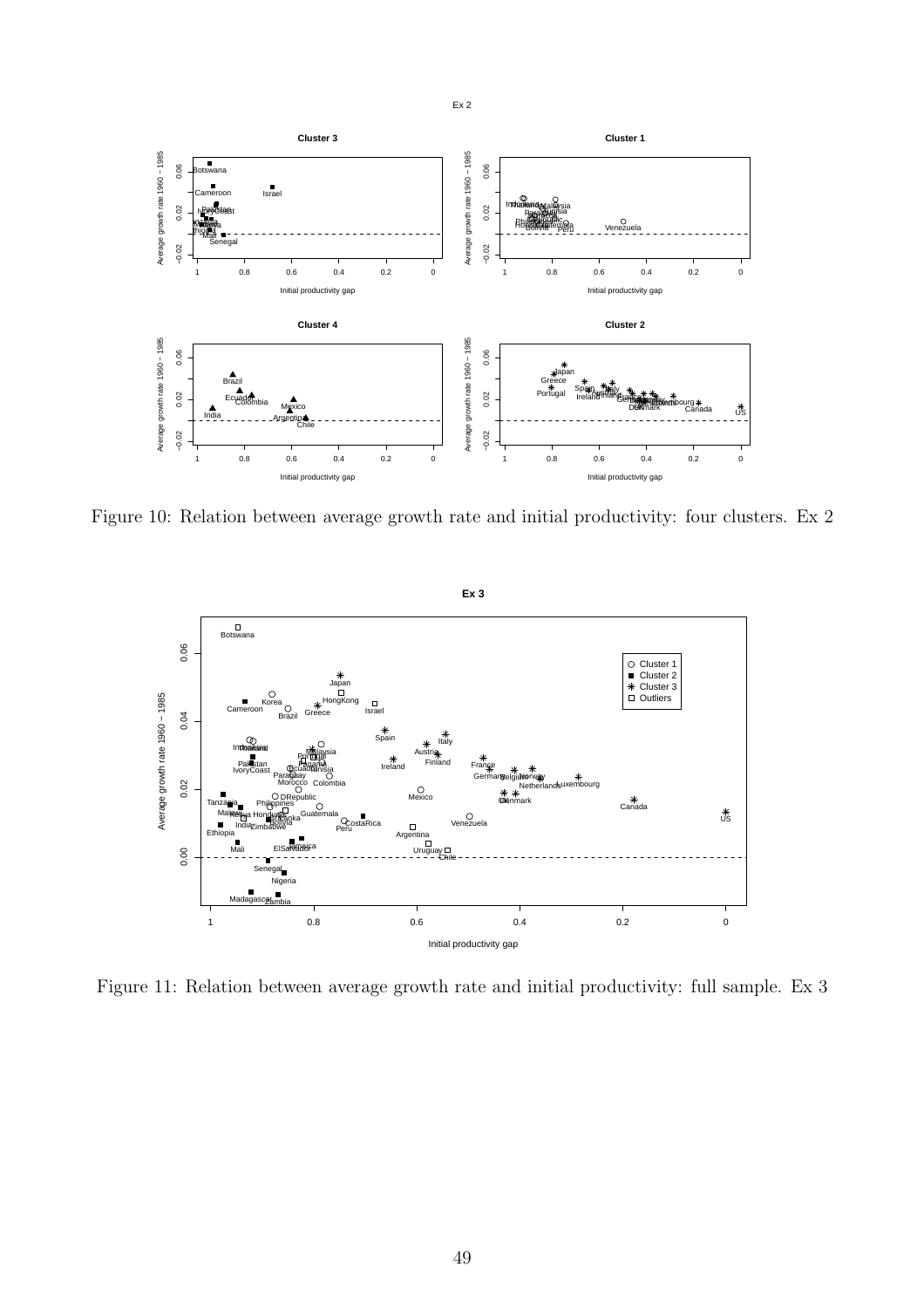

Figure 12: Relation between average growth rate and initial productivity: four clusters. Ex 3



Figure 13: Relation between average growth rate and initial productivity: full sample. Ex 4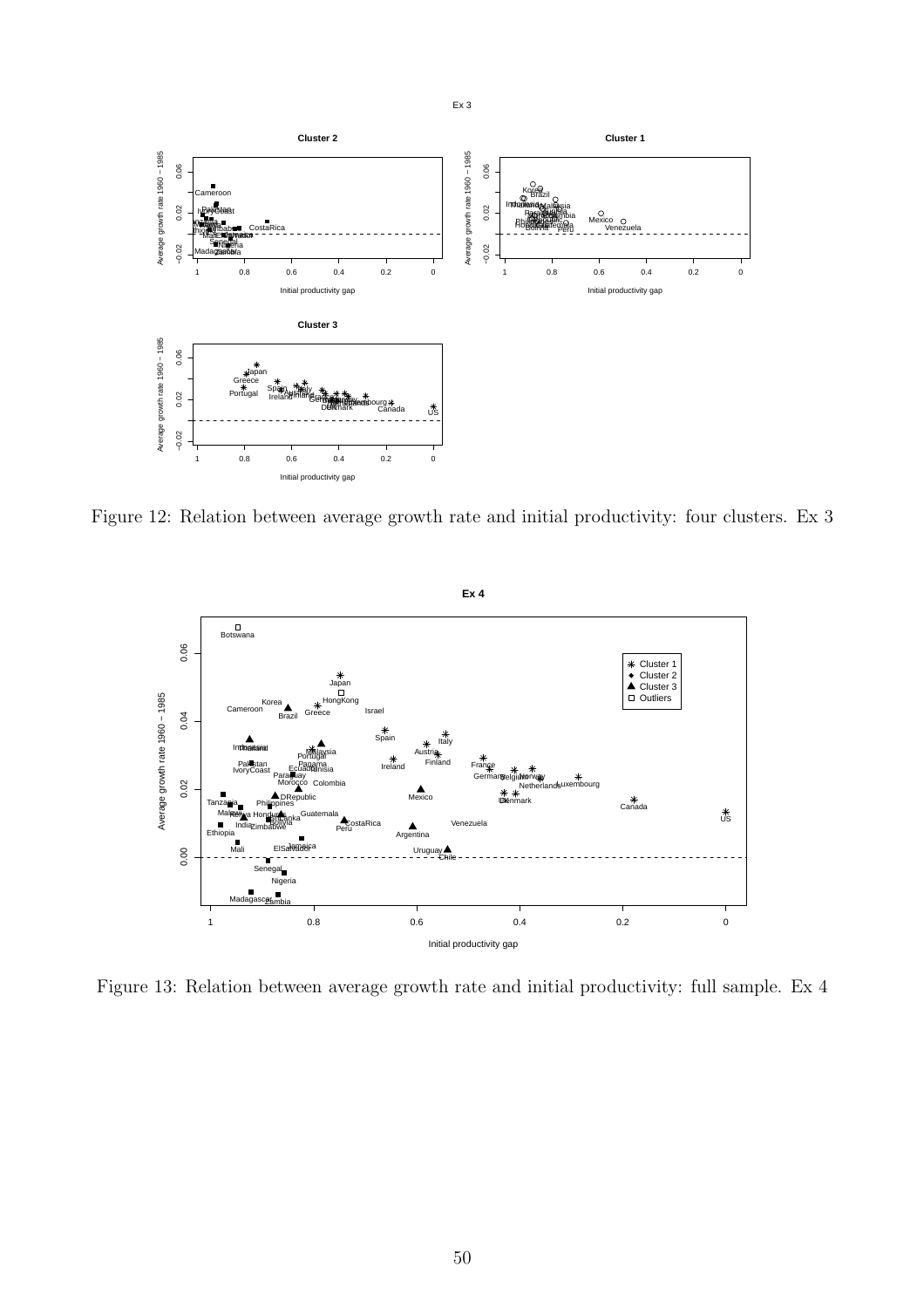

Figure 14: Relation between average growth rate and initial productivity: four clusters. Ex 4



Figure 15: Relation between average growth rate and initial productivity: full sample. DES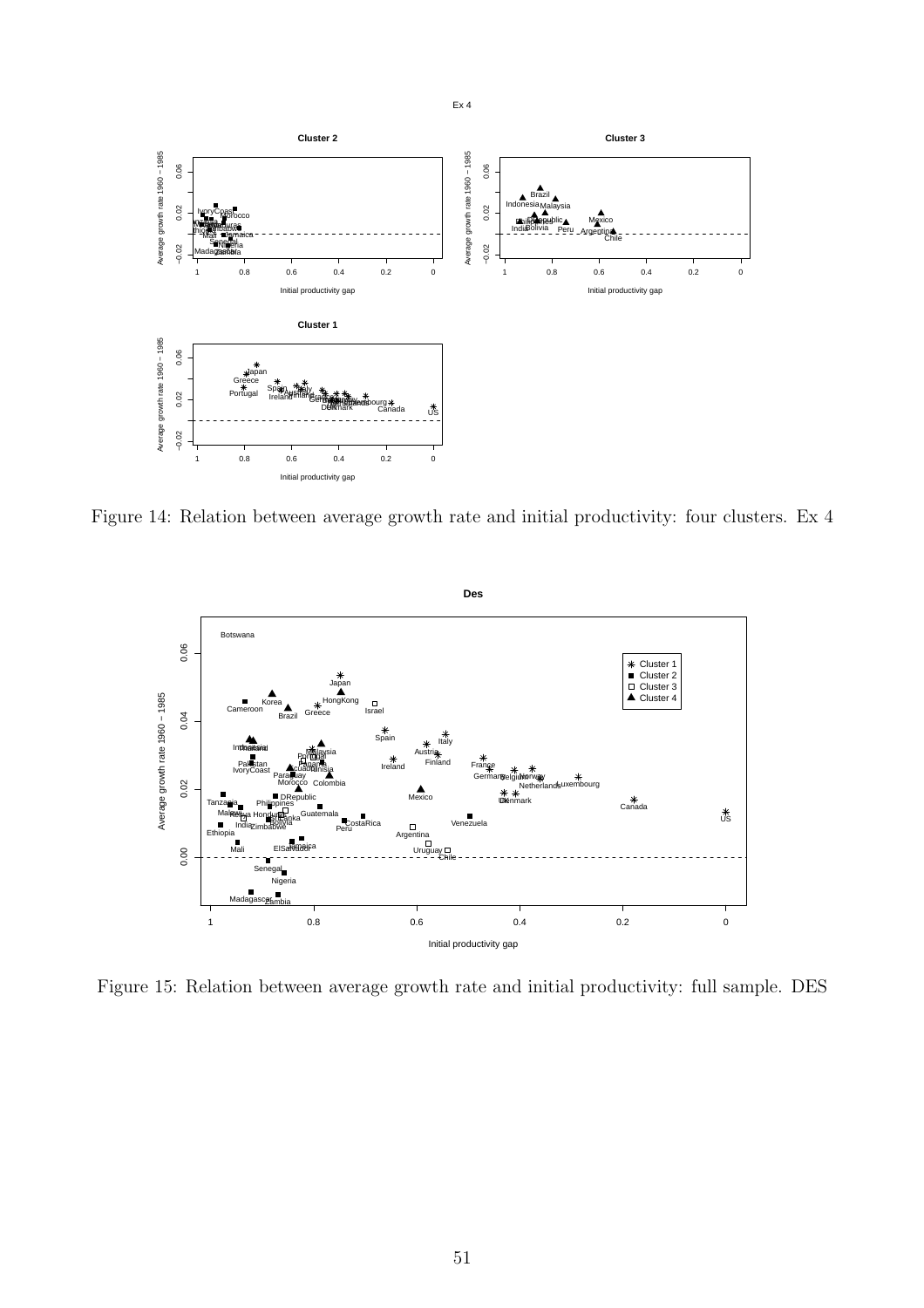

Figure 16: Relation between average growth rate and initial productivity: four clusters. DES

# E Robustness Tests for the Clustering of Variables

In this section we report the results of the clustering of the variables with the clusterings obtained with Ex 2, Ex 3, Ex 4 and DES. These clusterings are similar, but not identical, to those identified with Ex 1 (see Table 4). As predictable, we find the largest correspondence to the results obtained for Ex 1 for the whole sample, and for Clusters 1 and 4, i. e. the clusters that proved more robust to the change in the definitions of the variables measuring institutions and natural resources.

### E.1 All countries

We can see from Tables 9, 24, 25, 26, and 27, that the features found in the strongest clusters, i.e. Cluster All.I (-SE60, -PE60, -FreeS, GGap60) and Cluster All.II (ElMach, NoElMa, Transp, G6085), are essentially clustered together in Ex 2, Ex 3 and Ex 4 and DES.

| Cluster 1, $g = 0.7026$ |           | Cluster 2, $g = 0.7164$ |           |  |  |  |
|-------------------------|-----------|-------------------------|-----------|--|--|--|
| -SE60                   | $-0.9228$ | ElMach                  | $-0.6895$ |  |  |  |
| $-PE60$                 | $-0.7970$ | NoElMa                  | $-0.6231$ |  |  |  |
| GGap60                  | $-0.6606$ | Transp                  | $-0.4008$ |  |  |  |
| -Struct                 | $-0.3927$ | G6085                   | $-0.1246$ |  |  |  |
| -xConstIn               | $-0.1684$ |                         |           |  |  |  |
| LF6085                  | $-0.1480$ |                         |           |  |  |  |

Table 24: Clusters of features: all countries. Ex 2. Other clusters: GovC and Trade  $(g =$ 0.3276), MinDep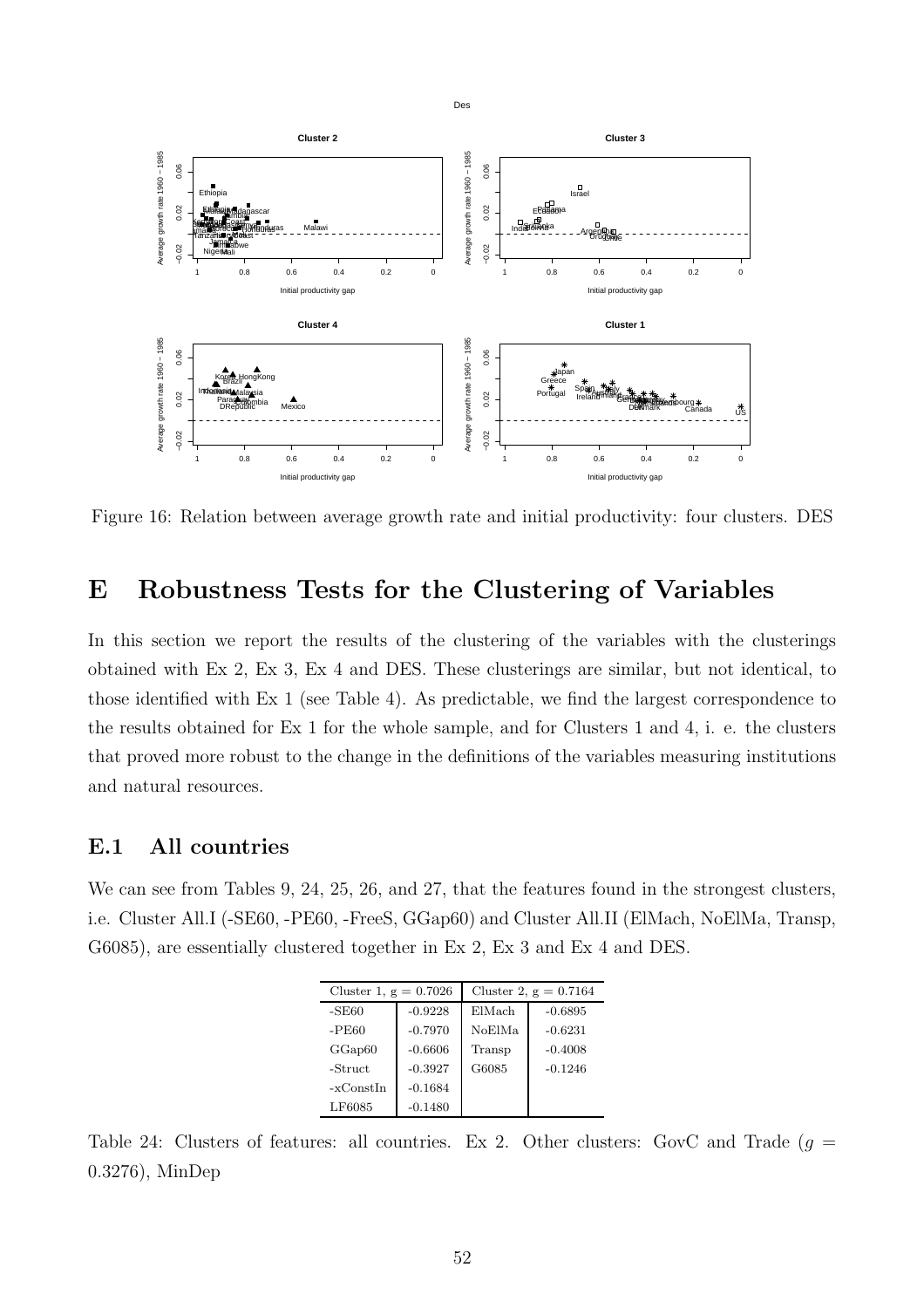| Cluster 1, $g = 0.7432$ |           | Cluster 2, $g = 0.7164$ |           |  |
|-------------------------|-----------|-------------------------|-----------|--|
| $-SE60$                 | $-0.9813$ | ElMach                  | $-0.6895$ |  |
| $-PE60$                 | $-0.8531$ | NoElMa                  | $-0.6231$ |  |
| GGap60                  | $-0.7210$ | Transp                  | $-0.4008$ |  |
| $-xConstAv$             | $-0.4285$ | G6085                   | $-0.1246$ |  |
| -Struct                 | $-0.3135$ |                         |           |  |
| LF6085                  | $-0.1432$ |                         |           |  |

Table 25: Clusters of features: all countries. Ex 3. Other clusters: GovC and Trade ( $g =$ 0.3276), MinDep

|          | Cluster 1, $g = 0.9364$ | Cluster 2, $g = 0.7164$ |           |  |
|----------|-------------------------|-------------------------|-----------|--|
| $-SE60$  | $-1.2553$               | ElMach                  | $-0.6895$ |  |
| -PE60    | $-1.0141$               | NoElMa                  | $-0.6231$ |  |
| $-FreeS$ | $-0.9584$               | Transp                  | $-0.4008$ |  |
| GGap60   | $-0.9097$               | G6085                   | $-0.1246$ |  |

Table 26: Clusters of features: all countries. Ex 4. Other clusters: LF6085 and Struct ( $g =$ 0.4496), GovC and Trade  $(g = 0.3276)$ , Ores

|         | Cluster 1, $g = 0.7717$ | Cluster 2, $g = 0.7164$ |           |  |
|---------|-------------------------|-------------------------|-----------|--|
| $-SE60$ | $-0.9324$               | ElMach                  | $-0.6895$ |  |
| $-PE60$ | $-0.9048$               | NoElMa                  | $-0.6231$ |  |
| GGap60  | $-0.6468$               | Transp                  | $-0.4008$ |  |
| -Struct | $-0.3460$               | G6085                   | $-0.1246$ |  |
| LF6085  | $-0.0584$               |                         |           |  |

Table 27: Clusters of features: all countries. DES. Other clusters: GovC

### E.2 Cluster 4

In this section we compare the clusterings of the features with the clusters that correspond to Cluster 4 in Ex 1 in Ex 2, Ex 3 and Ex 4 and DES. Many characteristics of the clusters of features in Cluster 4 are recovered: a negative relation between initial productivity, human capital and institutions; some correlation among investment components, and among some of the latter, trade and primary education.

An interesting result appears in Ex 2, where initial constraint on government measures institutional quality, and in Ex 3. In the first case, the institutional variable is not correlated to human capital and initial productivity, in the second we have evidence of the curse of natural resources, as the growth rate and natural resources are negatively related (albeit parameter g is relatively low)

|         | Cluster 1, $g = 0.9369$ | Cluster 2, $g = 0.7813$ |           | Cluster 3, $g = 0.7609$ |           |
|---------|-------------------------|-------------------------|-----------|-------------------------|-----------|
| GGap60  | $-1.3250$               | ElMach                  | $-0.7110$ | NoElMa                  | $-0.7602$ |
| -Struct | $-1.1048$               | G6085                   | $-0.6919$ | GovC                    | $-0.6930$ |
| $-SE60$ | $-0.9089$               | Trade                   | $-0.5923$ | xConstIn                | $-0.3998$ |
| $-PE60$ | $-0.7800$               | Transp                  | $-0.2660$ | MinDep                  | $-0.2503$ |

Table 28: Clusters of features: Cluster 3. Ex 2. Other clusters: LF6085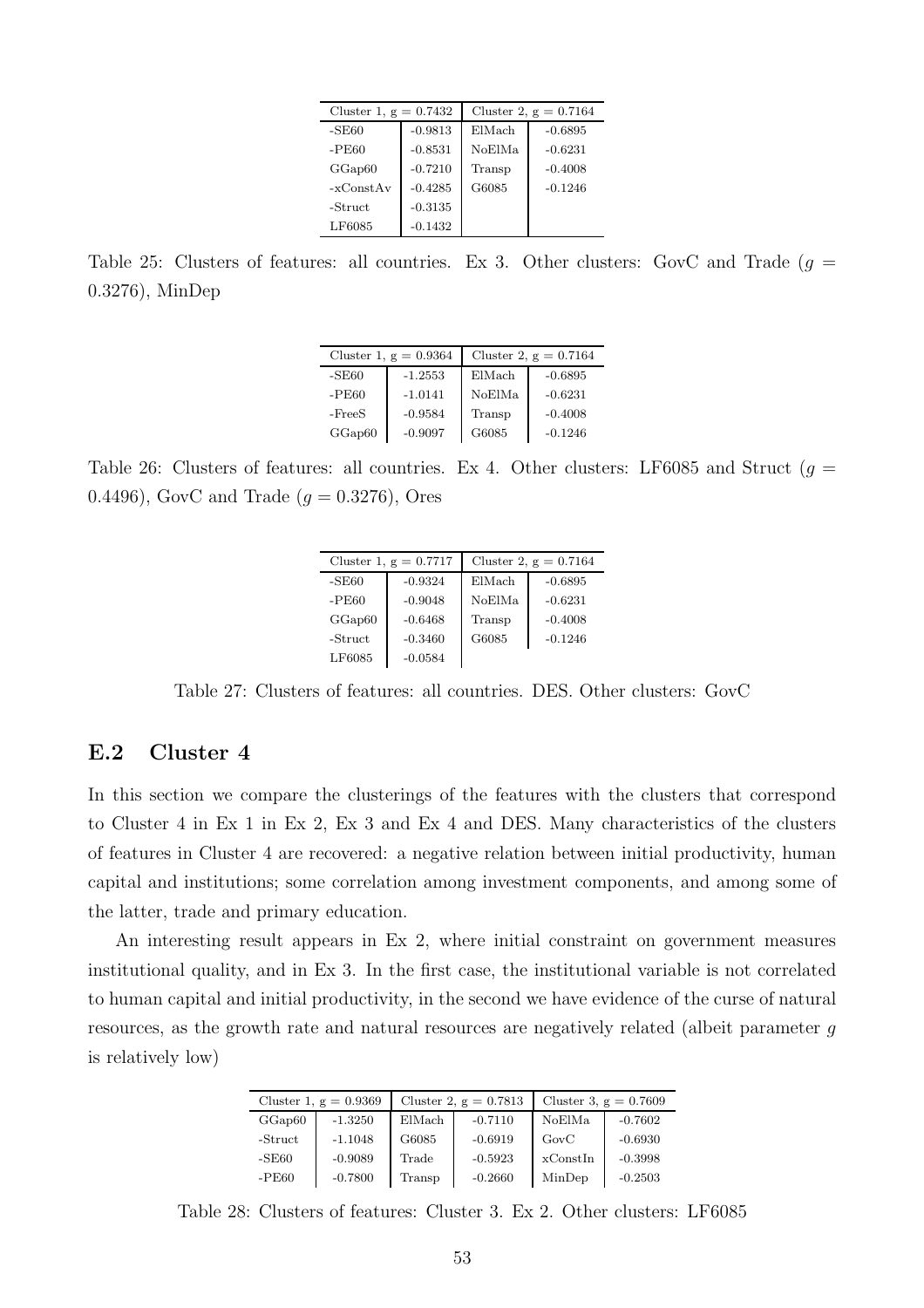|        | Cluster 1, $g = 0.9104$ |           | Cluster 2, $g = 0.8920$ | Cluster 3, $g = 0.6992$ |               | Cluster 4, $g = 0.6126$ |               |
|--------|-------------------------|-----------|-------------------------|-------------------------|---------------|-------------------------|---------------|
| ElMach | $-1.3575892$            | $-SE60$   | $-1.0525415$            | G6085                   | $-0.28039360$ | GovC                    | $-0.21153286$ |
| Transp | $-1.0002055$            | GGap60    | $-0.90405989$           | -MinDep                 | $-0.28039360$ | Trade                   | $-0.21153286$ |
| Struct | $-0.62924695$           | -xConstAv | $-0.80883551$           |                         |               |                         | $-0.21153286$ |
| NoElMa | $-0.48875380$           | $-PE60$   | $-0.54100060$           |                         |               |                         |               |

Table 29: Clusters of features: Cluster 2. Ex 3. Other clusters: LF6085

|          | Cluster 1, $g = 0.923$ | Cluster 2, $g = 0.872$ |               |        | Cluster 3, $g = 0.968$ |
|----------|------------------------|------------------------|---------------|--------|------------------------|
| $-FreeS$ | $-1.3823997$           | Struct                 | -1.1968088    | ElMach | $-0.99806732$          |
| GGap60   | $-1.2510426$           | Transp                 | $-0.83726692$ | NoElMa | $-0.99806732$          |
| $-SE60$  | $-0.84323740$          | Trade                  | $-0.63244450$ |        |                        |
| $-Ores$  | $-0.0809958$           | <b>PE60</b>            | $-0.27367461$ |        |                        |

Table 30: Clusters of features: Cluster 2. Ex 4. Other clusters: G6085 and LF6085 ( $g =$ 0.4310), GovC

|               | Cluster 1, $g = 0.885$ |                 | Cluster 2, $g = 0.689$ |
|---------------|------------------------|-----------------|------------------------|
| ElMach        | $-1.2343032$           | GGap60          | $-0.76063836$          |
| Transp        | $-0.89559734$          | $-SE60$         | $-0.72963035$          |
| NoElMa        | $-0.56474757$          | $-PE60$         | $-0.61568421$          |
| <b>Struct</b> | $-0.42586672$          | GovC            | $-0.15498209$          |
|               |                        | $-{\rm LF}6085$ | $-0.05073011$          |

Table 31: Clusters of features: Cluster 2. DES. Other clusters: G6085

### E.3 Cluster 2

In this section we consider the clustering of the features in the clusters corresponding to Cluster 2 in Ex 1. However, given that with Ex 3, Ex 4, and DES this correspondence is particularly weak (see Table 4), we consider only Ex 2. The characteristics that can be recovered are: the negative correlation between initial productivity and institutional quality, and the positive correlation between the two human capital variables, which in this case belong to the same cluster with initial productivity and institutions.

| Cluster 1, $g = 0.6396$ |           |        | Cluster 2, $g = 0.9419$ |            | Cluster 3, $g = 0.9098$ |        | Cluster 4, $g = 0.8317$ |        | Cluster 5, $g = 0.6730$ |
|-------------------------|-----------|--------|-------------------------|------------|-------------------------|--------|-------------------------|--------|-------------------------|
| $-SE60$                 | $-0.5924$ | Transp | $-0.7844$               | $\rm GovC$ | $-0.6378$               | NoElMa | $-0.4457$               | G6085  | $-0.2575$               |
| -LF6085                 | $-0.4720$ | ElMach | $-0.7844$               | MinDep     | $-0.6378$               | Trade  | $-0.4457$               | Struct | $-0.2575$               |
| GGap60                  | $-0.4233$ |        |                         |            |                         |        |                         |        |                         |
| $-PE60$                 | $-0.4011$ |        |                         |            |                         |        |                         |        |                         |
| -xConstIn               | $-0.2376$ |        |                         |            |                         |        |                         |        |                         |

Table 32: Clusters of features: Cluster 1. Ex 2

#### E.4 Cluster 3

In this section we consider the clustering of the features in the clusters corresponding to Cluster 3 in Ex 1. However, given that with Ex 3, and DES this correspondence is particularly weak (see Table 4), we consider only Ex 2 and DES.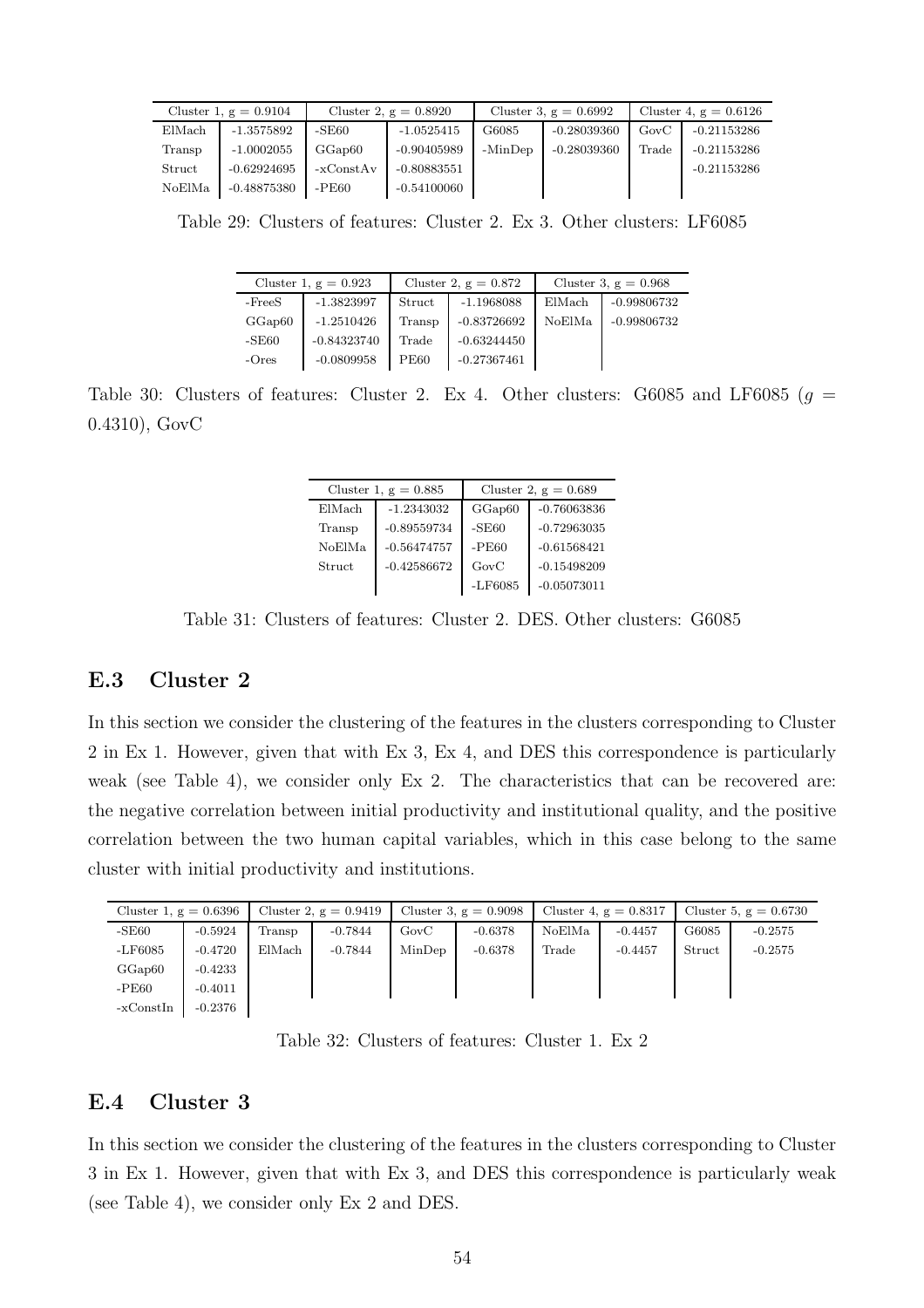In this case we only recover the positive correlation between the growth rate and some investment components.

| Cluster 1, $g = 0.8521$ |           |        | Cluster 2, $g = 0.9523$ | Cluster 3, $g = 0.9963$ |           | Cluster 4, $g = 0.5472$ |           |
|-------------------------|-----------|--------|-------------------------|-------------------------|-----------|-------------------------|-----------|
| -Struct                 | $-1.0352$ | G6085  | $-1.2035$               | SE60                    | $-1.8864$ | GovC                    | $-0.1699$ |
| -PE60                   | $-0.7456$ | NoElMa | $-1.0550$               | -LF6085                 | $-1.8864$ | MinDep                  | $-0.1699$ |
| GGap60                  | $-0.7189$ | Transp | $-0.8791$               |                         |           |                         |           |
| xConstIn                | $-0.6859$ |        |                         |                         |           |                         |           |
| ElMach                  | $-0.6420$ |        |                         |                         |           |                         |           |

Table 33: Clusters of features: Cluster 4. Ex 2. Other clusters: Trade

|        | Cluster 1, $g = 0.9074$ | Cluster 2, $g = 0.7970$ |           |  |
|--------|-------------------------|-------------------------|-----------|--|
| G6085  | $-1.0235$               | $-LF6085$               | $-0.8076$ |  |
| Transp | $-0.9436$               | GovC                    | $-0.6191$ |  |
| SE60   | $-0.8145$               | -ElMach                 | $-0.4843$ |  |
| NoElMa | $-0.7927$               | GGap60                  | $-0.4791$ |  |

Table 34: Clusters of features: Cluster 4. Des. Other clusters: PE60 and -Struct ( $g = 0.0657$ )

### E.5 Cluster 1

In this section we consider the clusterings of the features in the clusters obtained with Ex 2, Ex 3, Ex 4 and DES that correspond the Cluster 1 in Ex 1, i.e. the cluster of OECD countries.

The similarity is very high, in particular a cluster containing the growth rate and the initial productivity gap emerges very clearly, as well as the correlation between secondary education and institutional quality.

|        | Cluster 1, $g = 0.9802$ | Cluster 2, $g = 0.9464$ |           |  |
|--------|-------------------------|-------------------------|-----------|--|
| G6085  | $-1.1787$               | SE60                    | $-0.8119$ |  |
| GGap60 | $-1.1787$               | xConstIn                | $-0.8119$ |  |

Table 35: Clusters of features: Cluster 2. Ex 2. Other clusters: Struct, ElMach, -GovC and NoElMa  $(g = 0.3862)$ ; MinDep, LF6085 and -Trade  $(g = 0.3564)$ ; PE60 and Transp  $(g = 0.4099)$ 

|        | Cluster 1, $g = 0.8778$ | Cluster 2, $g = 0.9595$ |           |  |
|--------|-------------------------|-------------------------|-----------|--|
| G6085  | $-1.1787$               | SE60                    | $-0.9102$ |  |
| GGap60 | $-1.1787$               | xConstAv                | $-0.9102$ |  |

Table 36: Clusters of features: Cluster 3. Ex 3. Other clusters: Struct, ElMach, -GovC and NoElMa  $(g = 0.3862)$ ; MinDep, LF6085 and -Trade  $(g = 0.3564)$ ; PE60 and Transp  $(g = 0.4100)$